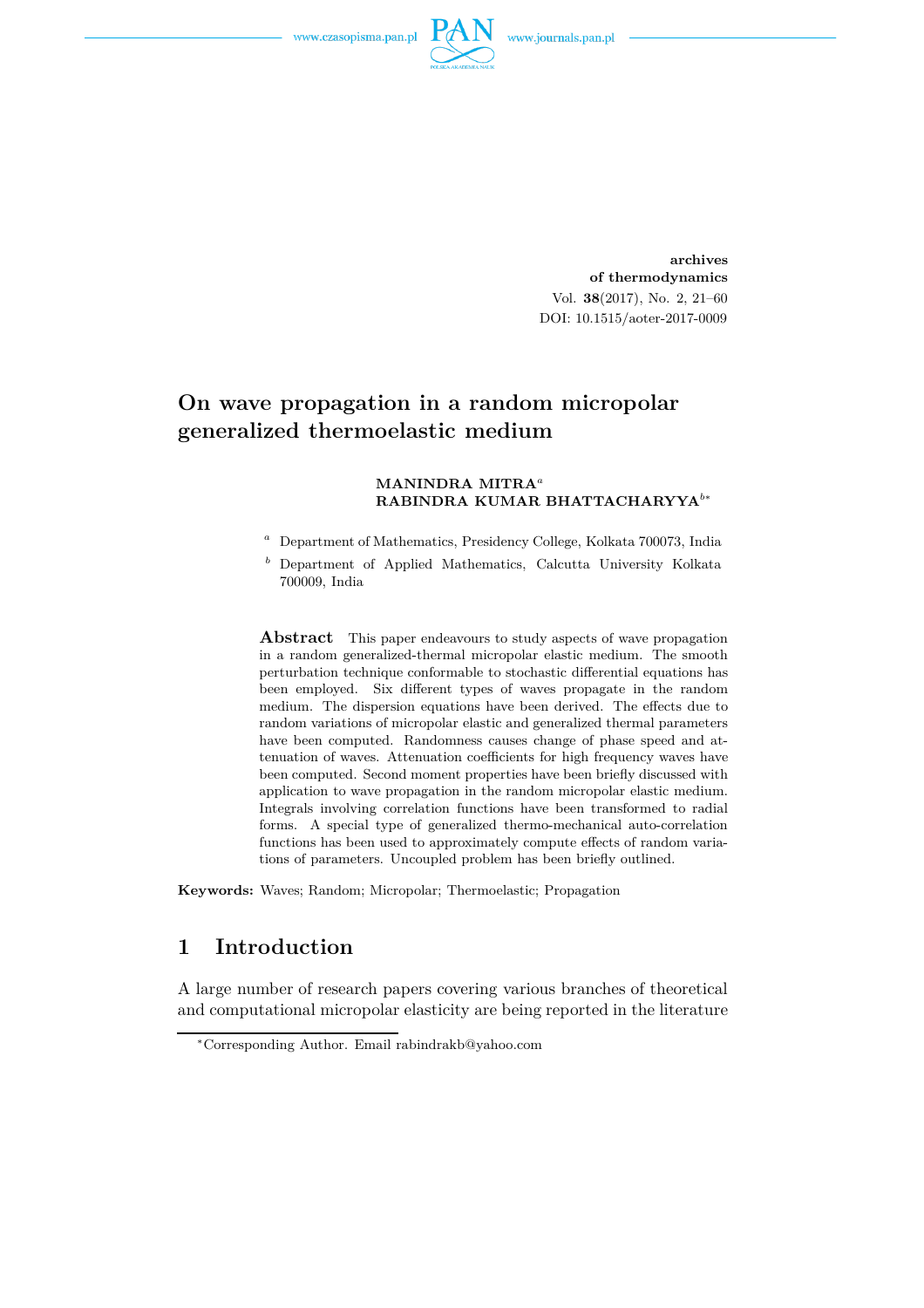



every year in recent time. Eringen has published many pioneering papers and treatises on various aspects of micropolar elasticity. The coupled stress theory developed by Eringen comprises granular materials as also composite fibrous materials [1]. For this reason authors from different research fields have been taking interest in micropolar elasticity. The associated microrotational motions, spin, couple stress inertia, couple stress and distributed body couples were defined. Micropolar thermoelasticity also has become an important field of research these days. Eringen derived equations of motion, constitutive equations and boundary conditions for a class of micromorphic elastic solids whose microelements can undergo expansions or contractions defined as stretch [2]. He also defined and proposed a theory of thermomicrostretch fluids and bubbly liquids [3]. Microstretch and micropolar continua and all other aspects of micropolar studies can be found in Eringen's foundational treatise entitled *Microcontinuum Field Theories* [4]. Micropolar thermoelastcity and stretch have attracted the attention of many authors. Marin formulated some theorems on elastostatics of micropolar material with voids [5]. He investigated the behaviour of porous solids in which the matrix material is elastic and the interstices are voids of materials. In a more recent paper Marin [6] considered the concept of domain of influence in the context of displacement and microrotation fields along with the microstretch function. Marin and Lupu [7] on the other hand discussed the problem of harmonic vibrations of micropolar elastic materials under thermoelasticity. Marin and Marinescu [8] studied thermoelasticity of initially stressed bodies. Kumar [9] examined the problem of wave propagation in a micropolar viscoelastic medium under generalized thermoelasticity. Singh [10] studied plane wave propagation in a homogeneous transversely isotropic thermally conducting elastic solid with two relaxation times. Singh and Kumar [11] investigated the problem of reflection and refraction of plane waves at an interface between micropolar elastic solid and viscoelastic solid. Kumar and Deswal [12] discussed the problem of surface wave propagation in a micropolar thermoelastic medium. Kumar and Singh [13] studied effects of stretch in wave propagation in a micropolar material again under generalized thermoelasticity. Kumar and Tomar [14] studied aspects of reflected and refracted micropolar waves. Aouadi [15] considered a medium with a microstructure and derived general equations of motion and constitutive equations. On the other hand, Suiker, Borst and Chang [16] derived a second-gradient micro-polar constitutive theory on micro-mechanical modelling of granular medium. Majewski [17] dealt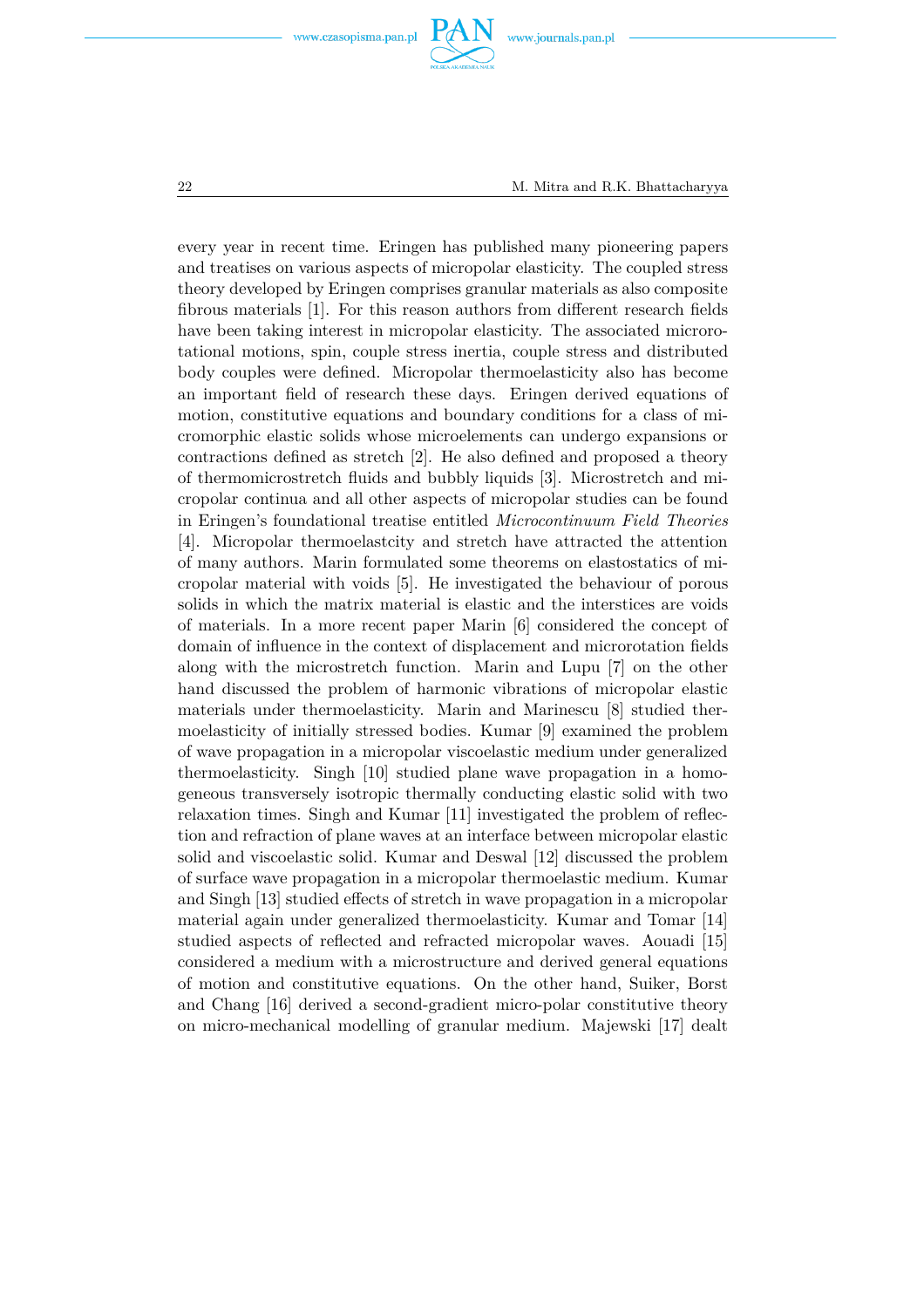

On wave propagation in a random micropolar. . . 23

with seismic rotation waves in a micropolar elastic earth. In fact varieties of papers on wave propagation in micropolar elastic, micropolar thermoelastic and coupled micropolar elastic media are being frequently reported in the literature. It is not found necessary to cite more of these recent publications simply because they fall exclusively to the non-random domain.

The present paper instead proposes to focus on the procedure to evaluate effects of random variation of parameters of the inhomogeneous micropolar medium on propagation of waves and associated phenomena. To date none other than a single paper by Mitra and Bhattacharyya [18] has appeared in the literature dwelling on randomness in relation to waves in micropolar medium.

The present paper therefore aims at investigating wave propagation phenomenon in a random generalized thermal micropolar elastic medium, and associated statistical properties such as second moment and its application. The parameters representing inhomogeneities of the coupled medium are assumed to vary slightly from their mean values. The originality of the paper lies in attempting to measure effects of random variations of parameters on wave propagation in the micropolar generalized thermoelastic medium following procedures of the authors' earlier paper [18].

The heat conduction equation and the coupling model have been chosen under the generalized thermoelasticity proposed by Lord and Shulman [19] and Green-Lindsay [20]. The details of L-S and G-L theories of generalized thermoelasticity can be found in Ignaczak and Starzewski [21] and need not to be repeated here. Generalized thermoelasticity attempts at nullifying the physical anomaly of classical thermoelasticity which insists that thermal speed assumes infinite speed at infinity ([21], p. xii). Consequently two relaxation parameters  $t_0$ ,  $t_1$ , appear in the generalized model heat conduction equation.

The methodology adopted is the smooth perturbation technique enunciated by Keller [22]. Karal and Keller [23], Keller and Karal [24], Chow [25], Chen and Tien [26] and many others used it in studying elastic, electromagnetic, thermal and other waves. Bhattacharyya [27,28] and Bera [29] pursued the method in the study of wave propagation phenomena in the coupled media.

In fact the study of problems of wave propagation in random media flourished since the time of Chernov [30]. He first suggested adoption of an exponentially decaying form for a two-point dielectric correlation function. Beran and McCoy [31] proposed the technique of iterative perturbation in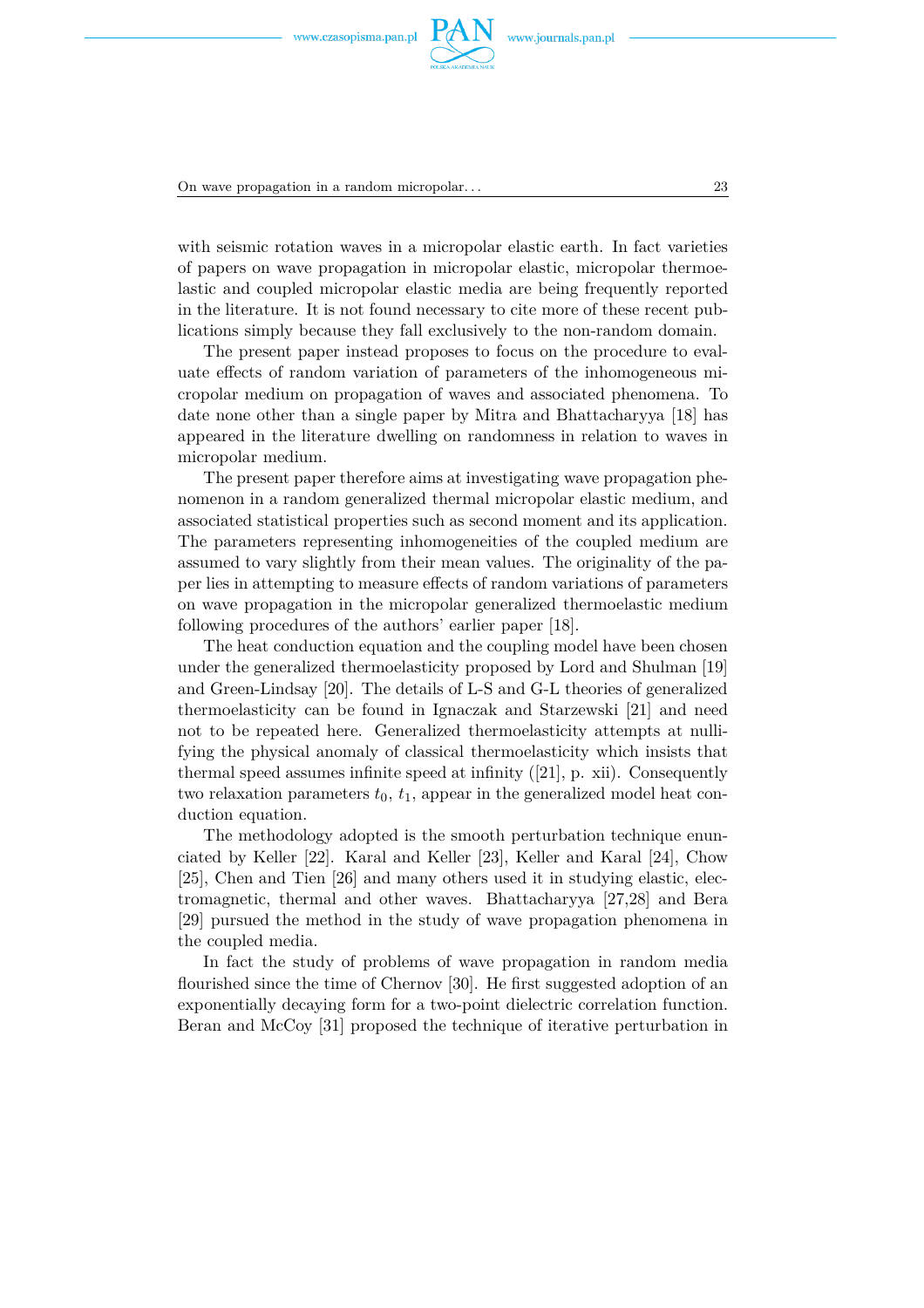





studying mean field variations in the dielectric and other media. Beran, Frankenthal, Deshmukh and Whitman studied propagation of radiation in time-dependent three-dimensional random media [32]. Sobczyk studied elastic wave propagation in a discrete random medium [33]. He developed a general formalism of the analysis of coherent elastic waves in terms of scatters. In fact, Wenzel [34], Sobczyk, Wedrychowicz and Spencer [35], Frankenthal and Beran [36], Uscinski [37] and Frisch [38] have made extensive studies on various aspects of randomness in physical sciences, wave propagation phenomena and random characteristics of media. In particular, Chen and Soong [39] worked on covariance properties of waves propagating in a medium. A detailed discussion on properties and applications of random differential equations can be found, among others, in the treatise of Soong [40]. Akira Ishimaru discussed the development of the theory of wave propagation and scattering in random media in his landmark treatise on the subject [41]. Choudhury, Basu and Bhattacharyya discussed the phenomenon of wave propagation in a rotating random granular medium under generalized thermoelasticity [42]. On the basis of these citations one cannot but admit the importance of the study of randomness in applied mathematics and physical sciences. The present paper however proposes to discuss randomness in respect of waves in a micropolar medium impressed by a generalized thermoelastic field.

#### **2 The problem**

Using the smooth perturbation technique [22] the field equations have been put in the form

$$
L(\vec{x},t)V(\vec{x},t) = F(\vec{x},t) , \qquad (1)
$$

$$
L = L_0 + \varepsilon L_1 + \varepsilon^2 L_2 , \qquad (2)
$$

where:  $L$  – random linear operator,  $V$  – field vector,  $F$  – non-random source,  $L_0$  – unperturbed part of  $L$ ,  $L_1$ ,  $L_2$  – first and second order perturbation of *L* respectively, and  $\varepsilon$  – small parameter measuring the scale of random fluctuation of generalized thermo-micropolar elastic inhomogeneities of the medium.

Then employing iterative operations [23] it can be shown that the mean field  $\langle V \rangle$  satisfies the equation

$$
[L_0 + \varepsilon \langle L_1 \rangle + \varepsilon^2 \{ \langle L_2 \rangle + \langle L_1 \rangle L_0^{-1} \langle L_1' \rangle - \langle L_1 L_0^{-1} L_1' \rangle \} ] \langle V \rangle = F \qquad (3)
$$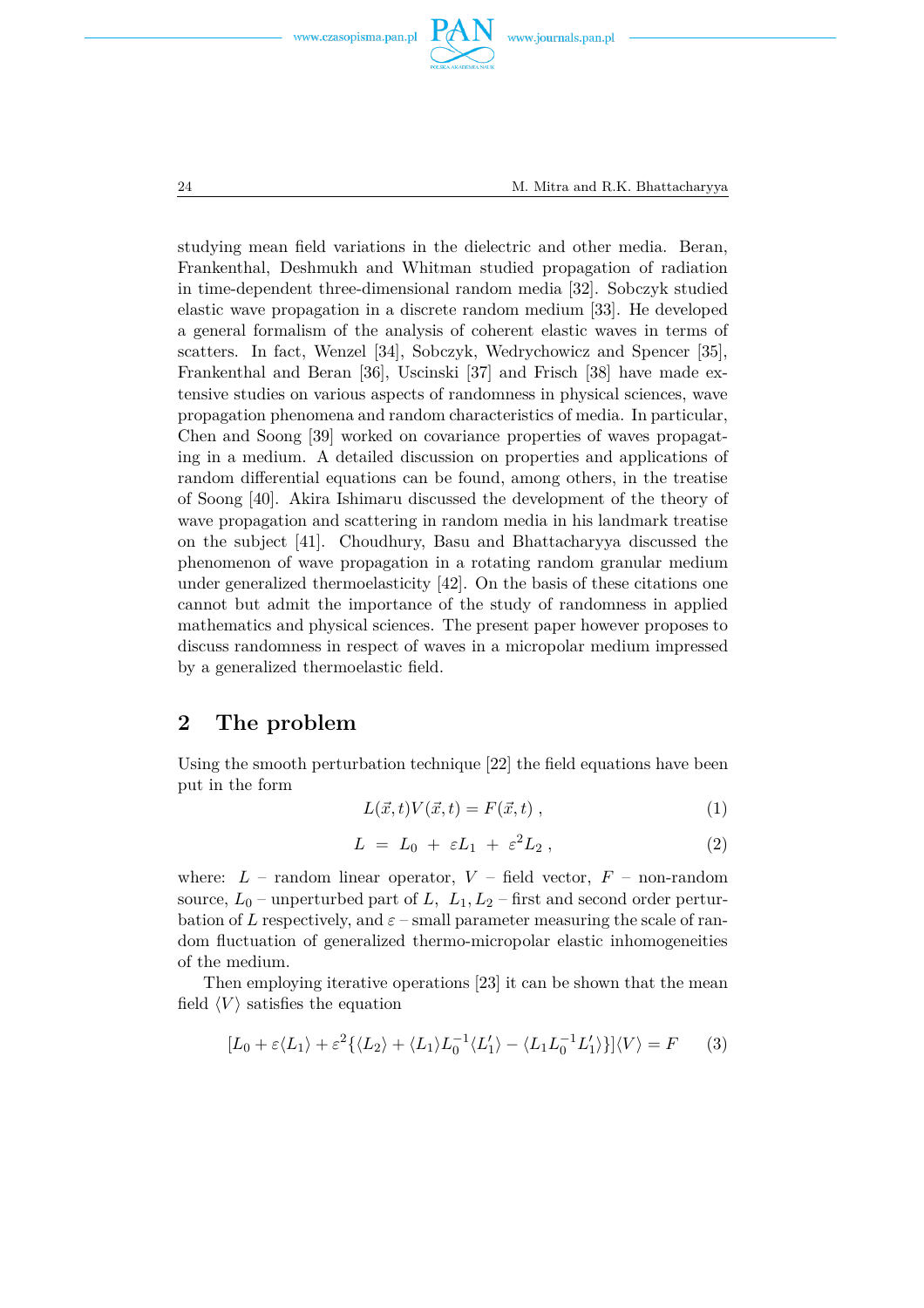

On wave propagation in a random micropolar. . . 25

with

$$
L_0 G_{ij}(\vec{x}, \vec{x}', t, t') = \delta(\vec{x}, \vec{x}') \delta(t, t') \delta_{ij} . \qquad (4)
$$

Here $\langle V(\vec{x},t)\rangle$  is defined as the mean field quantity being the statistical average of the field vectors, an ensemble average. Also  $G_{ij}$  is the appropriate Green's matrix (computed in the infinite domain) for  $L_0$ ,  $\delta(\vec{x}, \vec{x'})$  is the Dirac delta function and  $\delta_{ij}$  is the Kronecker delta. Equation (3) is evidently an integro-differential equation, as in terms of  $G_0$ ,  $L_0^{-1}$  becomes

$$
L_0^{-1}f = \int G(\vec{x}, \vec{x'}) f(\vec{x'}) d\vec{x'}.
$$

The present analysis aims at investigating the effects of random inhomogeneities on the propagation of waves in an interacting generalized thermomicropolar elastic medium. The equations of motion, constitutive equations and boundary conditions for the micropolar elastic field have been derived by Eringen [2]. The generalized thermal coupling is assumed to vary randomly only in the perturbed field. It may be recorded here that this assumption was necessitated to facilitate computation of the associated Green's matrix [18,25,42]. Therefore  $L_0$  effectively represents the linear partial differential operator involving parameters of the unperturbed micropolar elastic medium only. Operator *L* acts on the displacement vector  $\vec{u}$ , the microrotation vector  $\vec{\phi}$  and  $\theta$ , the temperature. Six different types of body waves, which propagate in the non-random medium, depend upon the random inhomogeneities of the medium. The dispersion equations for these six longitudinal and transverse types of waves have been obtained. They involve terms up to the order of  $\varepsilon^2$ , since  $\langle L_1 \rangle \neq 0$  in this case. However, finally the effect of randomness comes to alter the wave number to the order of  $\varepsilon^2$  only. Theoretically therefore the effect of randomness comes to be small to the order of  $\varepsilon^2$ . Deviations in the propagation constants from their unperturbed values have been calculated in terms of  $\delta_l$ ,  $\delta_n$ ,  $\delta_c$ ,  $\delta_s$ . for different types of waves defined in the text in Sec. 4. These quantities involve auto- and cross-correlation functions between micropolar elastic and generalized thermal field parameters. Assuming simple auto-correlation functions only for density and two thermo-mechanical coupling parameters in the forms [25,29]

$$
R_{\rho\rho}(r) = \langle \rho_1^2 \rangle e^{-\frac{r}{a}}
$$
 and  $R_{mm}(r) = \langle \rho_1^2 \rangle e^{-\frac{r}{b}}, R_{mm^*}(r) e^{-\frac{r}{b_1}}$ ,

where  $\langle \rho_1^2 \rangle$  is the mean square value of the perturbation density  $\rho_1$ , and  $a, b, b<sub>1</sub>$  are correlation lengths of inhomogeneities, and all other parameters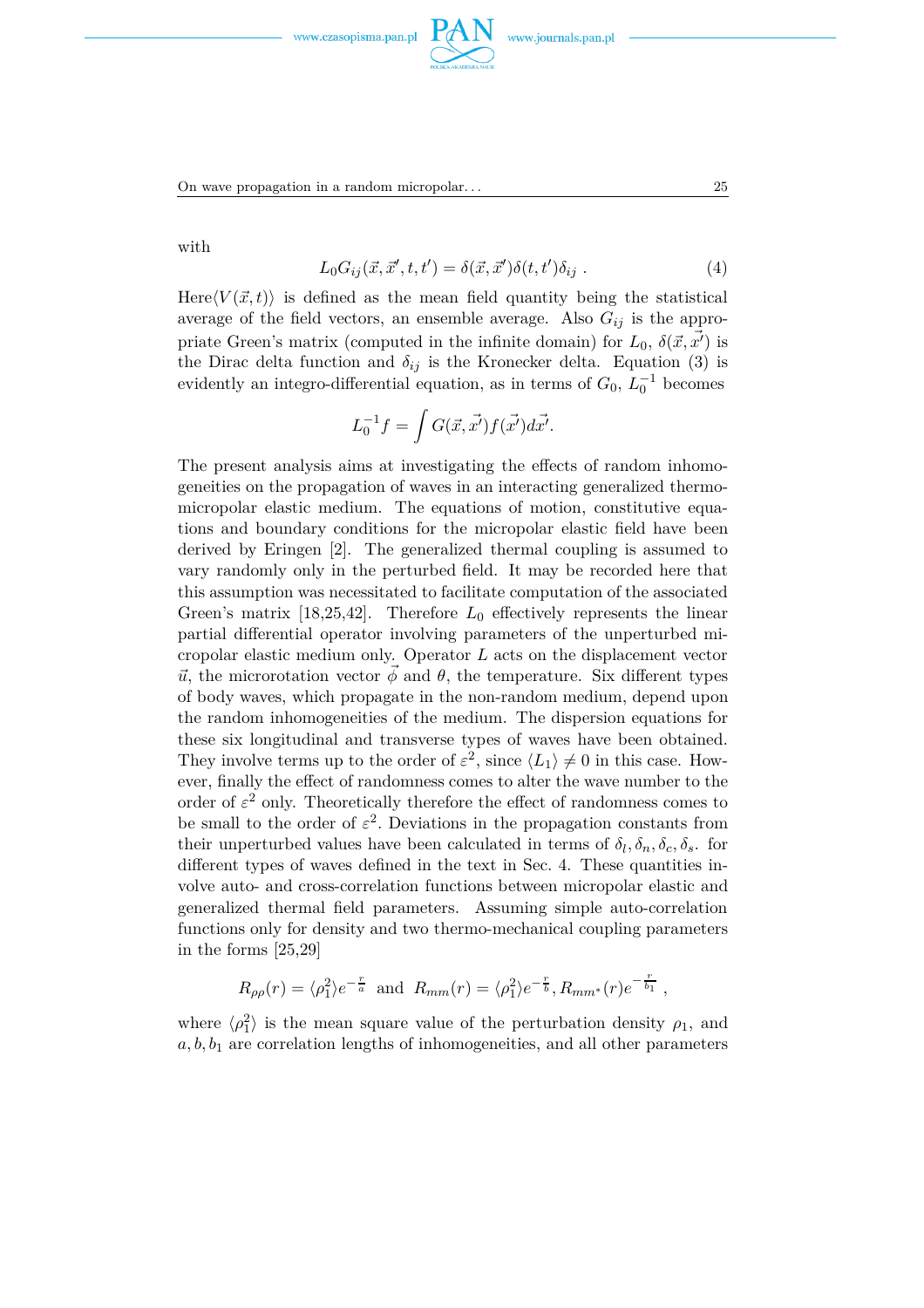





*viz.*,  $\lambda, \mu, \alpha$ , etc., to be nonrandom, it has been shown that body waves for which the deviations are measured in terms of  $\delta_c$ ,  $\delta_s$ , attenuate for high frequencies. It has been proved earlier [18] that second moments of the form  $\langle \bar{v}^T \bar{v} \rangle - \langle \bar{v}^T \rangle \langle \bar{v} \rangle$  is a small quantity of the order of  $\varepsilon$  only but certainly larger than the order of  $\varepsilon^2$ , (*v* being the solution of the equation  $Lv(\vec{x}) = 0$ referred to in Sec. 9). The same result applies in this case too. Components of associated Green's matrix which were computed earlier have been quoted in Appendix I as a ready reference. The various integrals  $viz.$ ,  $a_{11}, b_{63}$ , etc. involving correlation functions between different micropolar, elastic and generalized thermal parameters have been reduced to radial forms; these are presented in Sec. 6. In all these cases, lengthy and cumbersome computations become unavoidable. Radial transformations ensure symmetrical propagation of radiations in all directions in the infinite medium.

Field equations for a micropolar elastic medium under the influence of a generalized thermal field are written explicitly. The displacement equation of motion in the randomly varying inhomogeneous micropolar elastic medium is written following Eringen [1] and Chow [25] as

$$
(\lambda + \mu)\vec{\nabla}(\vec{\nabla} \cdot \vec{u}) + (\mu + \kappa)\nabla^2 \vec{u} + \vec{\nabla}\lambda(\vec{\nabla} \cdot \vec{u}) + \vec{\nabla}\mu \times (\vec{\nabla} \times \vec{u}) + (\vec{\nabla}(2\mu + \kappa) \cdot \vec{\nabla})\vec{u} + \vec{\nabla}\times(\kappa\vec{\phi}) - \vec{\nabla}[m\{\theta + t_1\dot{\theta}\}] + \vec{f} = \rho\ddot{\vec{u}}.
$$
\n(5)

The microrotation equation of motion is represented by [1]

$$
\kappa(\vec{\nabla} \times \vec{u}) + (\alpha + \beta)\vec{\nabla}(\vec{\nabla} \cdot \vec{\phi}) + (\vec{\nabla}\alpha(\vec{\nabla} \cdot \vec{\phi})) + \gamma \nabla^2 \vec{\phi} \n+ \vec{\nabla}\beta \times (\vec{\nabla} \times \vec{\phi}) + {\vec{\nabla}(\beta + \gamma)} \cdot \vec{\nabla} \} \vec{\phi} - 2\kappa \vec{\phi} + \vec{l} = \rho j \dot{\phi}.
$$
\n(6)

Finally the generalized thermal equation is written following Ignaczak and Ostoja-Starzewski [21], Bera [29], and Singh [10] as

$$
\eta[\dot{\theta} + t_0\ddot{\theta}] = \vec{\nabla} \cdot [\nu \vec{\nabla} \theta] - \theta_0 m \vec{\nabla} \cdot [\vec{u} + \delta_{lk} t_0 \ddot{\vec{u}}] + q \,, \tag{7}
$$

where  $\dot{\theta} = \frac{\theta(\vec{x},t)}{\partial t}$  $\frac{\overrightarrow{x},t)}{\partial t}$ ,  $\ddot{\theta} = \frac{\partial^2 \theta(\overrightarrow{x},t)}{\partial t^2}$  $\frac{\partial (x,\iota)}{\partial t^2}$ , etc. Here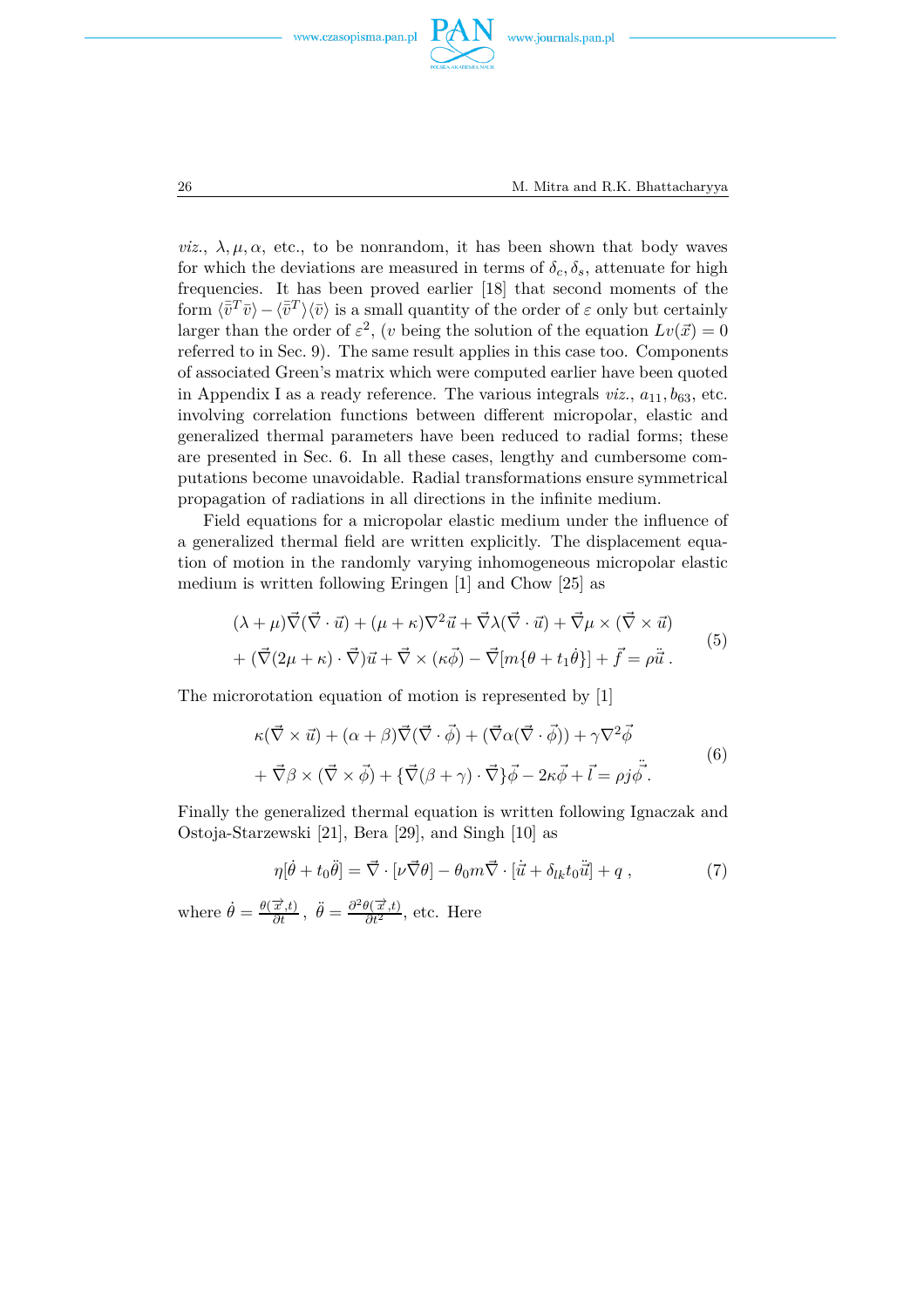

On wave propagation in a random micropolar. . . 27

| $\vec{u}(\vec{x},t)$                                   |                             | displacement vector,                                                             |
|--------------------------------------------------------|-----------------------------|----------------------------------------------------------------------------------|
| $\vec{\phi}(\vec{x},t)$                                |                             | microrotation vector,                                                            |
| $\theta(\vec{x},t)$                                    |                             | temperature,                                                                     |
| $m(\vec{x})$                                           | $\overline{\phantom{m}}$    | thermomechanical coupling parameter,                                             |
| $=(\lambda+\mu)\bar{\alpha}, \bar{\alpha}$             | $\overline{\phantom{0}}$    | thermal expansion coefficient,                                                   |
| $(\alpha, \beta, \gamma, \kappa)(\vec{x})$             | $\overline{\phantom{0}}$    | micropolar elastic moduli,                                                       |
| $(\lambda, \mu)(\vec{x}) = Lame'$                      | $\overline{\phantom{0}}$    | elastic parameters,                                                              |
| $\rho(\vec{x})$                                        | $\qquad \qquad -$           | mass density,                                                                    |
|                                                        | $\overline{\phantom{0}}$    | a nonrandom micropolar constant such that                                        |
|                                                        |                             | $j \geq 0$ ,                                                                     |
| $\vec{f}(\vec{x},t), \vec{l}(\vec{x},t), q(\vec{x},t)$ |                             | - body force, body couple per unit mass and heat                                 |
|                                                        |                             | source respectively,                                                             |
| $\eta(\vec{x}) = \rho c, c$                            |                             | specific heat,                                                                   |
| $\nu(\vec{x})$                                         |                             | thermal diffusivity,                                                             |
| $v =$                                                  | $ \,$                       | solution of the differential equation $Lv(\vec{x}) = 0$ ,                        |
| $v_0$                                                  |                             | solution of the differential equation $Lv_0(\vec{x}) = 0$ ,                      |
| $\theta_0$                                             |                             | constant reference temperature,                                                  |
| $t_0$                                                  |                             | initial thermal relaxation time,                                                 |
| $t_1(\vec{x})$                                         | $\overline{\phantom{m}}$    | thermal relaxation time, $t_1 \geq t_0 \geq 0$ ,                                 |
| $\delta_{lk} = 1, t_1 = 0, k = 1$                      | $\mathcal{L}^{\mathcal{L}}$ | for Lindsay-Shulman (L-S) model of general-                                      |
|                                                        |                             | ized thermoelasticity,                                                           |
|                                                        |                             | $\delta_{lk} = 0, t_1 > 0, k = 2$ - for Green-Lindsay (G-L) model of generalized |
|                                                        |                             | thermoelasticity.                                                                |

Let the differential operators (*M, N, R*)*,*(*P, Q*)*,*(*K, S*) act respectively on  $\vec{u}, \vec{\phi}$ , and  $\theta$ . Then field Eqs. (5)–(7) can be put in matrix form:

$$
LV(\vec{x},t) = \begin{bmatrix} M & P & K \\ N & Q & 0 \\ R & 0 & S \end{bmatrix} (\vec{x},t) \begin{bmatrix} \vec{u}(\vec{x},t) \\ \vec{\phi}(\vec{x},t) \\ T(\vec{x},t) \end{bmatrix} = F(\vec{x},t) = \begin{bmatrix} \vec{f}(\vec{x},t) \\ \vec{l}(\vec{x},t) \\ q(\vec{x},t) \end{bmatrix} . \tag{8}
$$

Differential operators  $(M, P, K, N, Q, R, S)(\vec{x}, t)$  are explicitly defined as

$$
M\vec{u} = \rho \frac{\partial^2 \vec{u}}{\partial t^2} - (\lambda + \mu)\vec{\nabla}(\vec{\nabla} \cdot \vec{u}) - (\mu + \kappa)\nabla^2 \vec{u} - \vec{\nabla}\lambda(\vec{\nabla} \cdot \vec{u})
$$
  
\n
$$
-\vec{\nabla}\mu \times (\vec{\nabla} \times \vec{u}) - (\vec{\nabla}(2\mu + \kappa) \cdot \vec{\nabla})\vec{u},
$$
  
\n
$$
P\vec{\phi} = -\vec{\nabla} \times (\kappa \vec{\phi}),
$$
  
\n
$$
K\theta = \vec{\nabla}\left[m(\theta + t_1 \frac{\partial \theta}{\partial t})\right] = \vec{\nabla}(m\theta) + \vec{\nabla}(mt_1 \frac{\partial \theta}{\partial t}) = \left[\vec{\nabla}(m \times) + \vec{\nabla}(mt_1 \frac{\partial}{\partial t})\right]\theta,
$$
  
\n
$$
N\vec{u} = -\kappa(\vec{\nabla} \times \vec{u}),
$$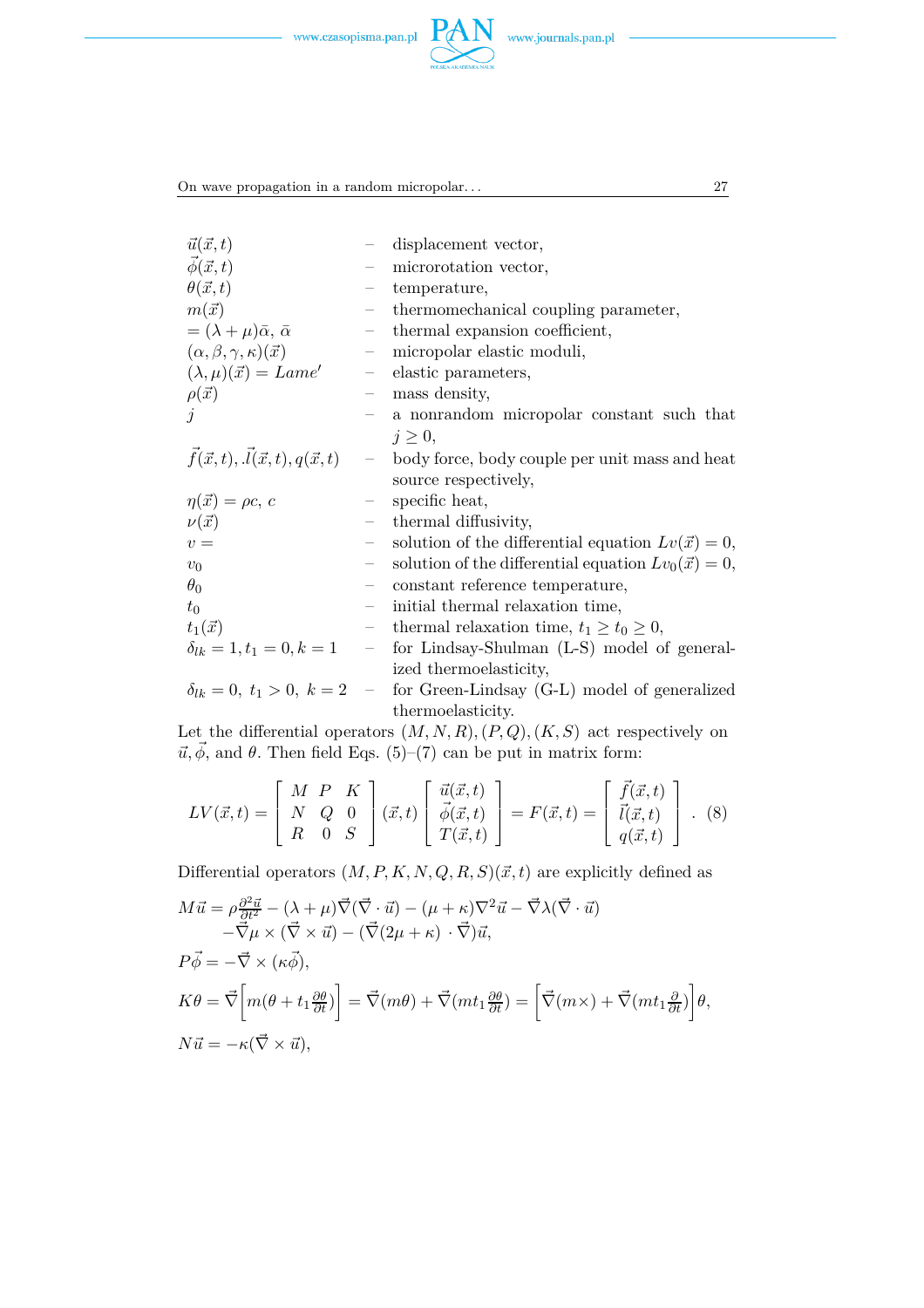



$$
Q\vec{\phi} = \rho j \frac{\partial^2 \vec{\phi}}{\partial t^2} - (\alpha + \beta) \vec{\nabla} (\vec{\nabla} \cdot \vec{\phi}) - \vec{\nabla} \alpha (\vec{\nabla} \cdot \vec{\phi}) - \gamma \nabla^2 \vec{\phi} - \vec{\nabla} \beta \times (\vec{\nabla} \times \vec{\phi}) - (\vec{\nabla} (\beta + \gamma) \cdot \vec{\nabla}) \vec{\phi} + 2\kappa \vec{\phi} ,
$$
  
\n
$$
R\vec{u} = \theta_0 m \vec{\nabla} \cdot \left[ \frac{\partial \vec{u}}{\partial t} + \delta_{lk} t_0 \frac{\partial^2 \vec{u}}{\partial t^2} \right] = \left[ \theta_0 m \vec{\nabla} \cdot \left( \frac{\partial}{\partial t} + \delta_{lk} t_0 \frac{\partial^2}{\partial t^2} \right) \right] \vec{u} ,
$$
  
\n
$$
S\theta = \eta \left( \frac{\partial \theta}{\partial t} + t_0 \frac{\partial^2 \theta}{\partial t^2} \right) - \vec{\nabla} \cdot (\nu \nabla \theta) = \left[ \eta \left( \frac{\partial}{\partial t} + t_0 \frac{\partial^2}{\partial t^2} \right) - \vec{\nabla} \cdot (\nu \vec{\nabla}) \right] \theta .
$$
\n(9)

Next let us assume

$$
V(\vec{x},t) = \begin{bmatrix} \vec{u}(\vec{x}) \\ \vec{\phi}(\vec{x}) \\ \theta(\vec{x}) \end{bmatrix} e^{-i\omega t} = V_0(\vec{x})e^{-i\omega t}, (say)
$$
(10)

and

$$
F(\vec{x},t) = \begin{bmatrix} \vec{f}_0(\vec{x}) \\ \vec{i}_0(\vec{x}) \\ q_0(\vec{x}) \end{bmatrix} e^{-i\omega t} = F_0(\vec{x})e^{-i\omega t}.
$$
 (11)

Here  $\omega$  is the frequency of propagating wave and  $i = \sqrt{-1}$ . The mean field Eq. (3), involving the Green's matrix, can be put in the form

$$
\[L_0(\vec{x}) + \varepsilon \langle L_1(\vec{x}) \rangle + \varepsilon^2 \left\{ \langle L_2(\vec{x}) \rangle + \langle L_1(\vec{x}) \rangle L_0^{-1}(|\vec{x} - \vec{x}'|) \langle L_1(\vec{x}') \rangle \right. \\ \left. - \langle L_1(\vec{x}) L_0^{-1}(|\vec{x} - \vec{x}'|) L_1(\vec{x}') \rangle \right\} \] \langle V_0(\vec{x}') \rangle = F_0 \,, \tag{12}
$$

where the associated Green's tensor is the kernel of the nonrandom operator equation represented by

$$
L_0 G_{ij}(\vec{x}, \vec{x}') = \delta(\vec{x}, \vec{x}') \delta_{ij} . \qquad (13)
$$

Then Eqs. (10) and (11) redefine operators  $(M, P, K, N, Q, R, S)(\vec{x}, t)$  as  $M = -\rho\omega^2 - (\lambda + \mu)\vec{\nabla}(\vec{\nabla}\cdot) - (\mu + \kappa)\nabla^2 - \vec{\nabla}\lambda(\vec{\nabla}\cdot) - \vec{\nabla}\mu \times (\vec{\nabla}\times) - \left(\vec{\nabla}(2\mu + \mu)\vec{\nabla}\cdot\vec{\nabla}\right)$  $\kappa) \cdot \vec \nabla \bigg) \;,$  $P = -\vec{\nabla} \times (\kappa),$  $K = \vec{\nabla}(m \times) - i\omega \vec{\nabla}(mt_1) = \vec{\nabla}(m \times) - i\omega \vec{\nabla}(m^{\bullet}), m^{\bullet} = mt_1(say),$  $N = -\kappa(\vec{\nabla}\times)$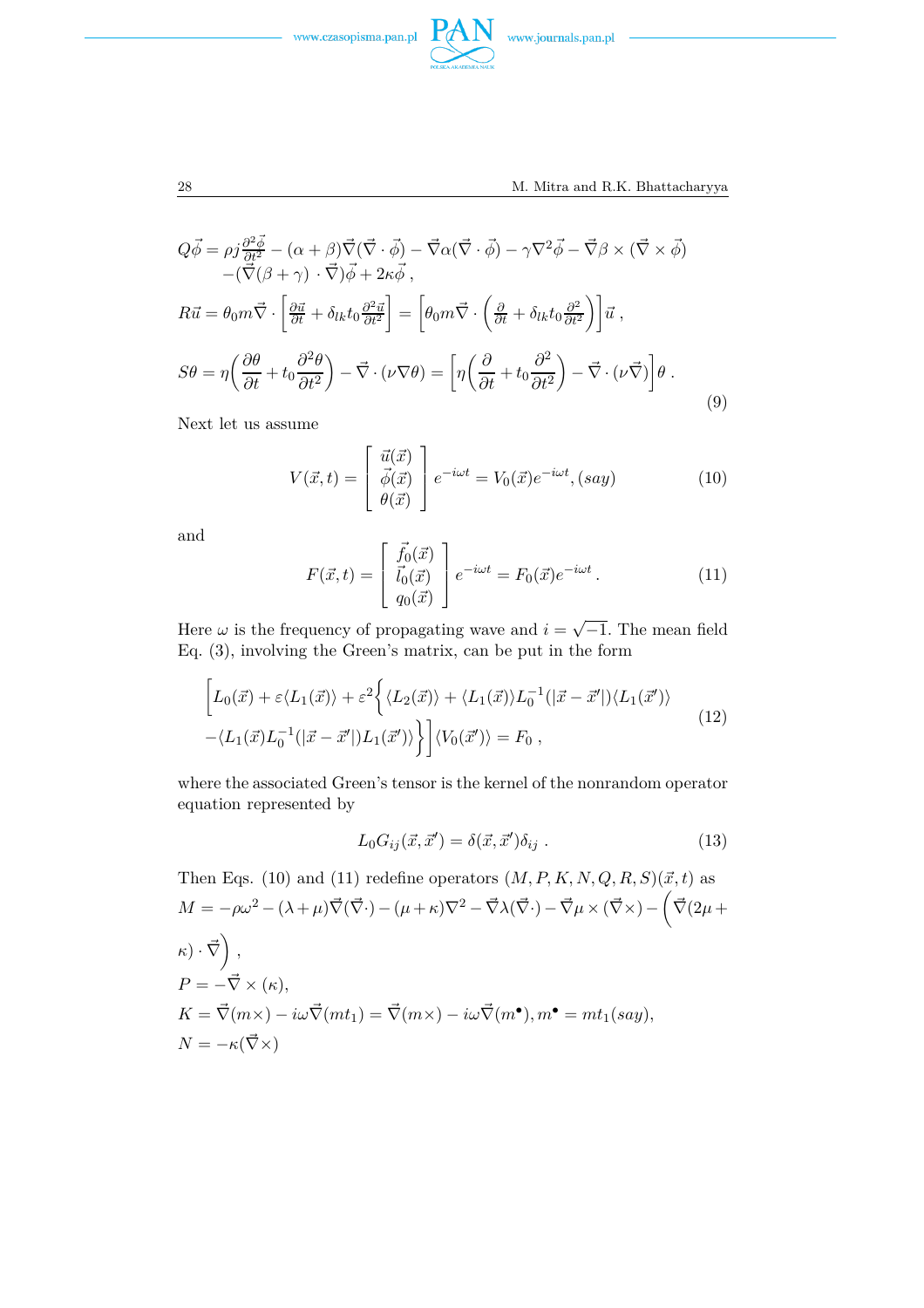

On wave propagation in a random micropolar. . . 29

$$
Q = -\rho j \omega^2 - (\alpha + \beta) \vec{\nabla} (\vec{\nabla} \cdot) - \vec{\nabla} \alpha (\vec{\nabla} \cdot) - \gamma \nabla^2 - \vec{\nabla} \beta \times (\vec{\nabla} \times) - \{\vec{\nabla} (\beta + \gamma) \cdot \vec{\nabla}\} + 2\kappa
$$
  
\n
$$
R = -\omega \theta_0 m \vec{\nabla} \cdot \left[ i + \delta_{lk} t_0 \omega \right] = -i\omega \theta_0 \left[ 1 - i \delta_{lk} t_0 \omega \right] m(\vec{\nabla} \cdot),
$$
  
\n
$$
S = -i\omega (1 - it_0 \omega) \eta - (\vec{\nabla} \cdot (\nu \nabla)) .
$$
\n(14)

### **3 Solution**

Let us assume plane wave propagation in the medium and set

$$
\begin{bmatrix}\n\vec{u}(\vec{x}) \\
\vec{\phi}(\vec{x}) \\
\theta(\vec{x})\n\end{bmatrix} = \begin{bmatrix}\n\vec{A} \\
\vec{B} \\
C\n\end{bmatrix} e^{i\vec{k}\cdot\vec{x}} \n\tag{15}
$$

Here  $\vec{k}$  indicates direction of the propagating wave and  $|\vec{k}| = k$  is the wave number. Then the physical parameters  $\lambda, \mu, \rho, \alpha, \beta, \gamma, \kappa, \eta, \nu, m$ , and  $m^{\bullet} = t_1 m$ , are random functions of  $\vec{x}(x, y, z)$ , and since random deviations are small, we write, following, Karal and Keller [22] and Chow [25]:

$$
(\lambda, \mu, \rho, \alpha, \beta, \gamma, \kappa, \eta, \nu, m, m^{\bullet}) = (\lambda_0, \mu_0, \rho_0, \alpha_0, \beta_0, \gamma_0, \kappa_0, \eta_0, \nu_0, m_0 = 0, m_0^{\bullet} = 0) + \varepsilon (\lambda_1, \mu_1, \rho_1, \alpha_1, \beta_1, \gamma_1, \kappa_1, \eta_1, \nu_1, m_1, m_1^{\bullet})(\vec{x}),
$$
 (16)

where  $(\lambda_0, ..., \nu_0)$  are constants and  $(\lambda_1, ..., \nu_1, m_1, m_1^{\bullet})$  are functions of  $\vec{x}$ representing random fluctuations of the corresponding quantities such that

$$
\langle \lambda_1, \dots, \nu_1 \rangle = 0. \tag{17}
$$

Conditions (16) and (17) ensure that fluctuations from nonrandom values of parameters remain small. It is further assumed that

$$
m = \varepsilon m_1(\vec{x}), \text{ such that } \langle m_1(\vec{x}) \rangle = m_2, (say), m_2 \neq 0,
$$
  
and 
$$
m^{\bullet} = \varepsilon m_1^{\bullet}(\vec{x}), \text{ such that } \langle m_1^{\bullet}(\vec{x}) \rangle = m_3, (say), m_3 \neq 0.
$$
 (18)

The last two assumptions confirm that the generalized thermal field is taken to be weakly random. A new parameter  $\vec{m}^{\bullet}(\vec{x}) = (t_1m)(\vec{x})$ , is introduced characterizing the random thermal coupling with the micropolar elastic medium. By the help of Eqs.  $(16)$ – $(18)$  one gets

$$
L_0 = \begin{bmatrix} M_0 & P_0 & 0 \\ N_0 & Q_0 & 0 \\ 0 & 0 & S_0 \end{bmatrix},\tag{19}
$$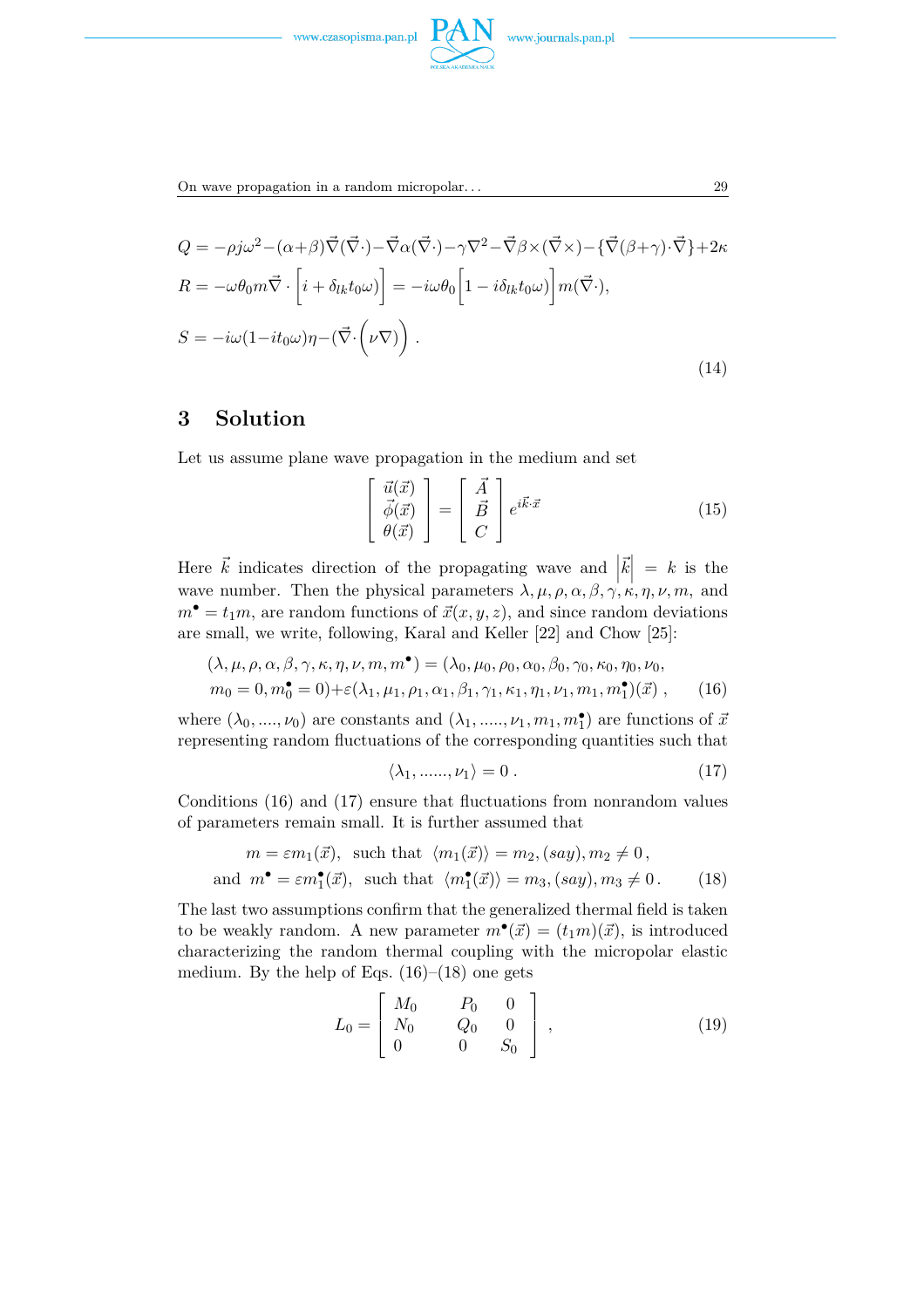



30 M. Mitra and R.K. Bhattacharyya

$$
L_1(\vec{x}) = \begin{bmatrix} M_1 & P_1 & K_1 \\ N_1 & Q_1 & 0 \\ R_1 & 0 & S_1 \end{bmatrix} (\vec{x})
$$
 (20)

and

$$
M_0 = -\rho_0 \omega^2 - (\lambda_0 + \mu_0) \vec{\nabla} (\vec{\nabla} \cdot) - (\mu_0 + \kappa_0) \nabla^2 ,
$$
  
\n
$$
P_0 = -\kappa_0 (\vec{\nabla} \times) = N_0 ,
$$
  
\n
$$
Q_0 = (2\kappa_0 - \rho_0 j \omega^2) - (\alpha_0 + \beta_0) \vec{\nabla} (\vec{\nabla} \cdot) - \gamma_0 \nabla^2 ,
$$
  
\n
$$
S_0 = -i\omega (1 - it_0 \omega) \eta_0 - \nu_0 \nabla^2 .
$$
\n(21)

The deterministic operators save  $S_0$  are independent of generalized thermal relaxation parameters and the thermo-mechanical parameters. How- $\mathbf{F}_1, \mathbf{F}_2, \mathbf{F}_3, \mathbf{F}_4, \mathbf{F}_5, \mathbf{F}_6, \mathbf{F}_7, \mathbf{F}_8, \mathbf{F}_9, \mathbf{F}_9, \mathbf{F}_9, \mathbf{F}_9, \mathbf{F}_9, \mathbf{F}_9, \mathbf{F}_9, \mathbf{F}_9, \mathbf{F}_9, \mathbf{F}_9, \mathbf{F}_9, \mathbf{F}_9, \mathbf{F}_9, \mathbf{F}_9, \mathbf{F}_9, \mathbf{F}_9, \mathbf{F}_9, \mathbf{F}_9, \mathbf{F}_9, \mathbf{$ such that

$$
M_1 = -\rho_1 \omega^2 - (\lambda_1 + \mu_1) \vec{\nabla} (\vec{\nabla} \cdot) - (\mu_1 + \kappa_1) \nabla^2 - \vec{\nabla} \lambda_1 (\vec{\nabla} \cdot) - \vec{\nabla} \mu_1 \times (\vec{\nabla} \times) -
$$
  
\n
$$
\{\vec{\nabla} (2\mu_1 + \kappa_1) \cdot \vec{\nabla}\}
$$
  
\n
$$
P_1 = -\vec{\nabla} \times (\kappa_1),
$$
  
\n
$$
K_1 = \vec{\nabla} (m_1) - i\omega \vec{\nabla} m_1^{\bullet},
$$
  
\n
$$
N_1 = -\kappa_1 (\vec{\nabla} \times),
$$
  
\n
$$
Q_1 = -\rho_1 j\omega^2 - (\alpha_1 + \beta_1) \vec{\nabla} (\vec{\nabla} \cdot) - \vec{\nabla} \alpha_1 (\vec{\nabla} \cdot) - \gamma_1 \nabla^2 - \vec{\nabla} \beta_1 \times (\vec{\nabla} \times) - (\vec{\nabla} (\beta_1 + \gamma_1) \cdot \vec{\nabla}) + 2\kappa_1,
$$
  
\n
$$
R_1 = -i\omega \theta_0 (1 - i\delta_{lk} t_0 \omega) m_1 (\vec{\nabla} \cdot),
$$
  
\n
$$
S_1 = -i\omega (1 - it_0 \omega) \eta_1 - {\vec{\nabla} \cdot (\nu_1 \nabla)}.
$$
  
\n(22)

A computational note is given below:

$$
S = -i\omega(1 - it_0\omega)\eta - (\vec{\nabla} \cdot (\nu \nabla))
$$
  
=  $-i\omega(1 - it_0\omega)(\eta_0 + \varepsilon \eta_1) - \vec{\nabla} \cdot [(\nu_0 + \varepsilon \nu_1)\vec{\nabla}]$   
=  $-i\omega(1 - it_0\omega)\eta_0 - \vec{\nabla} \cdot (\nu_0 \vec{\nabla}) - \varepsilon i\omega(1 - it_0\omega)\eta_1 - \varepsilon \vec{\nabla} \cdot (\nu_1 \vec{\nabla})$   
=  $\{-i\omega(1 - it_0\omega)\eta_0 - \nu_0 \nabla^2\} + \{-\varepsilon i\omega(1 - it_0\omega)\eta_1 \varepsilon \vec{\nabla} \cdot (\nu_1 \vec{\nabla})\}$   
=  $S_0 + \varepsilon S_1$ .

By virtue of Eqs.  $(17)–(18)$  one obtains

$$
\langle L_1 \rangle = \begin{bmatrix} 0 & 0 & (m_2 - i\omega m_3) \vec{\nabla} \\ 0 & 0 & 0 \\ -i\omega \theta_0 (1 - i\delta_{lk} t_0 \omega) m_2(\vec{\nabla} \cdot) & 0 & 0 \end{bmatrix} \neq 0, \qquad (23)
$$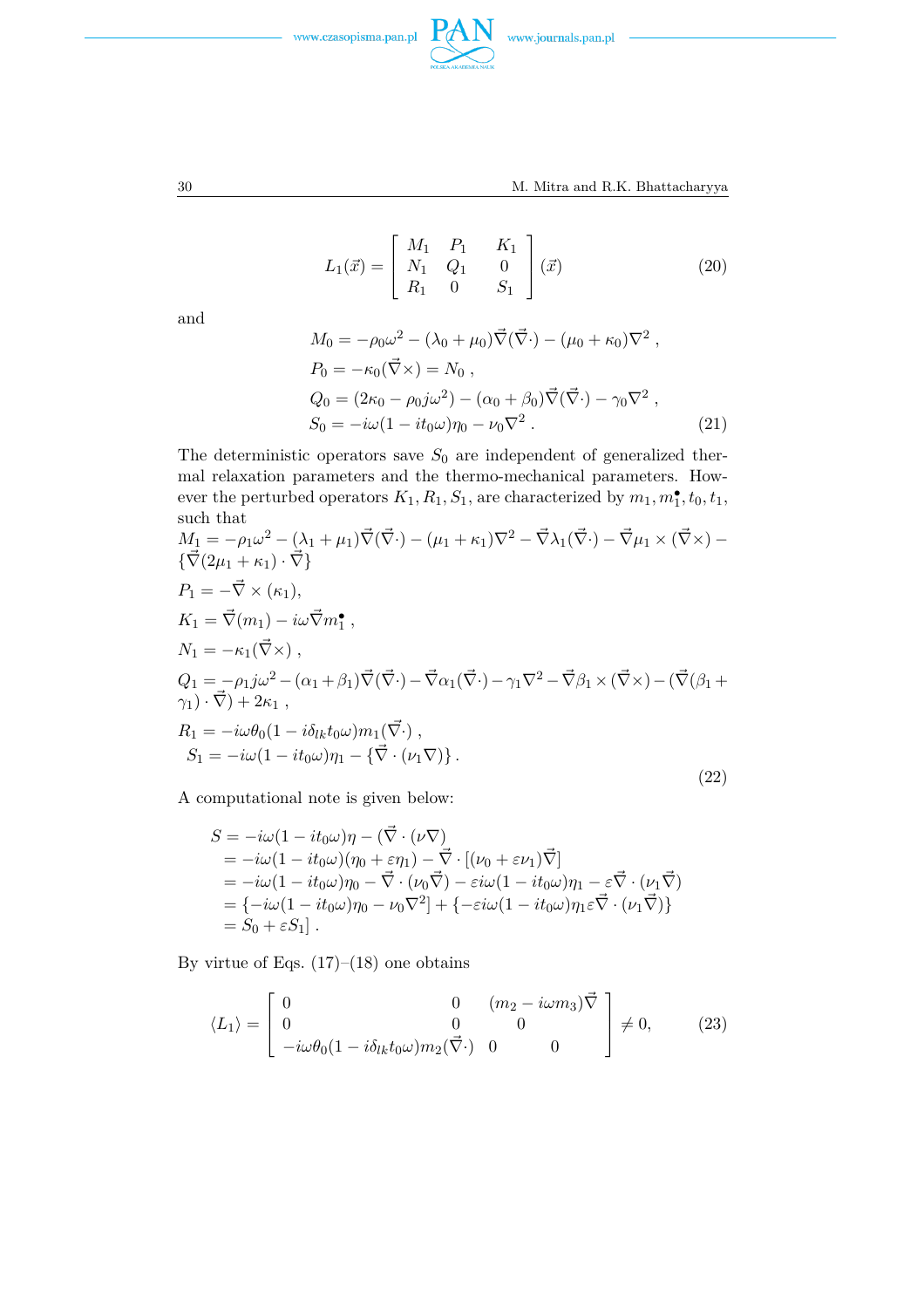



On wave propagation in a random micropolar... 31

where

$$
m_2 = \langle m_1(\vec{x}) \rangle = \text{const.} \neq 0, m_3 = \langle m_1^{\bullet}(\vec{x}) \rangle = \text{const.} \neq 0 \text{ and } \langle L_2 \rangle = 0.
$$
 (24)

Thus Eq. (3) involves first and second perturbation terms; with vanishing body force, body couple and the heat source, Eq. (12) reduces to

$$
\left[L_0(\vec{x}) + \varepsilon \langle L_1(\vec{x}) \rangle + \varepsilon^2 \left\{ \langle L_1(\vec{x}) \rangle L_0^{-1}(|\vec{x} - \vec{x}'|) \langle L_1(\vec{x}') \rangle \right. \right.\left. - \langle L_1(\vec{x}) L_0^{-1}(|\vec{x} - \vec{x}'|) L_1(\vec{x}') \rangle \right\} \Big] \langle V_0(\vec{x}') \rangle = 0.
$$
\n(25)

The components of Green's tensor corresponding to  $L_0^{-1}$  are given by (say),

$$
G_{ij} = \begin{bmatrix} G_0 & G_1 & 0 \\ G_2 & G_3 & 0 \\ 0 & 0 & G_4 \end{bmatrix} . \tag{26}
$$

The components  $G_0(r)$ ,  $G_1(r)$ ,  $G_2(r)$ , and  $G_3(r)$  have already been evaluated [18] and have been given in the Appendix I. The component  $G_4(r)$  is defined by

$$
\nabla^2 G_4(r) + \frac{i\omega(1 - i\omega t_0)\eta_0}{\nu_0} G_4(r) = \delta(\vec{x} - \vec{x}')\delta_{ij}.
$$

Hence

$$
G_4(r) = -\frac{e^{i\beta r}}{4\pi r} I_3 \,, \tag{27}
$$

where

$$
\beta = \left[\frac{i\omega(1 - i\omega t_0)\eta_0}{\nu_0}\right]^{\frac{1}{2}},
$$

and *I*<sup>3</sup> is the identity matrix. Hence

$$
\beta = \sqrt{\frac{\omega \eta_0}{2\nu_0}} \left\{ \left[ \sqrt{\omega^2 t_0^2 - 1} + \omega t_0 \right]^{\frac{1}{2}} + i \left[ \sqrt{\omega^2 t_0^2 - 1} - \omega t_0 \right]^{\frac{1}{2}} \right\} \n= \beta_1 + i \beta_2 (say).
$$
\n(28)

It is observed that  $G_i(r)$ ,  $i = 0, 1, 2, 3$  are independent of thermo-mechanical coupling parameter  $m(\vec{x})$  and generalized thermoelastic relaxation times  $t_0, t_1$ , and  $m^{\bullet}(\vec{x})$ . On the other hand  $G_4(r)$  is independent of  $m(\vec{x})$  but depends upon the generalized thermoelastic relaxation time  $t_0$ . Substituting (15) in the mean field Eq. (25) one gets the following three vector equations: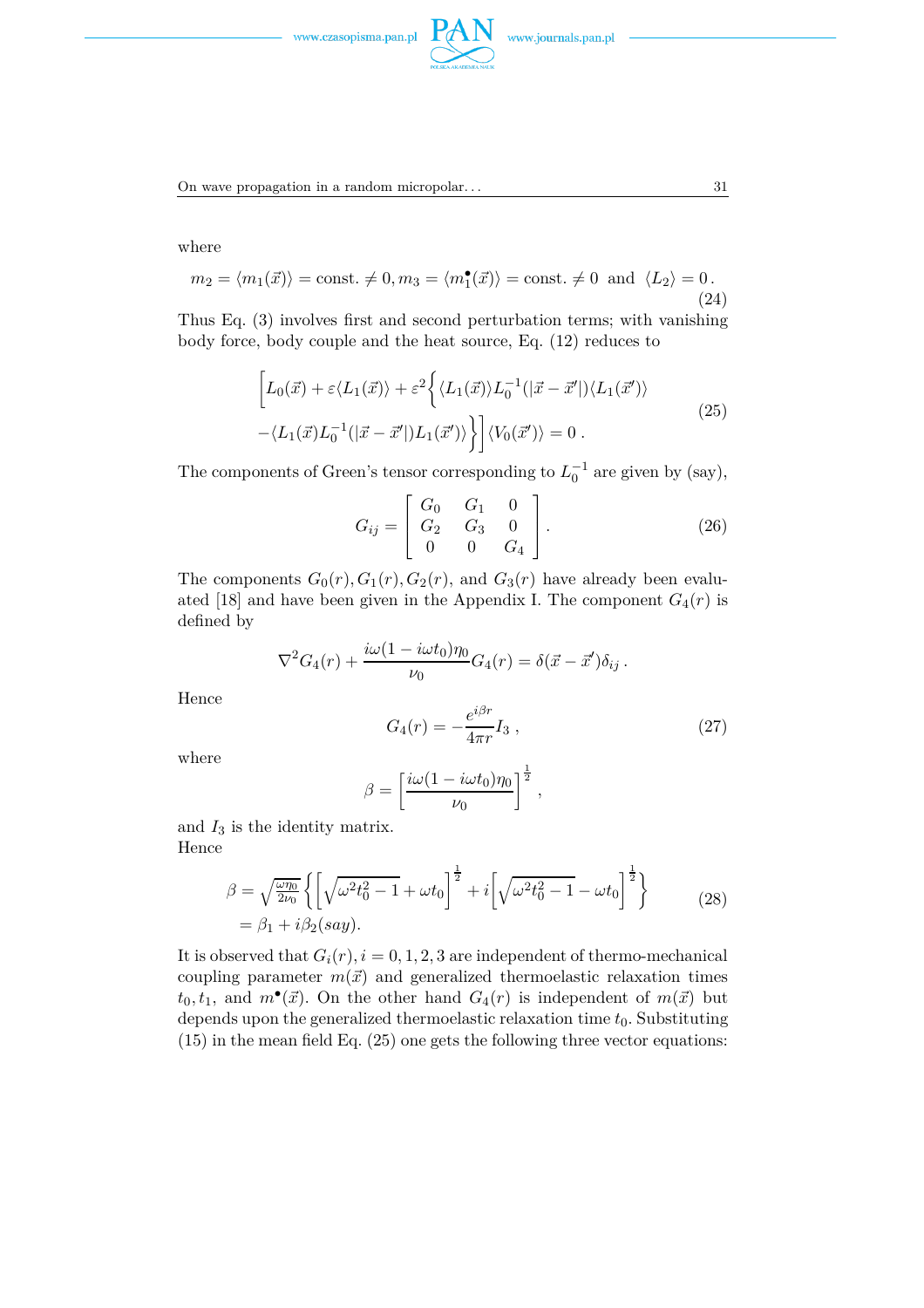



 $PAN$  www.journals.pan.pl

$$
[\rho_0 \omega^2 \vec{A} - (\lambda_0 + \mu_0)(\vec{k} \cdot \vec{A})\vec{k} - (\mu_0 + \kappa_0)k^2 \vec{A}] + i\kappa_0(\vec{k} \times \vec{B}) - \varepsilon (im_2 + \omega m_3)C\vec{k}
$$
  
+ $\varepsilon^2 \left[ \omega \theta_0 (1 - \omega t_0 \delta_{lk}) m_2 (m_2 - i\omega m_3)(\vec{k} \cdot \vec{A}) \right] \int \left[ (\vec{\nabla} G_4) \right] e^{-i\vec{k} \cdot \vec{r}} d\vec{r}$   
 $- \varepsilon^2 \int \left[ \begin{array}{c} \langle [M_1 \{ G_0 (M'_1 \vec{A} + P'_1 \vec{B} + K'_1 C) + G_1 (N'_1 \vec{A} + Q'_1 \vec{B}) \} \\ + P_1 \{ G_2 (M'_1 \vec{A} + P'_1 \vec{B} + K'_1 C) + G_3 (N'_1 \vec{A} + Q'_1 \vec{B}) \} \\ + K_1 G_4 (R'_1 \vec{A} + S'_1 C)] \rangle \end{array} \right] e^{-i\vec{k} \cdot \vec{r}} d\vec{r} = 0,$   
(29)

$$
i\kappa_0(\vec{k} \times \vec{A}) - [(2\kappa_0 - \rho_0 j\omega^2 + \gamma_0 k^2)\vec{B} + (\alpha_0 + \beta_0)(\vec{k} \cdot \vec{B})\vec{k}] \n- \varepsilon^2 \int \left[ \begin{array}{l} \langle [N_1 \{ G_0 (M'_1 \vec{A} + P'_1 \vec{B} + K'_1 C) + G_1 (N'_1 \vec{A} + Q'_1 \vec{B}) \} \\ + Q_1 \{ G_2 (M'_1 \vec{A} + P'_1 \vec{B} + K'_1 C) + G_3 (N'_1 \vec{A} + Q'_1 \vec{B}) \} ] \rangle \end{array} \right] e^{-i\vec{k} \cdot \vec{r}} d\vec{r} = 0,
$$
\n(30)\nand\n
$$
[i\omega(1 - it_0\omega)\eta_0 - \nu_0 k^2] C - \varepsilon \omega \theta_0 (1 - i\omega t_0 \delta_{lk}) m_2(\vec{k} \cdot \vec{A}) \n+ \varepsilon^2 [\omega \theta_0 (1 - i\omega t_0 \delta_{lk}) m_2 (m_2 - i\omega m_3)] C \int [(\vec{\nabla} \cdot G_0 \vec{k})] e^{-i\vec{k} \cdot \vec{r}} d\vec{r}
$$

$$
-\varepsilon^{2} \int \left[ \begin{array}{c} \langle [R_{1} \{ G_{0} (M'_{1} \vec{A} + P'_{1} \vec{B} + K'_{1} C) + G_{1} (N'_{1} \vec{A} + Q'_{1} \vec{B}) \} \\ + S_{1} G_{4} (R'_{1} \vec{A} + S'_{1} C)] \rangle \end{array} \right] e^{-i \vec{k} \cdot \vec{r}} d\vec{r} = 0.
$$
\n(31)

Eliminating *C* from (29) and (30) with the help of (31) one gets the following two equations:

$$
[\rho_0 \omega^2 \vec{A} - (\lambda_0 + \mu_0)(\vec{k} \cdot \vec{A})\vec{k} - (\mu_0 + \kappa_0)k^2 \vec{A}] + i\kappa_0(\vec{k} \times \vec{B})
$$
  
\n
$$
-\varepsilon^2 \frac{\omega \theta_0 (1 - i\omega t_0 \delta_{lk}) m_2 (im_2 + \omega m_3)(\vec{k} \cdot \vec{A})}{i\omega (1 - it_0 \omega) \eta_0 - \nu_0 k^2} \vec{k}
$$
  
\n
$$
+\varepsilon^2 \left[ \omega \theta_0 (1 - \omega t_0 \delta_{lk}) m_2 (m_2 - i\omega m_3)(\vec{k} \cdot \vec{A}) \right] \int \left[ (\vec{\nabla} G_4) \right] e^{-i\vec{k} \cdot \vec{r}} d\vec{r}
$$
  
\n
$$
-\varepsilon^2 \int \left[ \frac{\langle M_1 G_0 M_1' \rangle \vec{A} + \langle M_1 G_0 P_1' \rangle \vec{B} + \langle M_1 G_1 N_1' \rangle \vec{A}}{+ \langle M_1 G_1 Q_1' \rangle \vec{B} + \langle P_1 G_2 M_1' \rangle \vec{A} + \langle P_1 G_2 P_1' \rangle \vec{B}} \right] e^{-i\vec{k} \cdot \vec{r}} d\vec{r} = 0, (32)
$$

and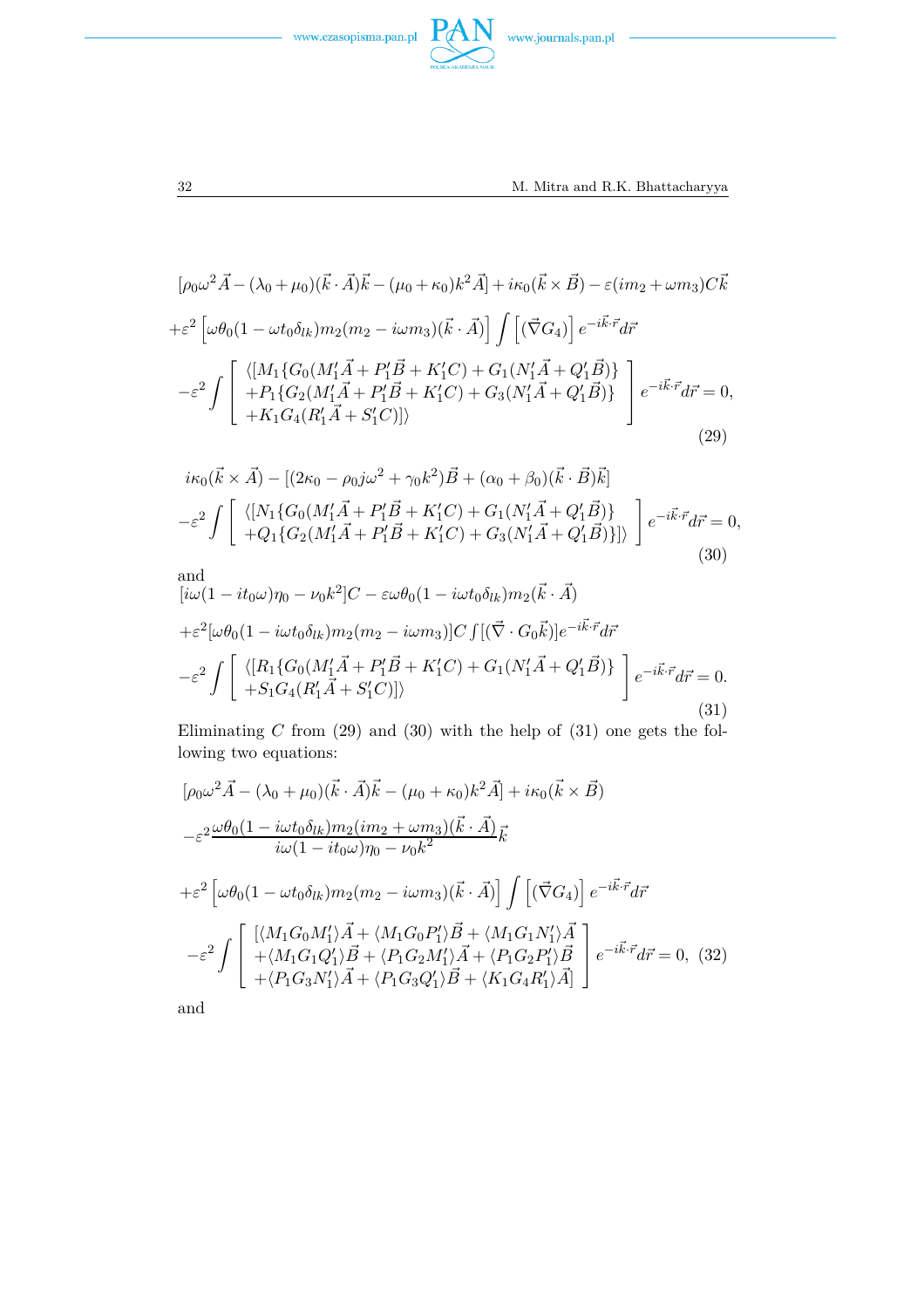



On wave propagation in a random micropolar... 33

$$
i\kappa_0(\vec{k}\times\vec{A}) - [(2\kappa_0 - \rho_0 j\omega^2 + \gamma_0 k^2)\vec{B} + (\alpha_0 + \beta_0)(\vec{k}\cdot\vec{B})\vec{k}]
$$
  

$$
-\varepsilon^2 \int \begin{bmatrix} \langle N_1 G_0 M_1' \rangle \vec{A} + \langle N_1 G_0 P_1' \rangle \vec{B} + \langle N_1 G_1 N_1' \rangle \vec{A} \\ + \langle N_1 G_1 Q_1' \rangle \vec{B} + \langle Q_1 G_2 M_1' \rangle \vec{A} + \langle Q_1 G_2 P_1' \rangle \vec{B} \\ + \langle Q_1 G_3 N_1' \rangle \vec{A} + \langle Q_1 G_3 Q_1' \rangle \vec{B} \end{bmatrix} e^{-i\vec{k}\cdot\vec{r}} d\vec{r} = 0.
$$
  
(33)

Some computations of the form

$$
\langle M_1 G_o M_1' \rangle \vec{A} = e^{-i\vec{k}\cdot \vec{x}'} \langle M_1 G_o M_1' \rangle (\vec{A} e^{i\vec{k}\cdot \vec{x}'}) ,
$$

are shown in the Appendix II. The integral in the third term of (32)

$$
= \int [\vec{\nabla} (G_4(r)]e^{-i\vec{k}\cdot\vec{r}}d\vec{r}
$$

$$
= -i\hat{k}\int_0^\infty e^{i\beta r}\sin kr dr, \beta = \beta_1 + i\beta_2, \beta_1 = Re\beta, \beta_2 = Im\beta. \tag{34}
$$

$$
-i\hat{k}\int \beta_1 + k \qquad \beta_1 - k
$$

$$
= \frac{-ik}{2} \left[ \frac{\beta_1 + k}{\beta_2^2 + (\beta_1 + k)^2} - \frac{\beta_1 - k}{\beta_2^2 + (\beta_1 - k)^2} + i\beta_2 \left( \frac{1}{\beta_2^2 + (\beta_1 - k)^2} - \frac{1}{\beta_2^2 + (\beta_1 + k)^2} \right) \right].
$$
\n(35)

Hence (32) can be rewritten as

$$
[\rho_0 \omega^2 \vec{A} - (\lambda_0 + \mu_0)(\vec{k} \cdot \vec{A})\vec{k} - (\mu_0 + \kappa_0)k^2 \vec{A}] + i\kappa_0(\vec{k} \times \vec{B})
$$
  
\n
$$
-\varepsilon^2 \frac{\omega \theta_0 (1 - i\omega t_0 \delta_{lk}) m_2 (im_2 + \omega m_3)(\vec{k} \cdot \vec{A})}{i\omega (1 - it_0 \omega) \eta_0 - \nu_0 k^2} \vec{k}
$$
  
\n
$$
-\varepsilon^2 \left[ \omega \theta_0 (1 - \omega t_0 \delta_{lk}) m_2 (im_2 + \omega m_3)(\vec{k} \cdot \vec{A}) \hat{k} \right] \int_0^\infty e^{i\beta r} \sin kr dr
$$
  
\n
$$
-\varepsilon^2 \int \begin{bmatrix} [\langle M_1 G_0 M_1' \rangle \vec{A} + \langle M_1 G_0 P_1' \rangle \vec{B} + \langle M_1 G_1 N_1' \rangle \vec{A} \\ + \langle M_1 G_1 Q_1' \rangle \vec{B} + \langle P_1 G_2 M_1' \rangle \vec{A} + \langle P_1 G_2 P_1' \rangle \vec{B} \\ + \langle P_1 G_3 N_1' \rangle \vec{A} + \langle P_1 G_3 Q_1' \rangle \vec{B} + \langle K_1 G_4 R_1' \rangle \vec{A} \end{bmatrix} e^{-i\vec{k} \cdot \vec{r}} d\vec{r} = 0.
$$
 (36)

Thus we are left with two vector Eqs. (36) and (33), determining the propagation of waves in the interacting random medium. It is to be noted that none of these equations include any term of the order of  $\varepsilon$  even though  $\langle L_1 \rangle \langle V_0(\vec{x}) \rangle \neq 0$ . Effects of randomness therefore is small to the order of  $\varepsilon^2$ .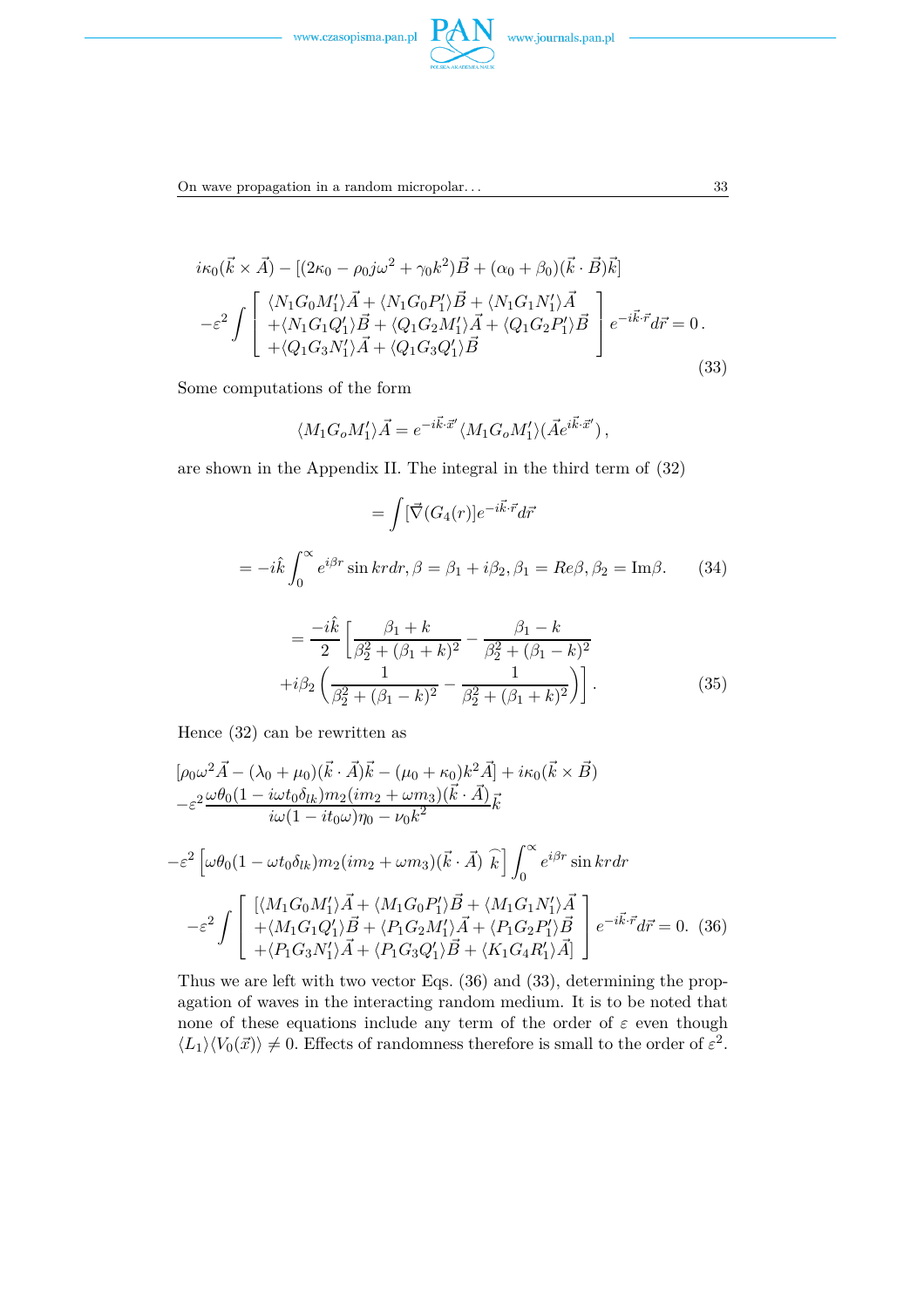



## **4 Analysis of first perturbation dispersion equations**

We get back to considering Eqs.  $(29)$ – $(31)$  to  $\varepsilon$ -order terms only, assuming without loss of generality:

$$
\vec{k} = (k, 0, 0), \quad \vec{A} = (A_1, A_2, 0), \quad \vec{B} = (B_1, B_2, B_3). \tag{37}
$$

Hence  $(29)$ – $(31)$  reduce to

$$
[\rho_0 \omega^2 \vec{A} - (\lambda_0 + \mu_0)(\vec{k} \cdot \vec{A})\vec{k} - (\mu_0 + \kappa_0)k^2 \vec{A}] + i\kappa_0(\vec{k} \times \vec{B}) - \varepsilon (im_2 + \omega m_3)C\vec{k} = 0,
$$
\n(38)

$$
i\kappa_0(\vec{k} \times \vec{A}) - [(2\kappa_0 - \rho_0 j\omega^2 + \gamma_0 k^2)\vec{B} + (\alpha_0 + \beta_0)(\vec{k} \cdot \vec{B})\vec{k}] = 0,
$$
 (39)  
and

$$
[i\omega(1 - it_0\omega)\eta_0 - \nu_0 k^2]C - \varepsilon \omega \theta_0 (1 - i\omega t_0 \delta_{lk}) m_2(\vec{k}\vec{A}) = 0.
$$
 (40)

Eliminating 
$$
C
$$
 as before from Eq. (38) one gets

$$
[\rho_0 \omega^2 \vec{A} - (\lambda_0 + \mu_0)(\vec{k} \cdot \vec{A})\vec{k} - (\mu_0 + \kappa_0)k^2 \vec{A}] + i\kappa_0(\vec{k} \times \vec{B})
$$
  

$$
-\varepsilon^2 (im_2 + \omega m_3) \frac{\omega \theta_0 (1 - i\omega t_0 \delta_{lk}) m_2(\vec{k} \cdot \vec{A})}{i\omega (1 - it_0 \omega) \eta_0 - \nu_0 k^2} \vec{k} = 0.
$$
 (41)

Thus (39) and (41) represent two dispersion equations. Terms to the order *ε* however disappears from these equations. The equations almost reduce to two deterministic equations except for the presence of a second perturbation term in (41) inducing a weak thermoelastic influence on propagation of waves. These equations lead to the following six equations:

$$
[\rho_0 \omega^2 - (\lambda_0 + 2\mu_0 + \kappa_0)k^2]A_1 - \varepsilon^2 (im_2 + \omega m_3) \frac{\omega \theta_0 (1 - i\omega t_0 \delta_{lk}) m_2 k^2}{i\omega (1 - it_0 \omega) \eta_0 - \nu_0 k^2} A_1 = 0,
$$
\n(42)

$$
[\rho_0 \omega^2 - (\mu_0 + \kappa_0)k^2]A_2 + i\kappa_0 k B_3 = 0 , \qquad (43)
$$

$$
i\kappa_0 k B_2 = 0.
$$

This last equation indicates

$$
B_2 = 0. \tag{44}
$$

This indicates that microrotation waves do not propagate along the direction of  $B_2$ . Also Eq. (39) gives three Eqs. (45), (46), and (47):

$$
(2\kappa_0 - \rho_0 j\omega^2 + \gamma_0 k^2) + (\alpha_0 + \beta_0)k^2]B_1 = 0
$$
\n(45)

and

$$
(2\kappa_0 - \rho_0 j\omega^2 + \gamma_0 k^2)B_2 = 0.
$$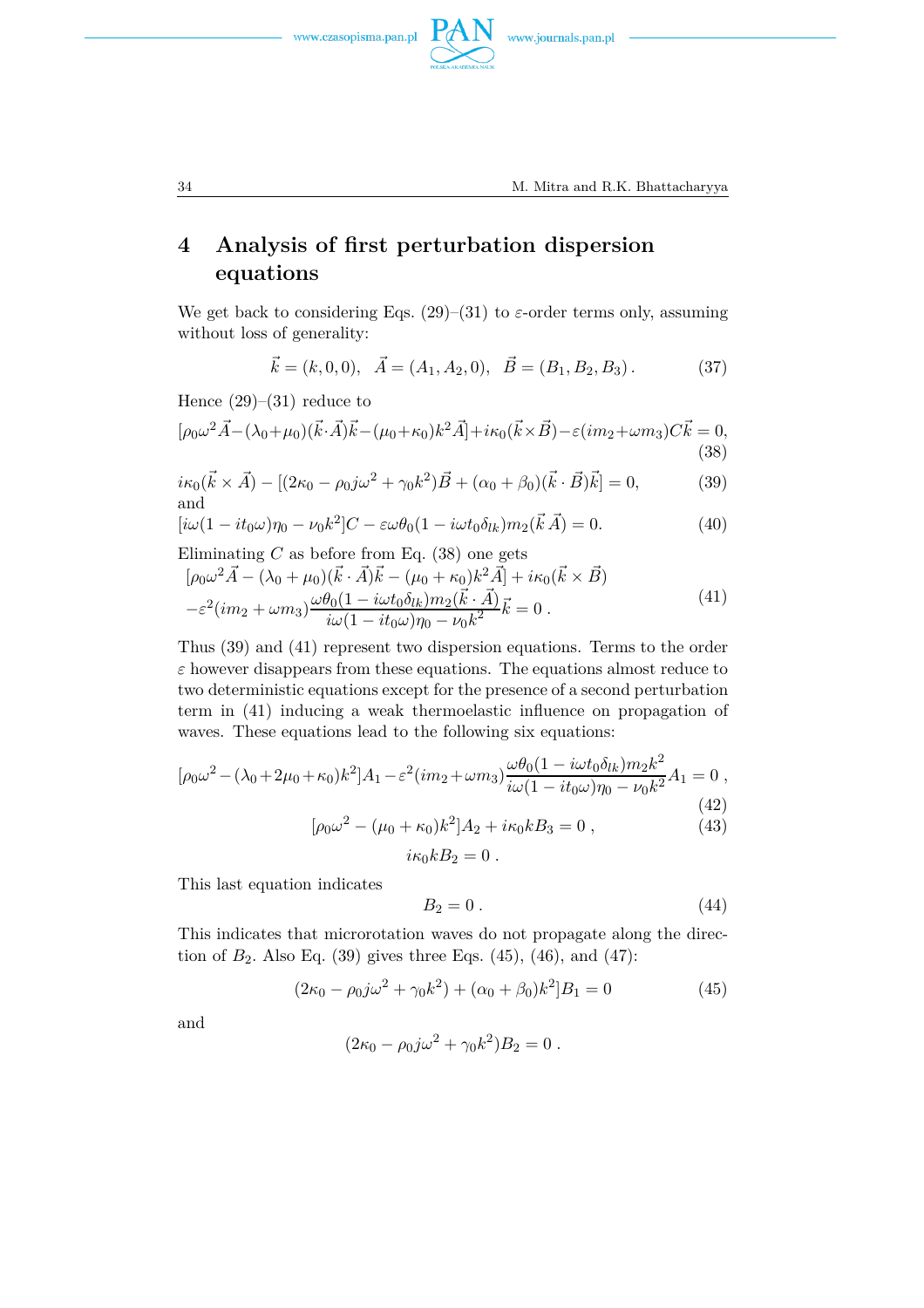



On wave propagation in a random micropolar. . . 35

This indicates that  $B_2 = 0$ , but

or

$$
2\kappa_0 - \rho_0 j \omega^2 + \gamma_0 k^2 \neq 0. \tag{46}
$$

This confirms that there is no propagation along the direction of  $B_2$ . The third equation is

$$
i\kappa_0 k A_2 - (2\kappa_0 - \rho_0 j \omega^2 + \gamma_0 k^2) B_3 = 0.
$$
 (47)

The dispersion equation for longitudinal waves propagating along the direction of  $\vec{k}$  is represented by (42), that is, by

$$
\left[\rho_0 \omega^2 - (\lambda_0 + 2\mu_0 + \kappa_0)k^2\right] - \varepsilon^2 (im_2 + \omega m_3) \frac{\omega \theta_0 (1 - i\omega t_0 \delta_{lk}) m_2 k^2}{i\omega (1 - it_0 \omega) \eta_0 - \nu_0 k^2} = 0. \tag{48}
$$

This is a fourth degree equation in the wave number *k.* From Eq. (48) effects of randomness of the generalized thermal field determined by the presence of  $m_2$ , and  $m_3$  is discernible to terms to the order of  $\varepsilon^2$ .

Equation (45) determines the propagation of microrotation waves along the direction of  $B_1$ ; the wave number is determined by

$$
k^{2} = \frac{\rho_{0}j\omega^{2} - 2\kappa_{0}}{\alpha_{0} + \beta_{0} + \gamma_{0}}.
$$
\n(49)

Waves having amplitudes  $A_2$  and  $B_3$  are coupled by Eqs. (43) and (47). Eliminating  $A_2$  and  $B_3$  one gets the dispersion equation for the propagation of coupled waves in the form

$$
\frac{A_2}{B_3} = -\frac{i\kappa_0 k}{\rho_0 \omega^2 - (\mu_0 + \kappa_0)k^2} = \frac{2\kappa_0 - \rho_0 j \omega^2 + \gamma_0 k^2}{i\kappa_0 k} ,
$$

$$
\left[\rho_0 \omega^2 - (\mu_0 + \kappa_0)k^2\right] \left[2\kappa_0 - \rho_0 j \omega^2 + \gamma_0 k^2\right] = \kappa_0^2 k^2 .
$$
 (50)

This equation which is again a fourth degree equation in the wave number *k* however determines the dispersion equation of waves propagating in the non-thermal micropolar elastic medium. Equation (48) only includes one  $\varepsilon^2$ -order term which represents small generalized thermal effects. Equations (48), (49), and (50) can easily be solved numerically.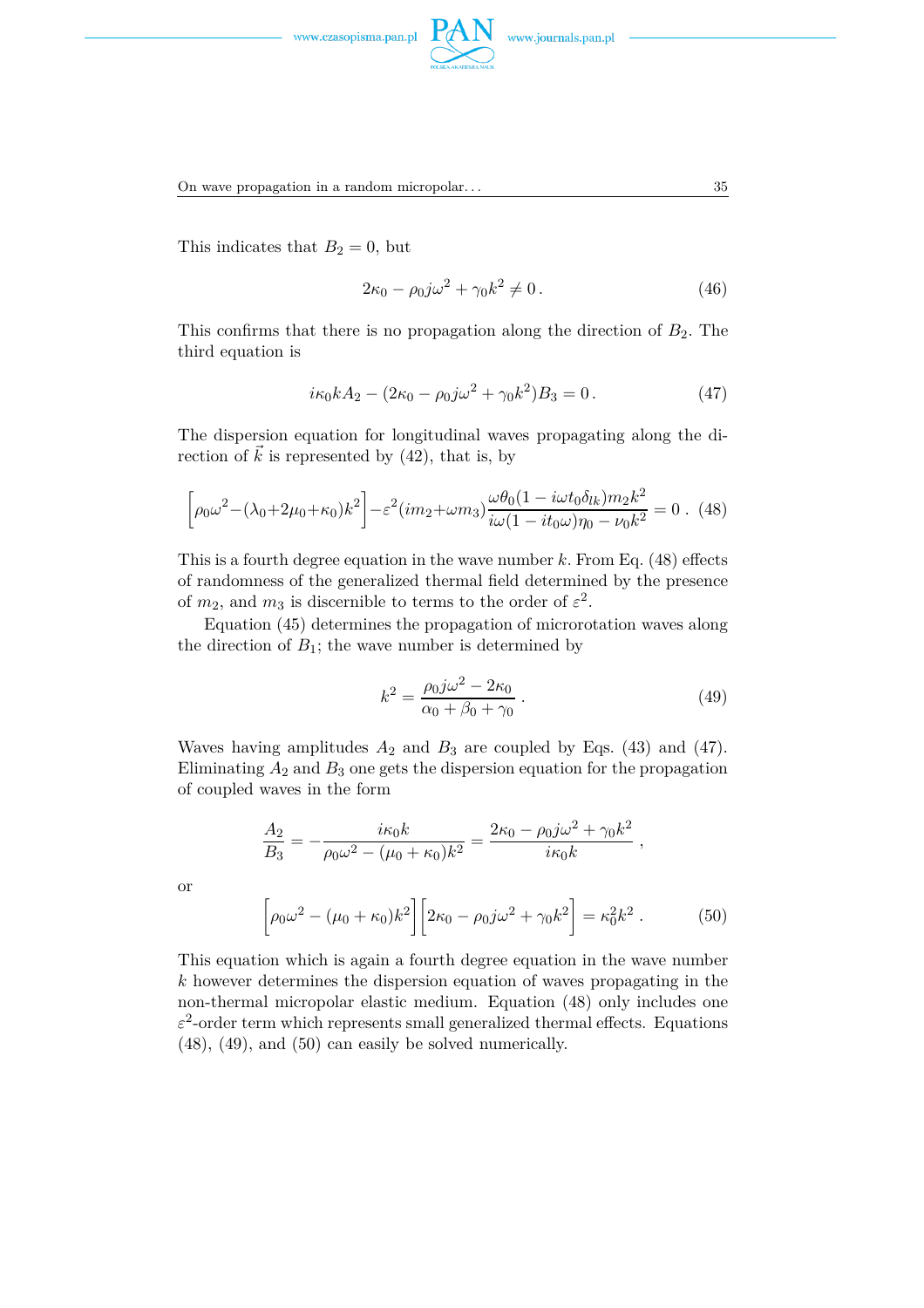



### **5 Analysis of dispersion equations**

We proceed to analyze dispersion Eqs. (33) and (36). Each term of the form  $\int \langle M_1 G_0 M'_1 \rangle \vec{A} e^{i \vec{k} \cdot \vec{x}'}$  contains linear functions of the displacement amplitudes,  $A_1, A_2, A_3$ , and the microrotation amplitudes  $B_1, B_2, B_3$ . Each of the integrals involves correlation functions between different micropolar elastic and generalized thermal parameters including the generalized thermomechanical coupling parameters *m* and *m*• *.* It is observed that none of the integrands of the forms  $\langle M_1G_0M'_1\rangle \vec{A}e^{i\vec{k}\cdot\vec{x}'}$  contains the perturbed operator  $S_1$ . Thus wave propagation in the coupled random medium is independent of the perturbation in the classical thermal parameters  $\eta(\vec{x})$  and  $\nu(\vec{x})$ . Moreover the only integrand representing effects of random variation of generalized thermal field is  $\langle K_1 G_4 R'_1 \rangle \vec{A} e^{i \vec{k} \cdot \vec{x}'}$ . The integrand involves the random coupling variable  $m^{\bullet}$ . In a latter section we will analyze (33) and (36) retaining the integral  $\int \langle K_1 G_4 R'_1 \rangle \vec{A} e^{i \vec{k} \cdot \vec{x}'} d\vec{x}'$  and making all other correlation functions vanish.

Now equations (36) and (33) give rise to six equations. Then terms of the order  $\varepsilon^2$  in each of these equations are arranged as linear combinations of five amplitudes  $A_1, A_2, B_1, B_2, B_3$ , the coefficients of each of which being integrals involving different correlation functions. Rewriting one gets:

$$
\left[\rho_0 \omega^2 - (\lambda_0 + 2\mu_0 + \kappa_0)k^2\right] A_1 - \varepsilon^2 \frac{\omega \theta_0 (1 - i\omega t_0 \delta_{lk}) m_2 (im_2 + \omega m_3)k^2}{i\omega (1 - it_0 \omega) \eta_0 - \nu_0 k^2} A_1
$$
  
\n
$$
-\varepsilon^2 \omega \theta_0 (1 - i\omega t_0 \delta_{lk}) m_2 (im_2 + \omega m_3) k A_1 \int_0^\infty e^{i\beta r} \sin kr dr
$$
  
\n
$$
-\varepsilon^2 [a_{11}A_1 + a_{12}A_2 + b_{11}B_1 + b_{12}B_2 + b_{13}B_3] = 0,
$$
\n(51)

$$
[\rho_0 \omega^2 - (\mu_0 + \kappa_0) k^2] A_2 - i\kappa_0 k B_3
$$
  

$$
-\varepsilon^2 [a_{21} A_1 + a_{22} A_2 + b_{21} B_1 + b_{22} B_2 + b_{23} B_3] = 0 ,
$$
 (52)

$$
i\kappa_0 k B_2 - \varepsilon^2 [a_{31} A_1 + a_{32} A_2 + b_{31} B_1 + b_{32} B_2 + b_{33} B_3] = 0 ,\t(53)
$$

$$
[\rho_0 j\omega^2 - 2\kappa_0 - (\alpha_0 + \beta_0 + \gamma_0)k^2]B_1
$$
  

$$
-\varepsilon^2 [a_{41}A_1 + a_{42}A_2 + b_{41}B_1 + b_{42}B_2 + b_{43}B_3] = 0,
$$
 (54)

 $(\rho_0 j\omega^2 - 2\kappa_0 - \gamma_0 k^2)B_2 - \varepsilon^2 [a_{51}A_1 + a_{52}A_2 + b_{51}B_1 + b_{52}B_2 + b_{53}B_3] = 0$ , (55)

$$
i\kappa_0 k A_2 + (\rho_0 j \omega^2 - 2\kappa_0 - \gamma_0 k^2) B_3
$$
  

$$
-\varepsilon^2 [a_{61} A_1 + a_{62} A_2 + b_{61} B_1 + b_{62} B_2 + b_{63} B_3] = 0.
$$
 (56)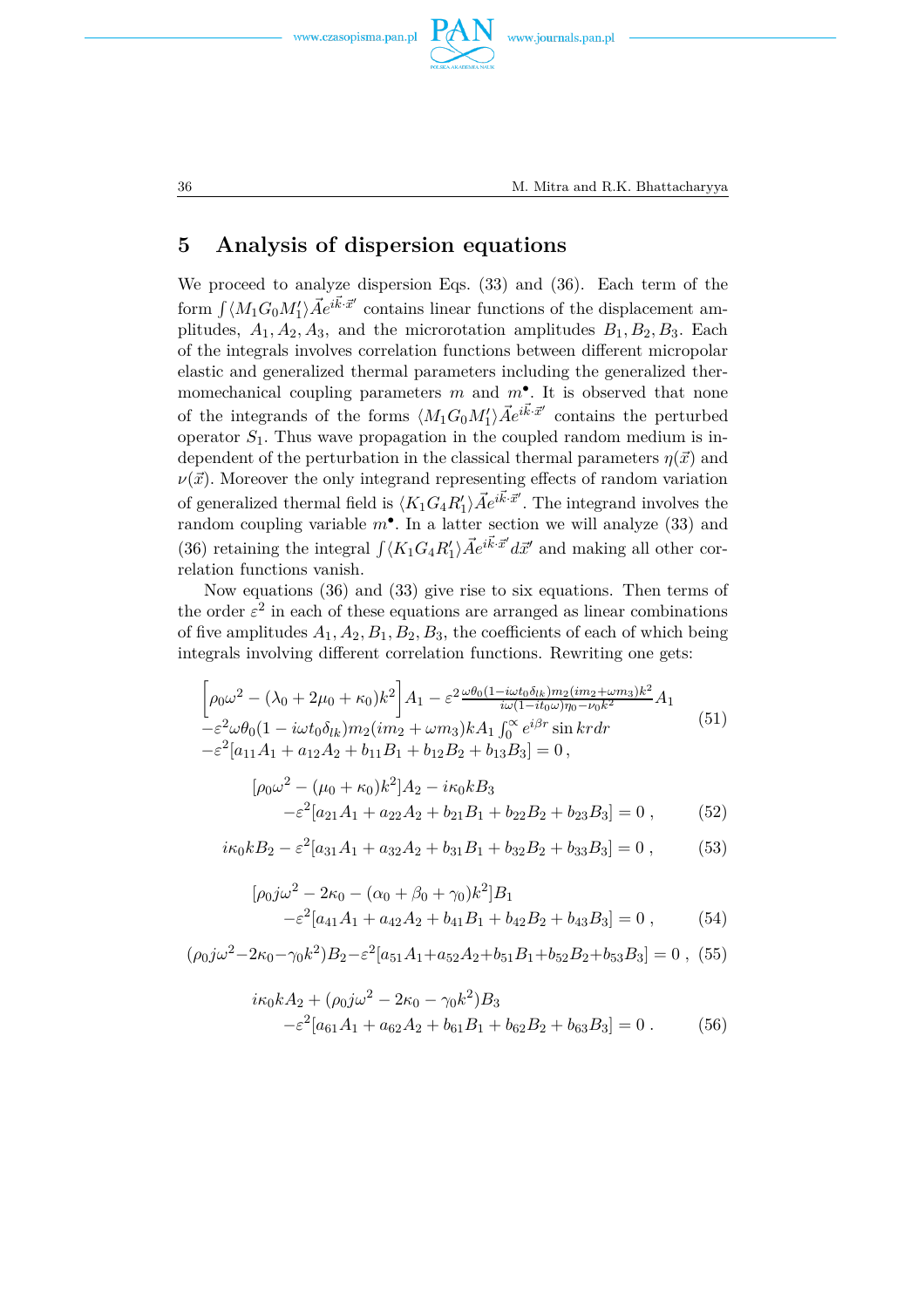

On wave propagation in a random micropolar... 37

The integrands in the coefficients,  $a_{lj}$  and  $b_{lk}(l = 1, 2, ..., 6; j = 1, 2; k =$ 1*,* 2*,* 3), are long expressions involving: (i) components of Green's tensor and their first and second order derivatives with respect to Cartesian coordinates, and (ii) various correlation functions (there are 49+2 in all, the last two being the auto-correlation function of the non-generalized thermomechanical coupling parameter and the cross-correlation function between the two thermo-mechanical coupling parameters) and their first and second order derivatives with respect to Cartesian coordinates.

#### **6 Transformation to radial forms**

The transformation of these integrals from Cartesian to radial forms are therefore carried out under the substitutions

$$
\vec{r} = \vec{x} - \vec{x}' = (\xi, \eta, \zeta) = (r \cos \theta, r \sin \theta \cos \phi, r \sin \theta \sin \phi)
$$

so that

$$
\frac{\partial}{\partial x} = \frac{\partial}{\partial \xi} = -\frac{\partial}{\partial x'}, \text{ etc.}
$$
 (57)

The Green's tensor and the correlation functions are all functions of  $r =$  $|\vec{r}|$  alone. Thus 30 coefficients  $a_{lj}$  and  $b_{lk}$  are all functions of the wave number *k* alone. The expressions for  $a_{11}, a_{22}, a_{62}, b_{23}, b_{51}, b_{63}$ , which enter into the dispersion relations governing wave propagation in the medium are transformed into radial forms; the other coefficients which involve similar lengthy and cumbersome expressions are omitted. The expression for  $a_{11}$ dependent on thermal parameters is computed as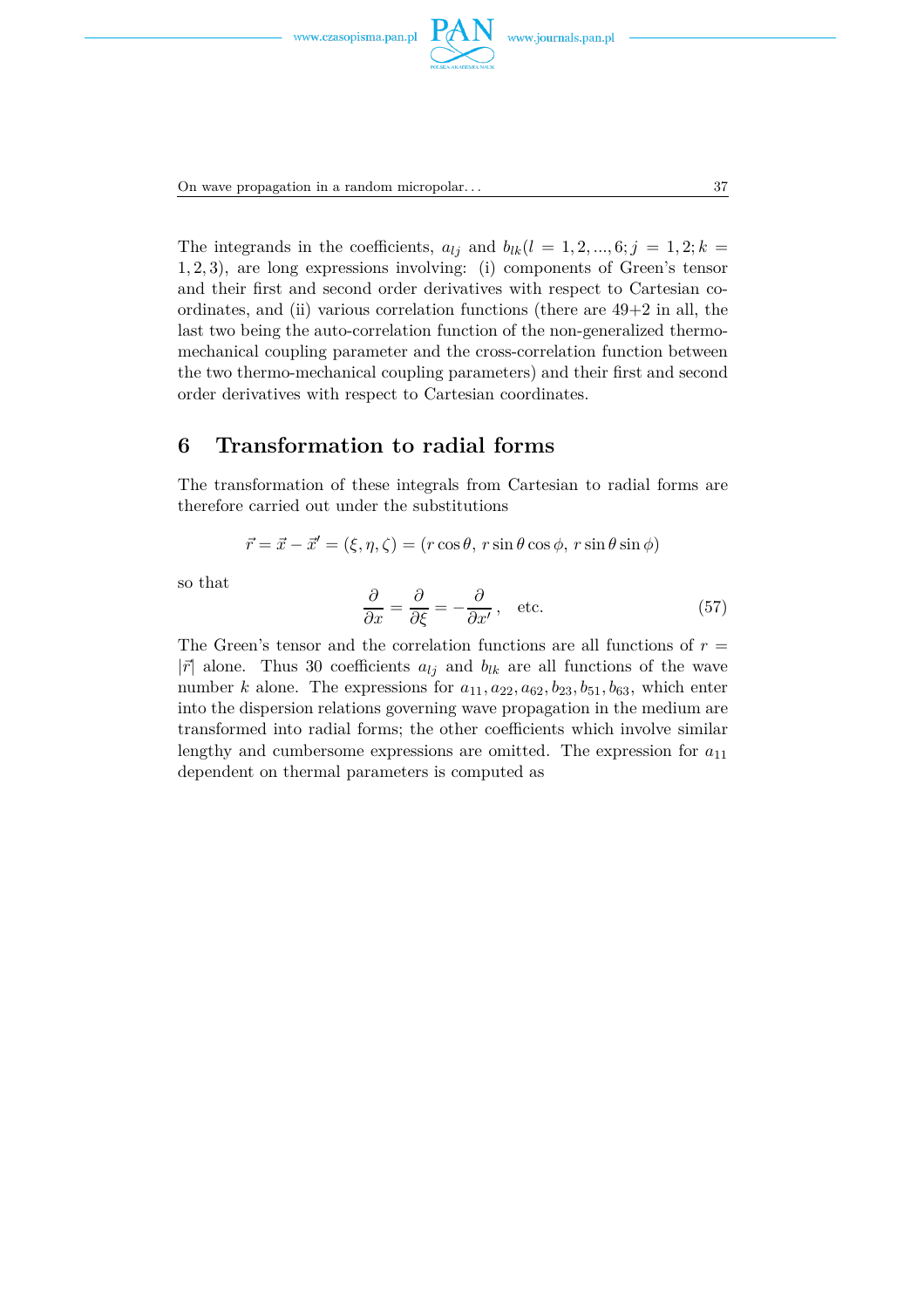



$$
a_{11} = 4\pi k \int_{0}^{a} r^{2} \left[ \{kR_{1} - \frac{1}{k} \omega^{2} (R_{\lambda\rho} + R_{\mu\rho}) \} \{f'(G_{1})_{11}^{n} + \frac{(G_{1})_{11}^{n}}{r} (f + f'') \} - R_{1}^{r} \{f'''(G_{1})_{11}^{n} - \frac{1}{r} (G_{1})_{11}^{r} (f' + f''') \} + \frac{1}{2} (R_{\lambda\lambda}^{r} + R_{\mu\lambda}^{r}) \{G_{1})_{11}^{n} + (G_{1})_{33}^{n} - \frac{1}{r} ((G_{1})_{11}^{r} + (G_{1})_{33}^{r}) \} (f' + f''') + ((G_{1})_{11}^{n} + 2(G_{1})_{11}^{r}) \left[ \{ \frac{1}{k} \omega^{2} (R_{\mu\rho} + R_{\kappa\rho}) - kR_{2} \} f + \frac{1}{k} R_{2}^{r} f' \right] + (G_{1})_{11}^{r} [k \{ (R_{1}^{r} + R_{2}^{r}) f'' + R_{2}^{r} (f + f'') \} - R_{\lambda\lambda}^{r} f''' - \frac{1}{r} R_{\lambda\lambda}^{r} (f' + f''') \right] + \frac{1}{2} [(R_{\lambda\lambda}^{n} - \frac{1}{2} R_{\lambda\lambda}^{r}) ((G_{1})_{11}^{r} + (G_{1})_{33}^{r}) + (R_{\mu\lambda}^{n} - \frac{1}{r} R_{\mu\lambda}^{r}) \{ (G_{1})_{33}^{r} f' + (f' + f''') (G_{1})_{11}^{r} \} + \frac{1}{r} R_{\mu\lambda}^{r} f' ((G_{1})_{11}^{r} + (G_{1})_{33}^{r}) + (R_{2}^{n} - \frac{1}{r} R_{2}^{r}) (G_{1})_{11}^{r} (f' + f''') - \omega^{2} [\frac{1}{k} (G_{1})_{11}^{r} \{f''(R_{\lambda\rho}^{r} + 2R_{\mu\rho}^{r} + R_{\kappa\rho}^{r}) + (R_{\mu\rho} + R_{\kho}) (f + f'') \} - (
$$

where

$$
R_1(r) = \langle (\lambda_1 + \mu_1)(\lambda'_1 + 2\mu'_1 + \kappa'_1) \rangle ,
$$
  
\n
$$
R_2(r) = \langle (\mu_1 + \kappa_1)(\lambda'_1 + 2\mu'_1 + \kappa'_1) \rangle ,
$$
  
\n
$$
R_{\lambda \rho}(r) = \langle \lambda_1 \rho'_1 \rangle, R_{mm}(r) = \langle mm' \rangle, R_{mm} \bullet (r) = \langle mm \bullet \rangle, \text{etc.}
$$
  
\n
$$
\lambda_1 = \lambda_1(\vec{x}), \lambda'_1 = \lambda'_1(\vec{x}'),
$$
  
\n
$$
m_1 = m_1(\vec{x}), m_1^{\bullet} = m_1 t = m_1^{\bullet}(\vec{x}),
$$
  
\n
$$
m'_1 = m_1(\vec{x}'), m_1^{\bullet} = m_1 t = m_1^{\bullet}(\vec{x}'), \text{etc.}
$$
  
\n(59)

and

$$
f = \frac{\sin kr}{kr}, \ f' = \frac{df}{d(kr)}
$$
  
\n
$$
(G_1)'_{11} = \frac{d(G_1)_{11}}{dr}, \ R'_1 = \frac{dR_1}{dr}, \ etc.
$$
  
\n
$$
R_7(r) = \left\langle (\alpha_1 + \beta_1)(2\kappa'_1 - j\omega^2 \rho'_1) \right\rangle.
$$
  
\n(60)

The radial expressions for coefficients  $a_{22}, a_{62}, b_{23}, b_{51}, b_{63}$ , which are independent of thermal field can be found in [18]. However the expression for  $b_{63}$  is reproduced illustratively as also as a ready reference for the analysis given below.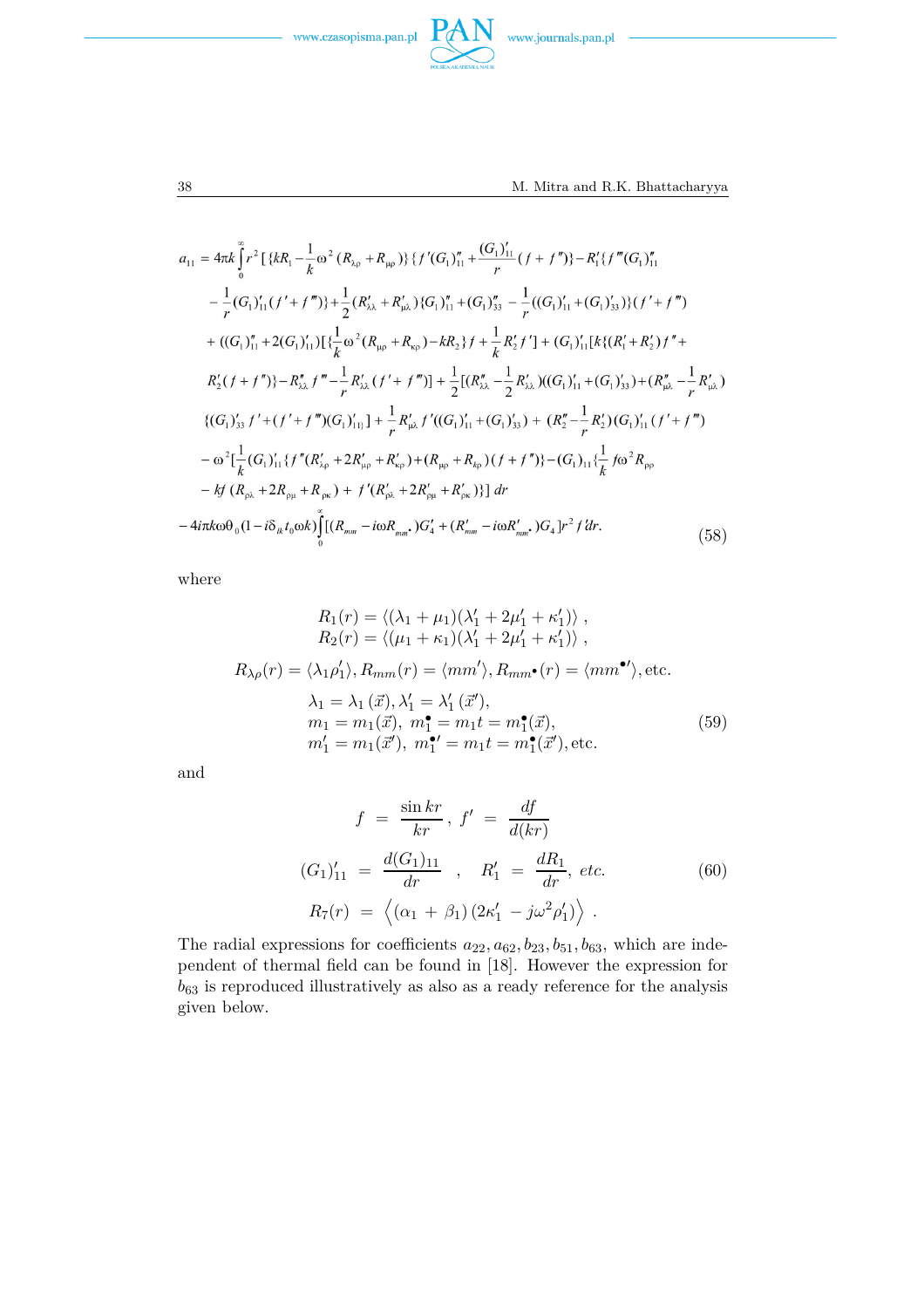



On wave propagation in a random micropolar... 39

$$
b_{63} = 4\pi k \int_{0}^{\infty} r^{2} [\{R_{\kappa\kappa} f' + \frac{1}{k} R_{\kappa\kappa}' f'' + \frac{1}{2k} R_{\kappa\kappa}' (f + f') \} (G_{1})'_{11} - \frac{1}{2k} \{k^{2} (R_{\alpha\gamma} + R_{\beta\gamma}) + R_{7} \}
$$
  
\n
$$
\{\frac{2}{r} f (G_{4})'_{33} + (f + f'') (\frac{1}{r} (G_{4})'_{33} - (G_{4})'_{33}) \} + \frac{1}{2} (R_{\alpha\beta}' + R_{\beta\beta}') ((G_{4})'_{11} - (G_{4})'_{11})
$$
  
\n
$$
(f' + f'') + (R_{\alpha\gamma}' + R_{\beta\gamma}') \{\frac{1}{r} f'(G_{4})'_{33} + \frac{1}{2} (f' + f''') ((G_{4})'_{33} - \frac{1}{r} (G_{4})'_{33}) \} + \frac{1}{2k} (k^{2} R_{\alpha\gamma}' + 2R_{\alpha\kappa}' - j\omega^{2} R_{\alpha\rho}) (f + f'') (G_{4})'_{33} + \{\frac{1}{2} (R_{\alpha\beta}'' - R_{\alpha\beta}') (f' + f''') + R_{\alpha\beta}' f'\} (G_{4})'_{11}
$$
  
\n
$$
+ \frac{1}{2} (R_{\alpha}'' - R_{\alpha}') (f' + f''') (G_{4})'_{33} + \{R_{\gamma\gamma}' f' - \frac{1}{k} (R_{\gamma\gamma} k^{2} + 2R_{\gamma\kappa} - j\omega^{2} R_{\gamma\rho}) f\} \{ (G_{4})'_{33} + \frac{2}{r} (G_{4})'_{33} \}
$$
  
\n
$$
+ \frac{1}{2k} (G_{4})'_{33} [f'' \{R_{9} + k^{2} (R_{\beta\gamma}' + 4R_{\gamma\gamma}') \} + \{k^{2} (R_{\beta\gamma}' + 2R_{\gamma\gamma}') + R_{10} \} f] + \frac{1}{2} (R_{\beta\beta}'' - \frac{1}{r} R_{\beta\beta}' )
$$
  
\n
$$
(G_{4})'_{11} (f' + f''') + (
$$

where

$$
R_7(r) = \langle (\alpha_1 + \beta_1) (2\kappa'_1 - j\omega^2 \rho'_1) \rangle, R_8(r) = \langle (\alpha_1 + \beta_1 + \gamma_1) \gamma'_1 \rangle, R_9(r) = \langle (\beta_1 + 4\gamma_1) (2\kappa'_1 - j\omega^2 \rho'_1) \rangle, R_{10}(r) = \langle (\beta_1 + 2\gamma_1) (2\kappa'_1 - j\omega^2 \rho'_1) \rangle, R_{11}(r) = \langle (2\kappa_1 - j\omega^2 \rho_1) (2\kappa'_1 - j\omega^2 \rho'_1) \rangle = = 4\langle \kappa_1 \kappa'_1 \rangle - 2j\omega^2 [\langle \rho_1 \kappa'_1 \rangle + \langle \rho'_1 \kappa'_1 \rangle] + j^2 \omega^4 \langle \rho_1 \rho'_1 \rangle.
$$
 (62)

# **7 Analysis of equations (51)–(56)**

(i) Let

$$
k^2 = k_l^2 + \varepsilon^2 \delta_l \tag{63}
$$

where

$$
k_l^2 = \frac{\rho_0 \omega^2}{\alpha_0 + \beta_0 + \gamma_0} \tag{64}
$$

be taken as a solution of Eqs. (51)–(56). Substituting in (54) one gets the equation

$$
\begin{aligned} &\left\{-\left[2\kappa_0 - \rho_0 j \omega^2 + (\alpha_0 + \beta_0 + \gamma_0)\right]k_l^2\right\} B_1 \\ &- \varepsilon^2 \left\{\left[a_{41}A_1 + a_{42}A_2 + \left[b_{41} + (\alpha_0 + \beta_0 + \gamma_0)\delta_l\right]B_1 + b_{42}B_2 + b_{43}B_3\right]_{k=k_l}\right\} = 0. \end{aligned}
$$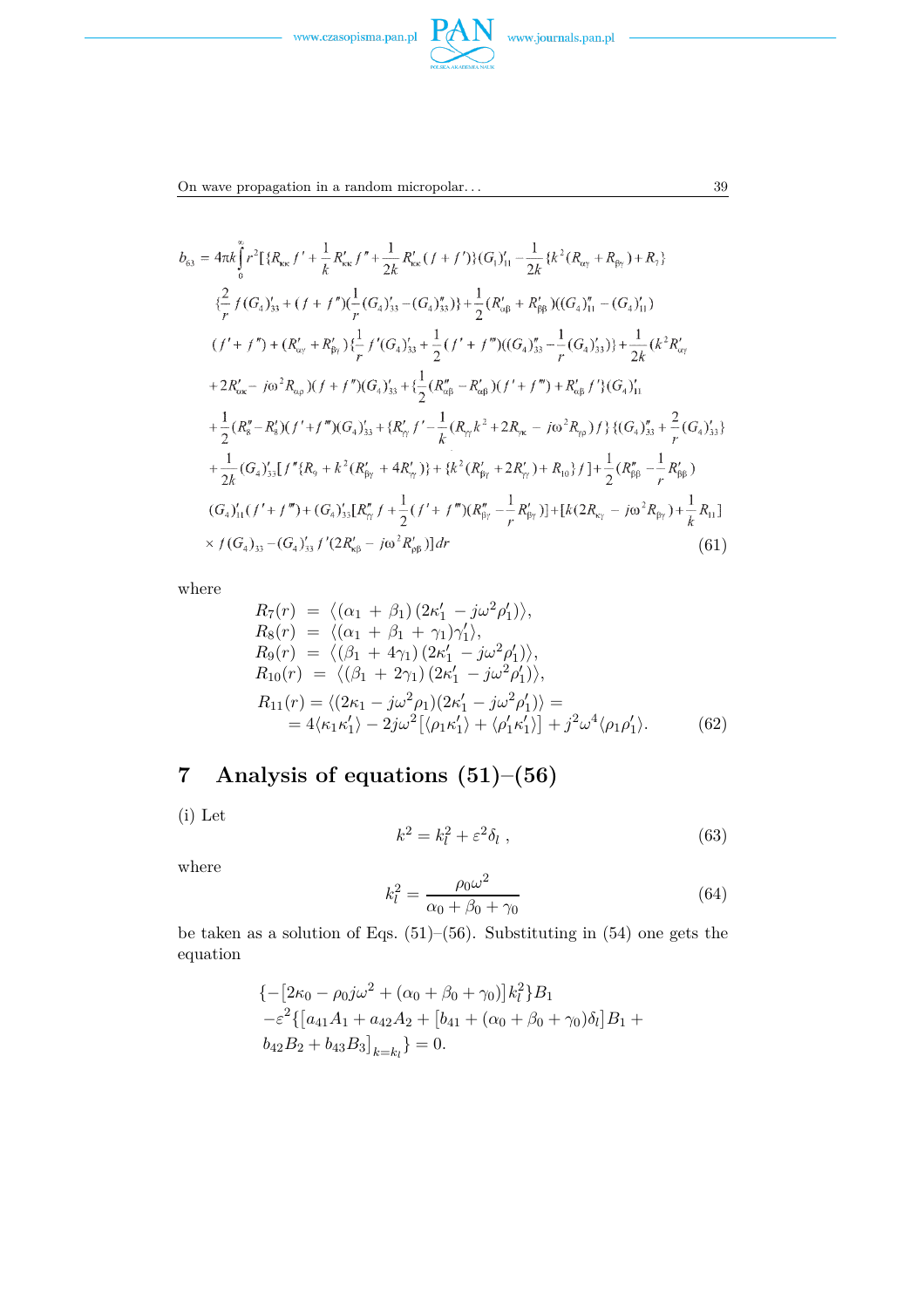



$$
f_{\rm{max}}
$$

Hence

$$
B_1 \approx O(\varepsilon^2) \ . \tag{65}
$$

Similarly it can be shown from Eq. (57) that

$$
B_2 \approx O(\varepsilon^2) \tag{66}
$$

From (52) one gets

$$
\begin{aligned} & \left[ \rho_0 \omega^2 - (\mu_0 + \kappa_0) k_l^2 \right] A_2 - i \kappa_0 k_l B_3 \\ &- \varepsilon^2 \left[ a_{21} A_1 + \left\{ a_{22} + (\mu_0 + \kappa_0) \delta_l \right\} A_2 + b_{21} B_1 + b_{22} B_2 + \left\{ b_{23} - \frac{i \kappa_0}{2k_l} \right\} B_3 \right]_{k=k_l} = 0 \,. \end{aligned}
$$

Similarly from (56) one gets

$$
i\kappa_0 k_l A_2 + (\rho_0 j \omega^2 - 2\kappa_0 - \gamma_0 k_l^2) B_3
$$
  

$$
-\varepsilon^2 [a_{61} A_1 + (a_{62} + \frac{i\kappa_0}{2k_l}) A_2 + b_{61} B_1 + b_{62} B_2 + (\gamma_0 \delta_l + b_{63}) B_3]_{k=k_l} = 0.
$$

Thus from these two equations it can be concluded that for finite *A*<sup>1</sup>

$$
A_2 \approx O(\varepsilon^2) \text{ and } B_3 \approx O(\varepsilon^2). \tag{67}
$$

Lastly the first Eq.  $(51)$  becomes, on neglecting  $A_2, B_1, B_2$ , and  $B_3$ , as these amplitudes are small to the order  $\varepsilon^2$  only:

$$
[\rho_0 \omega^2 - (\lambda_0 + 2\mu_0 + \kappa_0)(k_l^2 + \varepsilon^2 \delta_l)] A_1
$$
  
\n
$$
-\varepsilon^2 \frac{\omega \theta_0 (1 - i\omega t_0 \delta_{lk}) m_2 (im_2 + \omega m_3) k_l^2}{i\omega (1 - it_0 \omega) \eta_0 - \nu_0 k_l^2} A_1
$$
  
\n
$$
-\varepsilon^2 \omega \theta_0 (1 - i\omega t_0 \delta_{lk}) m_2 (im_2 + \omega m_3) k_l A_1 \int_0^\infty e^{i\beta r} \sin k_l r dr
$$
  
\n
$$
-\varepsilon^2 [a_{11}]_{k=k_l} A_1 = 0.
$$

Rewriting, one obtains, assuming *A*<sup>1</sup> to be finite,

$$
-(\lambda_0+2\mu_0+\kappa_0)\varepsilon^2\delta_lA_1+\varepsilon^2D_3A_1+\varepsilon^2D_4A_1-\varepsilon^2a_{11}(k_l)A_1=0,
$$

where

$$
D_3(k_l) = -\frac{\omega\theta_0(1 - i\omega t_0\delta_{lk})m_2(im_2 + \omega m_3)k^2}{i\omega(1 - it_0\omega)\eta_0 - \nu_0k^2},
$$
  

$$
D_4(k_l) = -\omega\theta_0(1 - i\omega t_0\delta_{lk})m_2(im_2 + \omega m_3)k_l\int_0^\infty e^{i\beta r}\sin k_lrdr.
$$

40 M. Mitra and R.K. Bhattacharyya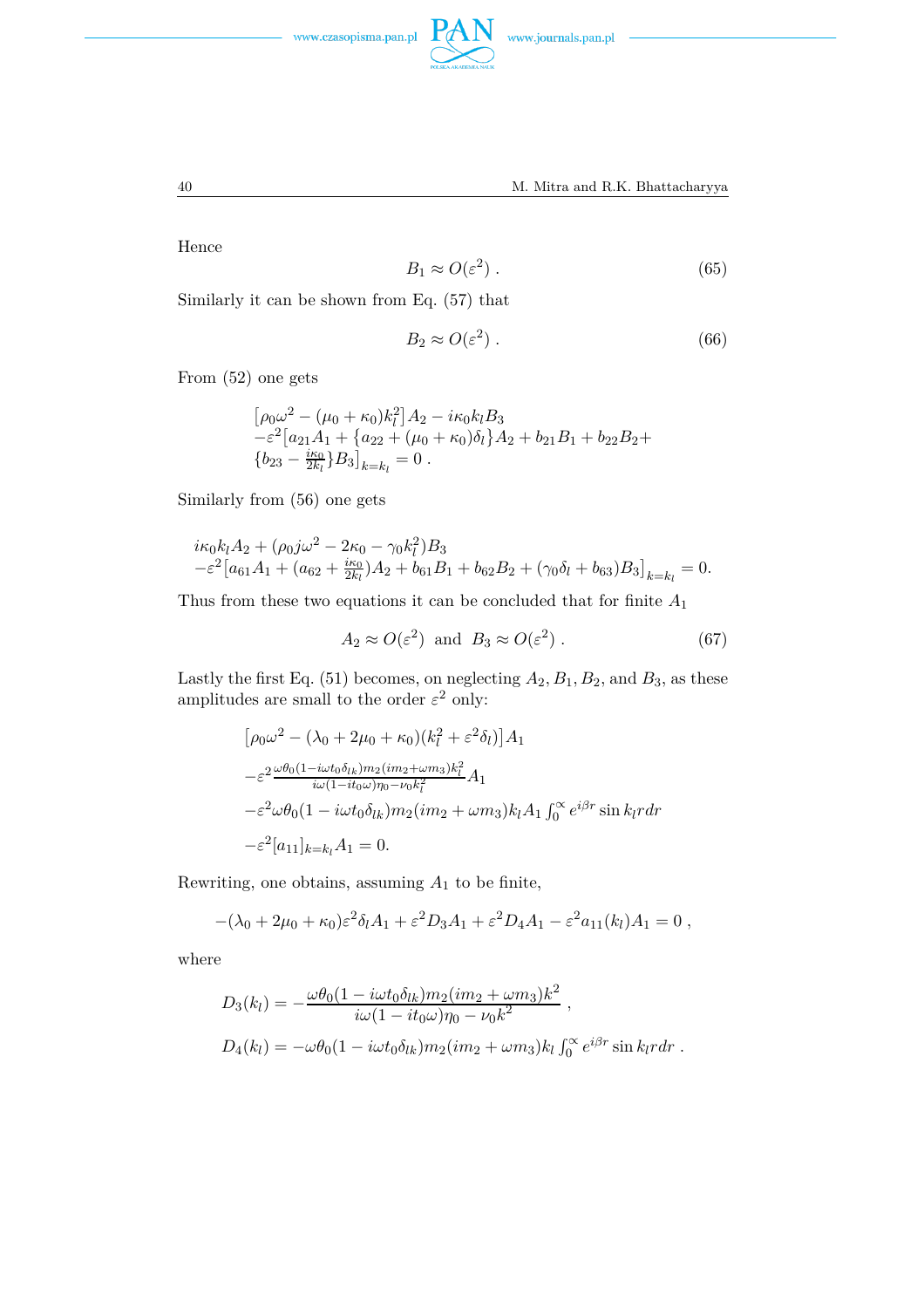



On wave propagation in a random micropolar. . . 41

Hence

$$
\delta_l = \frac{D_3(k_l) + D_4(k_l) - a_{11}(k_l)}{\lambda_0 + 2\mu_0 + \kappa_0} \,. \tag{68}
$$

where

$$
D_3(k_l) = -\frac{\omega\theta_0(1 - i\omega t_0\delta_{lk})m_2(im_2 + \omega m_3)k^2}{i\omega(1 - it_0\omega)\eta_0 - \nu_0k^2}
$$
  
= 
$$
\frac{-\omega\theta_0m_2^2k^2(1 - it_0\omega)[(\omega\eta_0 - \nu_0k^2) + it_0\omega\eta_0]}{(\omega\eta_0 - \nu_0k^2)^2 + (t_0\omega\eta_0)^2}, t_1 = 0, \delta_{lk} = 1, (L - S),
$$
  
= 
$$
\frac{-\omega\theta_0m_2k^2[(m_2 - i\omega m_3)(\omega\eta_0 - \nu_0k^2) + it_0\omega\eta_0]}{(\omega\eta_0 - \nu_0k^2)^2 + (t_0\omega\eta_0)^2}, \delta_{lk} = 0, t_1 > 1, (G - L).
$$
 (69)

and

$$
D_4(k_l) = -\omega \theta_0 (1 - i\omega t_0 \delta_{lk}) m_2 (im_2 + \omega m_3) k_l \int_0^\infty e^{i\beta r} \sin k_l r dr = -\omega \theta_0 m_2^2 k_l [t_0 \omega + i] \int_0^\infty e^{i\beta r} \sin k_l r dr, t_1 = 0, \delta_{lk} = 1, (L - S), = -\omega \theta_0 m_2 k_l [\omega m_3 + im_2] \int_0^\infty e^{i\beta r} \sin k_l r dr, t_1 > 0, \delta_{lk} = 0, (G - L).
$$
\n(70)

Thus Eq. (68) determines  $\delta_l$  given by (63). The integral in  $D_4$  can be easily evaluated. The change in wave number  $\delta_l$  which is small therefore depends upon the random variation of the generalized thermal field and measured in terms of statistical means,  $m_2, m_3$ , for both L-S and G-L theories. For L-S, the change depends upon  $m_2$  only, and for G-L upon  $m_2, m_3$ , (for, L-S,  $t_1 = 0, \delta_{lk} = 1, k = 1$ , and for G-L,  $t_1 > 0, \delta_{lk} = 0, k = 2$ . Generalized thermal relaxation times  $t_0$  and  $t_1$  satisfy ([10,21,29,42]) the inequalities  $t_1 \ge t_0 \ge 0$ .

Thus it is observed that for waves for which the wave number *k* satisfies Eqs.  $(63)$ – $(64)$ , the amplitude  $A_1$  is important in comparison to other amplitudes  $A_2, B_1, B_2$ , and  $B_3$ . Therefore Eq. (63), which represents longitudinal type of displacement waves, is modified due to random fluctuation of inhomogeneities of the medium such that the wave number is increased by  $\varepsilon^2 \frac{\delta_l}{2k}$  $\frac{o_l}{2k_l}$ .

(ii) Next let us consider waves for which

$$
k^{2} = k_{n}^{2} + \varepsilon^{2} \delta_{n}, \text{ where } k_{n}^{2} = \frac{\rho_{0} j \omega^{2} - 2\kappa_{0}}{\alpha_{0} + \beta_{0} + \gamma_{0}}.
$$
 (71)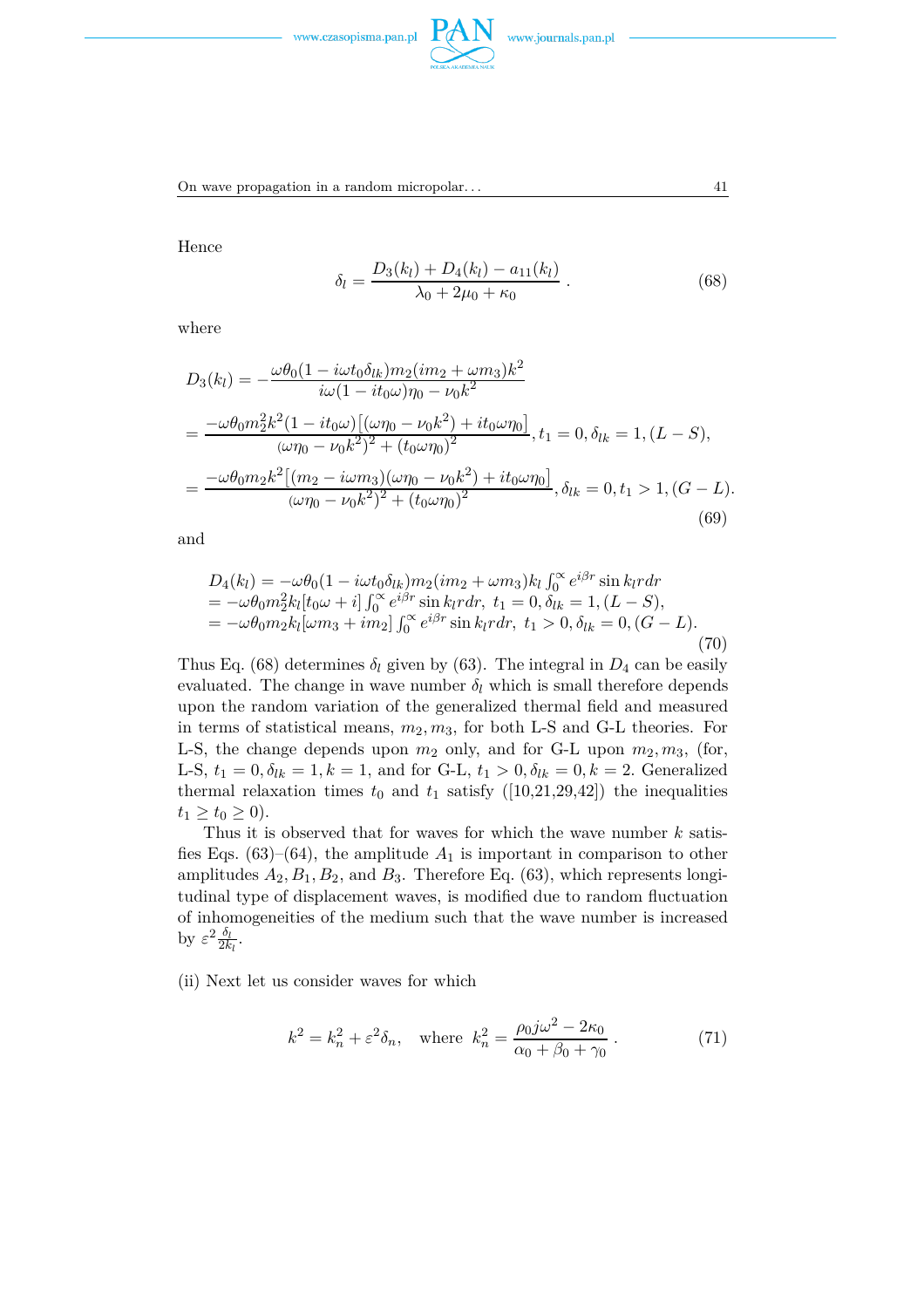



From (51) one gets

$$
[\rho_0 \omega^2 - (\lambda_0 + 2\mu_0 + \kappa_0)k_n^2]A_1 - \varepsilon^2 (\lambda_0 + 2\mu_0 + \kappa_0) \delta_n A_1
$$
  

$$
-\varepsilon^2 \frac{\omega \theta_0 (1 - i\omega t_0 \delta_{lk}) m_2 (im_2 + \omega m_3)k_n^2}{i\omega (1 - it_0 \omega) \eta_0 - \nu_0 k^2} A_1
$$
  

$$
-\varepsilon^2 \omega \theta_0 (1 - i\omega t_0 \delta_{lk}) m_2 (im_2 + \omega m_3) k_n A_1 \int_0^\infty e^{i\beta r} \sin k_n r dr
$$
  

$$
-\varepsilon^2 [a_{11}A_1 + a_{12}A_2 + b_{11}B_1 + b_{12}B_2 + b_{13}B_3]_{k=k_n} = 0.
$$

This shows that

$$
A_1 \approx O(\varepsilon^2) \tag{72}
$$

From (53) it follows that

$$
\left[i\kappa_0 + \frac{\varepsilon^2 \delta_n}{2k_n^2} i\kappa_0\right] k_n B_2 - \varepsilon^2 \left[a_{31} A_1 + a_{32} A_2 + b_{31} B_1 + b_{32} B_2 + b_{33} B_3\right] = 0.
$$

This shows that

$$
B_2 \approx O(\varepsilon^2) \tag{73}
$$

Also from  $(52)$  and  $(56)$  it can be shown that for finite  $B_1$ ,

$$
[\rho_0 \omega^2 - (\mu_0 + \kappa_0) k_n^2] A_2 - i\kappa_0 k_n B_3 - \varepsilon^2 \delta_n (\mu_0 + \kappa_0) A_2 - \frac{\varepsilon^2 \delta_n}{2k_n^2} i\kappa_0 k_n B_3
$$
  

$$
-\varepsilon^2 [a_{21}A_1 + a_{22}A_2 + b_{21}B_1 + b_{22}B_2 + b_{23}B_3] = 0
$$
 (73a)

and

$$
i\kappa_0 k_n A_2 + (\rho_0 j \omega^2 - 2\kappa_0 - \gamma_0 k_n^2) B_3 + \frac{\varepsilon^2 \delta_n}{2k_n^2} i\kappa_0 k_n A_2 - \varepsilon^2 \delta_n \gamma_0 B_3
$$
  

$$
-\varepsilon^2 \int \left[ a_{61} A_1 + a_{62} A_2 + b_{61} B_1 + b_{62} B_2 + b_{63} B_3 \right] = 0 ,
$$
 (73b)

respectively. From these two Eqs. (73a) and (73b) it is clear that

$$
A_2 \approx O(\varepsilon^2) \text{ and } B_3 \approx O(\varepsilon^2). \tag{74}
$$

Equation (54) however, determines  $\delta_n$ , since

$$
-\varepsilon^2 \delta_n (\alpha_0 + \beta_0 + \gamma_0) B_1
$$
  

$$
-\varepsilon^2 \int [a_{41}A_1 + a_{42}A_2 + b_{41}B_1 + b_{42}B_2 + b_{43}B_3] = 0
$$

and  $(A_1, A_2, B_2, B_3) \approx O(\varepsilon^2)$ . Hence, if  $B_1$  is finite, then

$$
\delta_n = \frac{-b_{41}}{\alpha_0 + \beta_0 + \gamma_0} \tag{75}
$$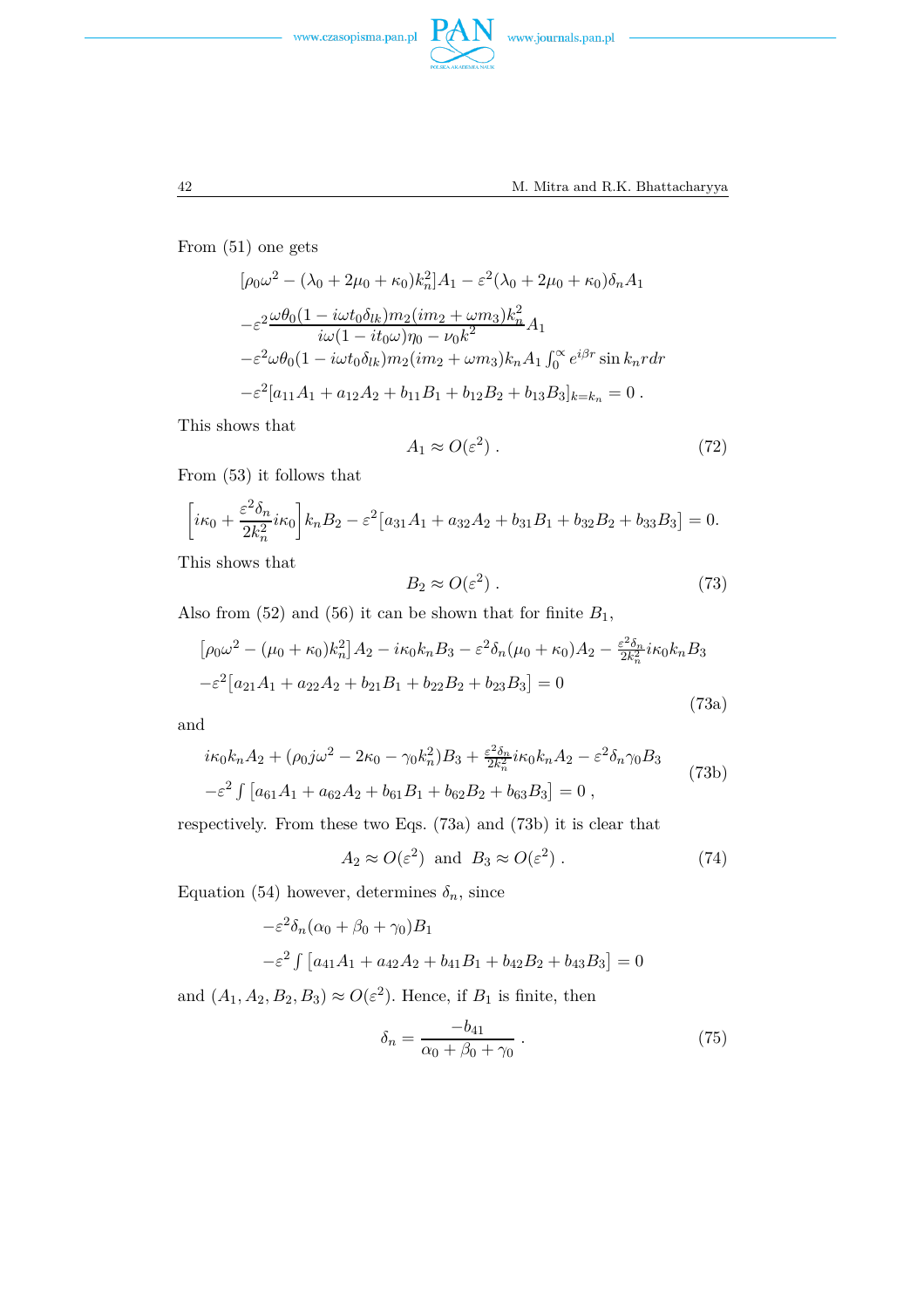

On wave propagation in a random micropolar... 43

Therefore,  $\delta_n = 0$  if  $b_{41} = 0$  and amplitude  $B_1$  is finite.

It is observed that for the waves represented by  $(71)$ , the amplitude  $B_1$ is important in comparison to the amplitudes  $A_1, A_2, B_2$ , and  $B_3$ . These are amplitudes of longitudinal type microrotation waves propagating in the random generalized thermoelastic micropolar field but are scarcely affected by the random inhomogeneities of the medium.

(iii) Next let us examine the propagation of elastic waves for which

$$
k^{2} = k_{c}^{2} + \varepsilon^{2} \delta_{c}, \quad k_{c}^{2} = \frac{\rho_{0} \omega^{2}}{\lambda_{0} + 2\mu_{0}}, \tag{76}
$$

and

$$
k^{2} = k_{s}^{2} + \varepsilon^{2} \delta_{s}, k_{s}^{2} = \frac{\rho_{0} \omega^{2}}{\mu_{0}}.
$$
 (77)

Substituting (76) in (51) one observes

$$
[-\kappa_0 \rho_0 \omega^2 - \varepsilon^2 (\lambda_0 + 2\mu_0 + \kappa_0) (\lambda_0 + 2\mu_0) \delta_c] A_1
$$
  
\n
$$
-\varepsilon^2 \frac{\omega \theta_0 (1 - i\omega t_0 \delta_{lk}) m_2 (im_2 + \omega m_3) k_c^2}{i\omega (1 - it_0 \omega) \eta_0 - \nu_0 k_c^2} (\lambda_0 + 2\mu_0) A_1
$$
  
\n
$$
-\varepsilon^2 \omega \theta_0 (1 - i\omega t_0 \delta_{lk}) m_2 (im_2 + \omega m_3) (\lambda_0 + 2\mu_0) k_c A_1 \int_0^\infty e^{i\beta r} \sin kr dr
$$
  
\n
$$
-\varepsilon^2 (a_{11}A_1 + a_{12}A_2 + b_{11}B_1 + b_{12}B_2 + b_{13}B_3) (\lambda_0 + 2\mu_0) = 0.
$$

Hence

$$
A_1 \approx O(\varepsilon^2) \tag{78a}
$$

Substituting (76) in (55) it can be similarly shown that

$$
B_2 \approx O(\varepsilon^2) \tag{78b}
$$

From (54) one can similarly conclude that

$$
B_1 \approx O(\varepsilon^2) \tag{79}
$$

Two equations (52) and (56) are coupled with the transverse amplitudes  $A_2$  and  $B_3$  such that

$$
[\rho_0 \omega^2 - (\mu_0 + \kappa_0)k^2]A_2 - i\kappa_0 k B_3 - \varepsilon^2 (b_{22}B_2 + b_{23}B_3) = 0
$$

and

$$
i\kappa_0 k A_2 + (\rho_0 j \omega^2 - 2\kappa_0 - \gamma_0 k^2) B_3 - \varepsilon^2 (b_{62} B_2 + b_{63} B_3) = 0.
$$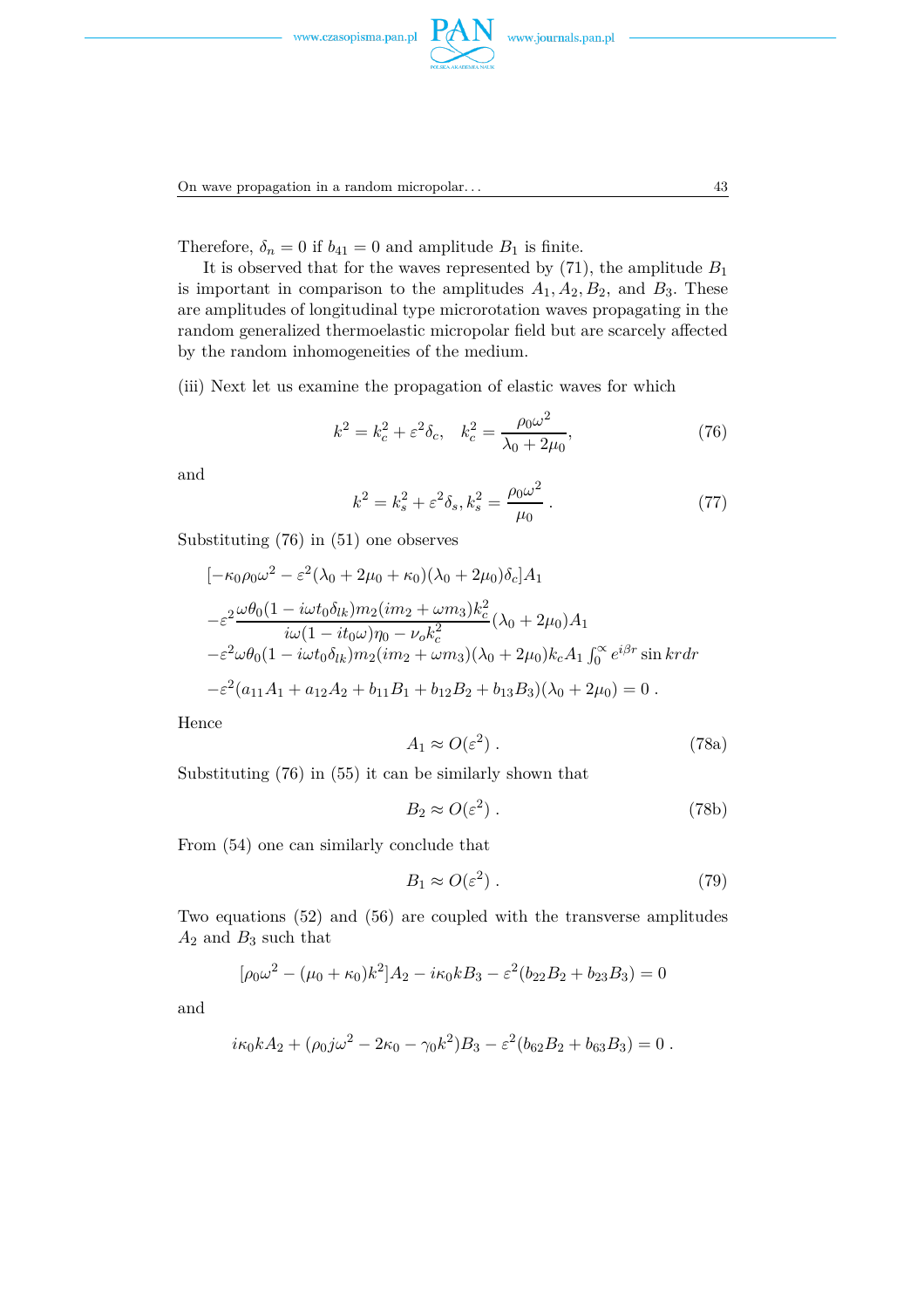



Eliminating  $A_2$  and  $B_3$  one obtains the dispersion equation for two sets of transverse type of displacement and microrotation waves propagating in the uncoupled micropolar elastic medium and independent of thermal field, as no thermal parameter is involved in any of the integrals  $b_{22}$ ,  $b_{23}$ ,  $b_{62}$ , and  $b_{63}$ , given by

$$
\left[\rho_0 \omega^2 - (\mu_0 + \kappa_0) k^2\right] (\rho_0 j \omega^2 - 2\kappa_0 - \gamma_0 k^2) - \kappa_0^2 k^2
$$
  

$$
-\varepsilon^2 \left[a_{22} (\rho_0 j \omega^2 - 2\kappa_0 - \gamma_0 k^2) + b_{63} [\rho_0 \omega^2 - (\mu_0 + \kappa_0) k^2] + i\kappa_0 k (a_{62} - b_{23})\right] = 0.
$$
 (80)

This equation involves integrals  $a_{22}$ ,  $a_{62}$ ,  $b_{23}$ , and  $b_{63}$  each involving correlation functions between non-thermal medium-parameters only. Substituting (76) in (80) and neglecting terms to the order  $\varepsilon^2$ , the deviation  $\delta_c$  can be computed from:

$$
[\rho_0 \omega^2 - (\mu_0 + \kappa_0) k_c^2] (\rho_0 j \omega^2 - 2\kappa_0 - \gamma_0 k_c^2) - \kappa_0^2 k_c^2
$$
  

$$
-\varepsilon^2 \gamma_0 \delta_c [\rho_0 \omega^2 - (\mu_0 + \kappa_0) k_c^2] - \varepsilon^2 (\mu_0 + \kappa_0) \delta_c (\rho_0 j \omega^2 - 2\kappa_0 - \gamma_0 k_c^2) - \varepsilon^2 \kappa_0^2 \delta_c
$$
  

$$
-\varepsilon^2 \Big[ a_{22} (\rho_0 j \omega^2 - 2\kappa_0 - \gamma_0 k_c^2) + b_{63} [\rho_0 \omega^2 - (\mu_0 + \kappa_0) k_c^2]
$$
  

$$
+ i\kappa_0 (a_{62} - b_{23}) k_c \Big] = 0.
$$

If  $\varepsilon^2 = 0$ , then we know

$$
[\rho_0 \omega^2 - (\mu_0 + \kappa_0) k_c^2] (\rho_0 j \omega^2 - 2\kappa_0 - \gamma_0 k_c^2) - \kappa_0^2 k_c^2 = 0.
$$

Hence  $\delta_c$  and similarly  $\delta_s$  are obtained in the forms:

$$
\delta_c \approx -\frac{b_{63}[\rho_0 \omega^2 - (\mu_0 + \kappa_0)k_c^2] + a_{22}(\rho_0 j \omega^2 - 2\kappa_0 - \gamma_0 k_c^2) + (a_{62} - b_{23})i\kappa_0 k_c}{\gamma_0[\rho_0 \omega^2 - (\mu_0 + \kappa_0)k_c^2] + (\mu_0 + \kappa_0)(\rho_0 j \omega^2 - 2\kappa_0 - \gamma_0 k_c^2) + \kappa_0^2}
$$
\n(81)

and

$$
\delta_s \approx -\frac{b_{63}[\rho_0 \omega^2 - (\mu_0 + \kappa_0)k_s^2] + a_{22}(\rho_0 j \omega^2 - 2\kappa_0 - \gamma_0 k_s^2) + (a_{62} - b_{23})i\kappa_0 k_s}{\gamma_0[\rho_0 \omega^2 - (\mu_0 + \kappa_0)k_s^2] + (\mu_0 + \kappa_0)(\rho_0 j \omega^2 - 2\kappa_0 - \gamma_0 k_s^2) + \kappa_0^2}
$$
\n(82)

Both  $\delta_c$  and  $\delta_s$  are complex quantities. Computing real and imaginary parts one can write:

$$
k = k_c + \frac{\varepsilon^2 \delta_c}{2k_c} = k_c + \varepsilon^2 \frac{\text{Re}\delta_c}{2k_c} + i\varepsilon^2 \frac{\text{Im}\delta_c}{2k_c} ,\qquad (83)
$$

*.*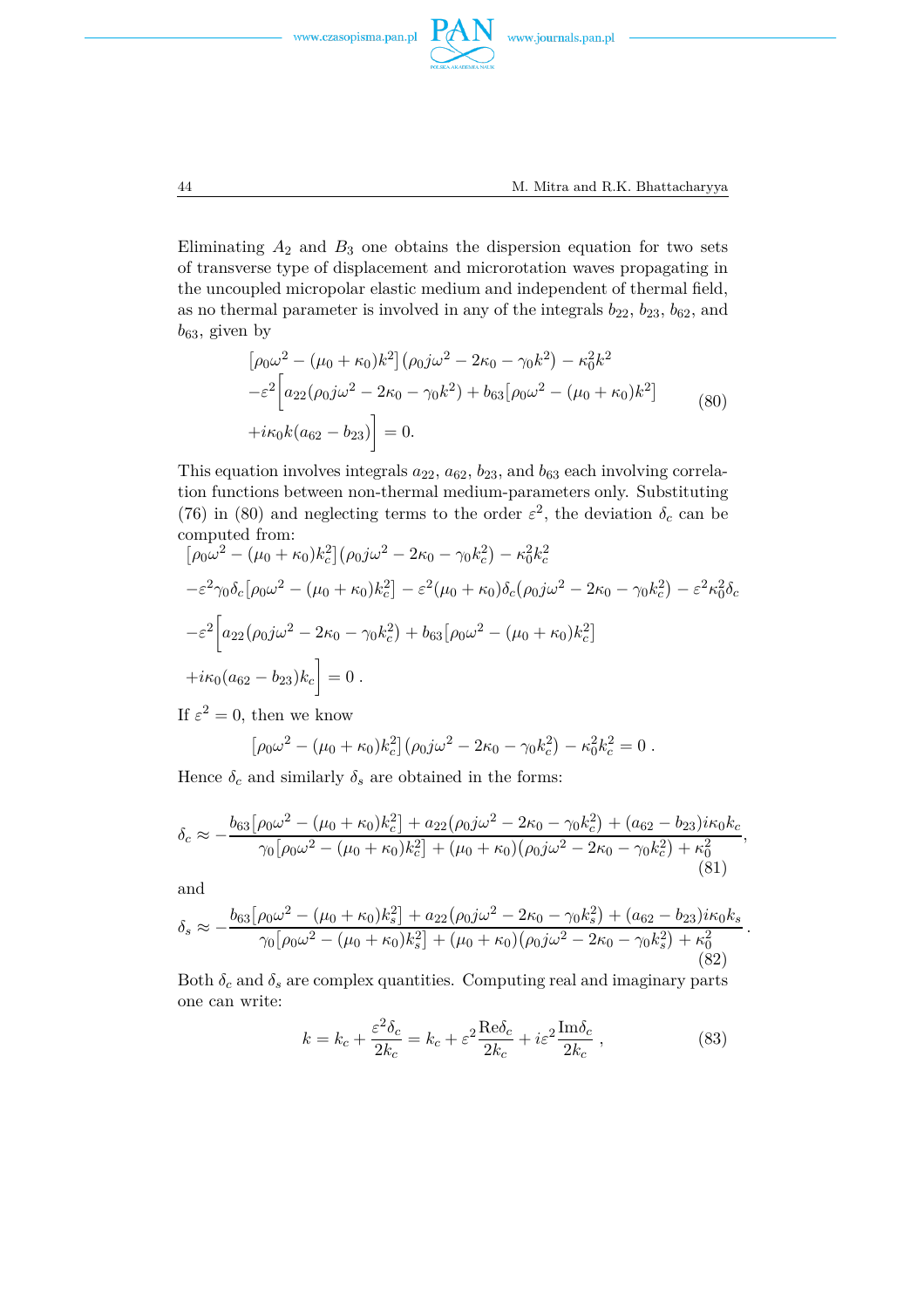



On wave propagation in a random micropolar. . . 45

and

$$
k = k_s + \frac{\varepsilon^2 \delta_s}{2k_s} = k_c + \varepsilon^2 \frac{\text{Re}\delta_s}{2k_s} + i\varepsilon^2 \frac{\text{Im}\delta_s}{2k_s} \,. \tag{84}
$$

Hence for longitudinal waves

$$
i\vec{k}\,\vec{x} = ikx = ix\left[k_c + \frac{\varepsilon^2 \delta_c}{2k_c}\right] = ix\left[k_c + \varepsilon^2 \frac{\text{Re}\delta_c}{2k_c} + i\varepsilon^2 \frac{\text{Im}\delta_c}{2k_c}\right],
$$

and for transverse waves

$$
i\vec{k}\,\vec{x} = ikx = ix\left[k_s + \frac{\varepsilon^2 \delta_s}{2k_s}\right] = ix\left[k_s + \varepsilon^2 \frac{\text{Re}\delta_s}{2k_s} + i\varepsilon^2 \frac{\text{Im}\delta_s}{2k_s}\right].
$$

Thus change in the wave number and attenuation occurs in both cases, having attenuation factors of the forms

$$
\exp\left[-\frac{\varepsilon^2 x}{2} \text{Im}\left(\frac{\delta_c}{k_c}, \frac{\delta_s}{k_s}\right)\right].\tag{85}
$$

It may be recalled here that the only term in Eq. (36) that might contribute to some effect of thermal parameters on  $\delta_{c,s}$  is

$$
\begin{aligned}\n\int \langle K_1 G_4 R'_1 \rangle (\vec{A}e^{i\vec{k}\cdot\vec{x}'}) d\vec{x}' \\
= -\omega \theta_0 (1 - i \delta_{lk} t_0 \omega) (\vec{k} \vec{A}) e^{i\vec{k}\cdot\vec{x}} \int \{ \vec{\nabla} [G_4(r) R_{mm}(r)] \\
-i\omega \vec{\nabla} [G_4(r) R_{mm} \bullet] \} e^{-i\vec{k}' \cdot \vec{r}} d\vec{r} .\n\end{aligned}
$$

This term clearly does not add anything to  $a_{22}$  since in our case  $\vec{k} \cdot \vec{A} =$  $(kA_1, 0, 0)$ . Therefore the integrals  $a_{22}, a_{62}, b_{23}$  and  $b_{63}$  are all independent of the thermal field. However the integral  $\int \langle K_1 G_4 R'_1 \rangle (\vec{A}e^{i\vec{k}\cdot\vec{x}'}) d\vec{x}'$  contributes an additional term to  $a_{11}$  which is

$$
-4i\pi\omega\theta_0(1-i\delta_{lk}t_0\omega)k\int_0^\infty \left[ (R_{mm}-i\omega R_{mm}•)G'_4+(R'_{mm}-i\omega R'_{mm}•)G_4\right]r^2f'dr.
$$

This term has already been included in the radial expression for  $a_{11}$  in (58).

# **8 Attenuation of high frequency nonthermal waves in a particular case**

This topic has already been discussed in [18]. However for the sake of continuity of discussion, the salient features are briefly enumerated below.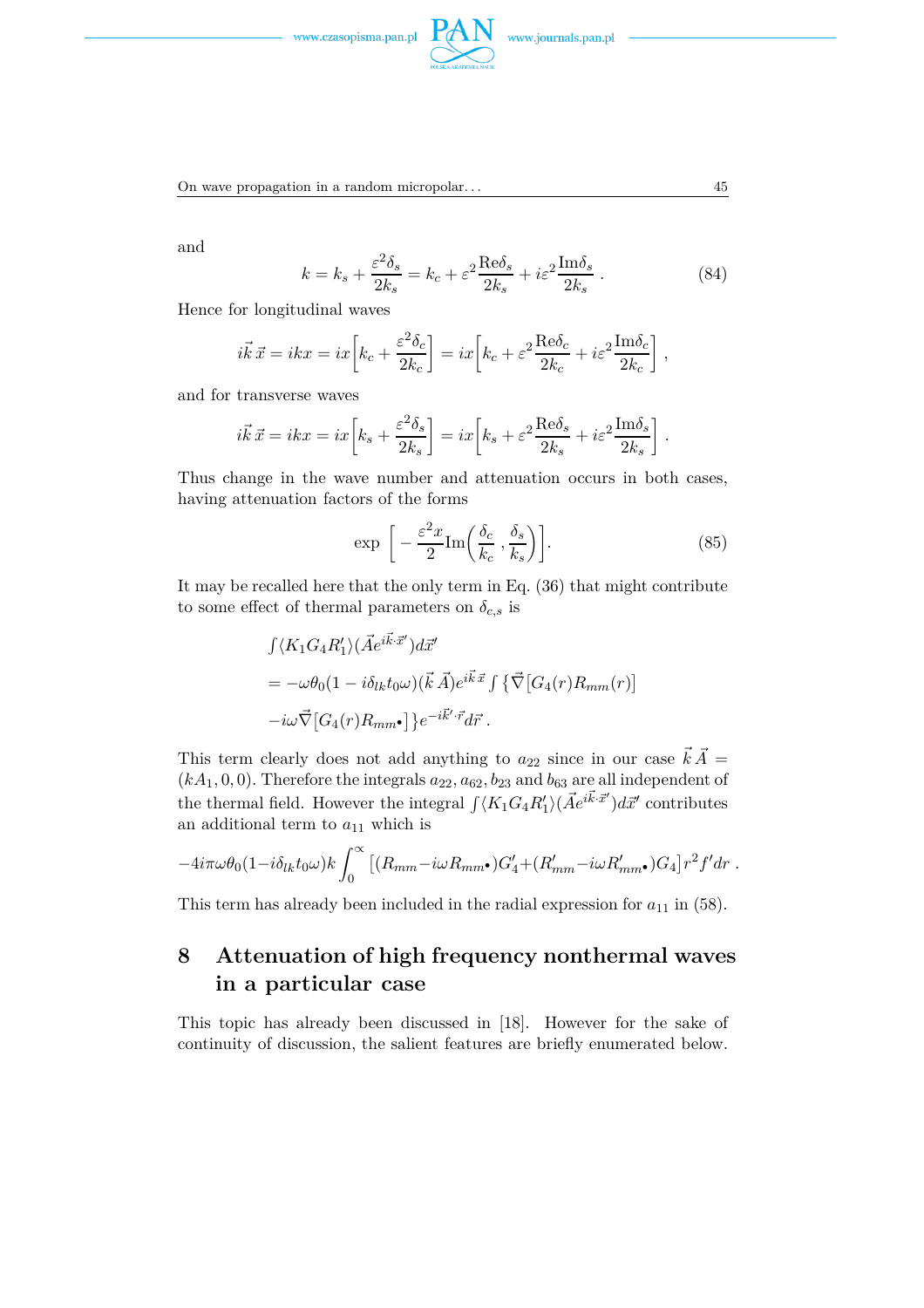





It may be noted that the expressions derived for  $\delta_c$  and  $\delta_s$  do not depend on generalized thermal parameters. Hence the phenomenon of propagation of transverse type of displacement and microrotation waves in the random micropolar elastic medium is considered taking

$$
R_{\rho\rho}(r) = \langle \rho_1^2 \rangle e^{-r \over a} \neq 0, a \rangle 0 , \qquad (86)
$$

and making all other auto- and cross-correlation functions vanish. (Autocorrelation functions  $\langle \kappa_1 \kappa'_1 \rangle$  $\langle$ <sub>1</sub> $\rangle$ ,  $\langle \beta_1 \beta_1^{\prime}$ <sup>*'*</sup><sub>1</sub><sup>*'*</sup>,  $\langle \gamma_1 \gamma'_1$ 1 i*,* signifying effects of random variation of micropolar elastic properties of the medium appear several times in  $b_{63}$  making calculations unmanageably lengthy and cumbersome and hence are omitted). Then

$$
b_{63}(k_c) = \frac{4j\pi\omega^2\langle\rho_1^2\rangle}{k_c} \int_0^\infty r e^{-\frac{r}{a}} \left[G_4(r)\right]_{33} \sin(k_c r) dr \tag{87}
$$

and

$$
a_{22}(k_c) = a_{62}(k_c) = b_{23}(k_c) = 0.
$$
 (88)

where  $[G_4(r)]_{33}$  has already been evaluated [18]. Components including  $[G_4(r)]_{33}$  of the associated Green's tensor have been reproduced in the App. III for ready-reference.

For large  $\omega$  the approximate values of  $k_c^2, k_s^2, k_m^2$ , and  $k_n^2$  were computed to show that transverse type of displacement waves attenuate. In a similar way it was shown that high frequency transverse type microrotation waves attenuate if  $j > 1$ . Results indicate that body waves of these types attenuate due to randomness as they propagate through the medium, only in the nonthermal environment.

## **9 Computation of the dispersion of the field from the mean field**

In this section we propose to give an outline of the procedure to evaluate an expression for dispersion of the field from the mean field. It is assumed that  $v_0(\vec{x})$  and  $v(\vec{x})$  represent solutions of operator equations  $L_0v_0(\vec{x})=0$ and  $Lv(\vec{x}) = 0$  respectively, where  $L = L_0 + \varepsilon L_1 + \varepsilon^2 L_2 + O(\varepsilon^3)$ .

Following Karal and Keller ([23], Eq. (5)) it can be easily shown that

$$
v = v_0 + \varepsilon L_0^{-1} L_1 v_0 + \varepsilon^2 (L_0^{-1} L_1 L_0^1 l_1 + L_0^{-1} l_2) v_0 + O(\varepsilon^2).
$$
 (89a)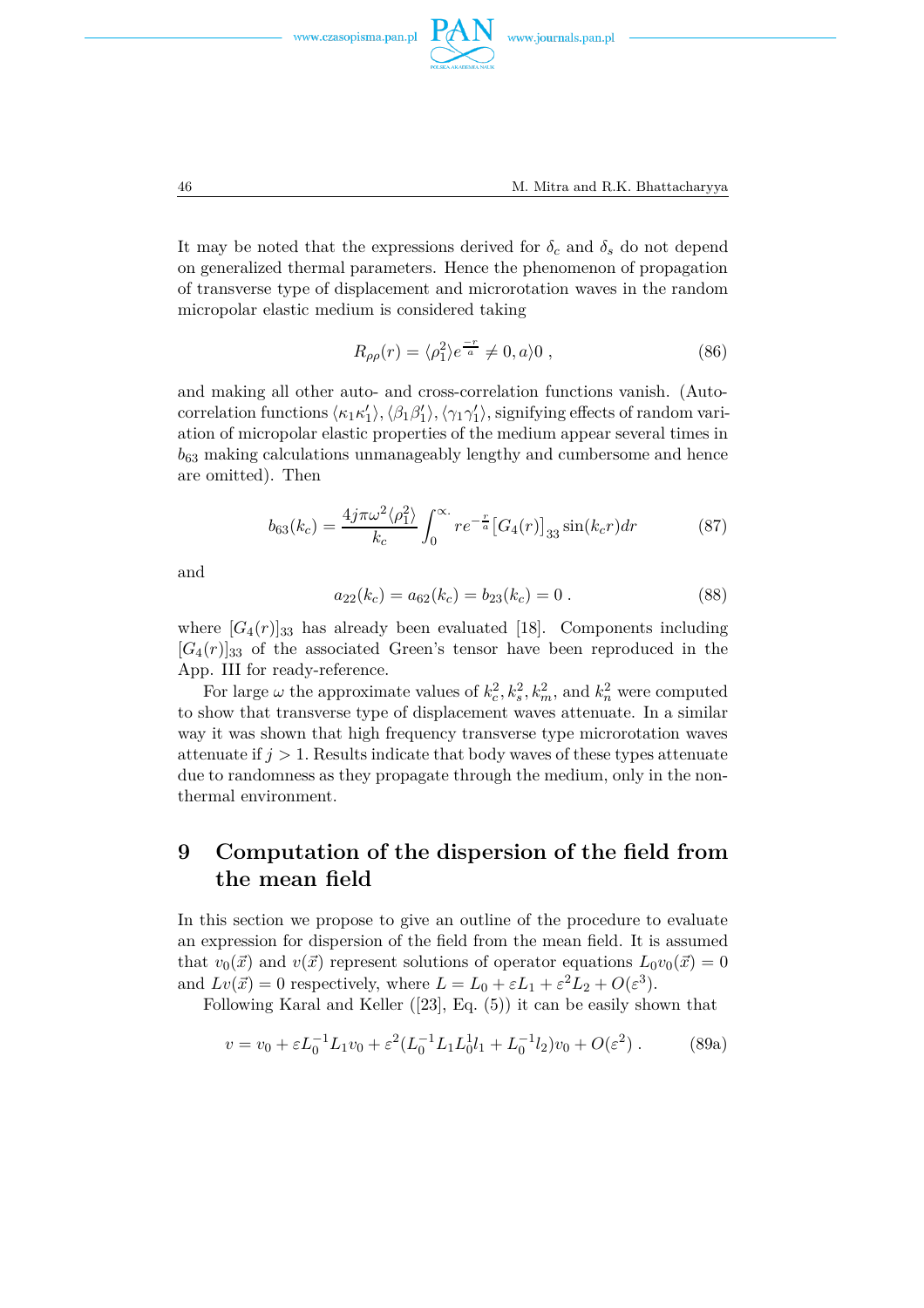

On wave propagation in a random micropolar. . .  $17$ 

Hence

$$
\bar{v}^T = \bar{v}_0^T + \varepsilon \overline{(L_0^{-1}L_1v_0)}^T + \varepsilon^2 \left[ \overline{(L_0^{-1}L_1L_0^{-1}L_1v_0)}^T + \overline{(L_0^{-1}L_2v_0)}^T \right] + O(\varepsilon^3) ,
$$
\n(89b)

where  $v^T$  is the transpose of *v* and  $\bar{v}^T$  is the complex conjugate of  $v^T$ . Therefore

$$
\bar{v}^T v = \bar{v}_0^T v_0 + \varepsilon \left[ \overline{(L_0^{-1} L_1 v_0)}^T v_0 + \bar{v}_0^T (L_0^{-1} L_1 v_0) \right]
$$
  
+
$$
\varepsilon^2 \left[ \overline{(L_0^{-1} L_1 v_0)}^T (L_0^{-1} L_1 v_0) + \overline{(L_0^{-1} L_1 L_0^{-1} L_1 v_0)}^T v_0
$$
  
+
$$
\overline{(L_0^{-1} L_2 v_0)}^T v_0 + \overline{v}_0^T (L_0^{-1} L_1 L_0^{-1} L_1 v_0) + \overline{v}_0^T (L_0^{-1} L_2 v_0) \right] + O(\varepsilon^3)
$$

We take expectation of this equation taking that  $\langle L_1 \rangle = 0$ , so that

$$
\langle \bar{v}_0^T (L_0^{-1} L_1 v_0) \rangle = \bar{v}_0^T L_0^{-1} \langle L_1 \rangle v_0 = 0
$$

and

$$
\langle (L_0^{-1}L_1v_0)^Tv_0 \rangle = (L_0^{-1} \langle L_1 \rangle v_0)^Tv_0 = 0.
$$

The condition  $\langle L_1 \rangle = 0$  with the help of Eq. (23), leads to

$$
m_2 = i\omega m_3
$$
 and  $1 = it_0\omega$ ,

taking  $\delta_{lk} = 1$  and assuming  $\omega$  to be complex. Combining these two relations one gets  $m_2 = im_3 \times \frac{1}{it}$ 

 $\frac{1}{it_0}$ .

Hence

$$
m_3 = t_0 m_2 \tag{90}
$$

Therefore

$$
\overline{v}^T v = \overline{v}_0^T v_0 + \varepsilon^2 \left[ \left\langle \overline{\left(L_0^{-1} L_1 v_0\right)}^T (L_0^{-1} L_1 v_0) \right\rangle + \left\langle \overline{\left(L_0^{-1} L_1 L_0^{-1} L_1 v_0\right)}^T v_0 \right\rangle + \left\langle \overline{\left(L_0^{-1} L_2 v_0\right)}^T v_0 \right\rangle + \left\langle \overline{v}_0^T (L_0^{-1} L_1 L_0^{-1} L_1 v_0) \right\rangle + \left\langle \overline{v}_0^T (L_0^{-1} L_2 v_0) \right\rangle \right] + O(\varepsilon^3).
$$
\n(91)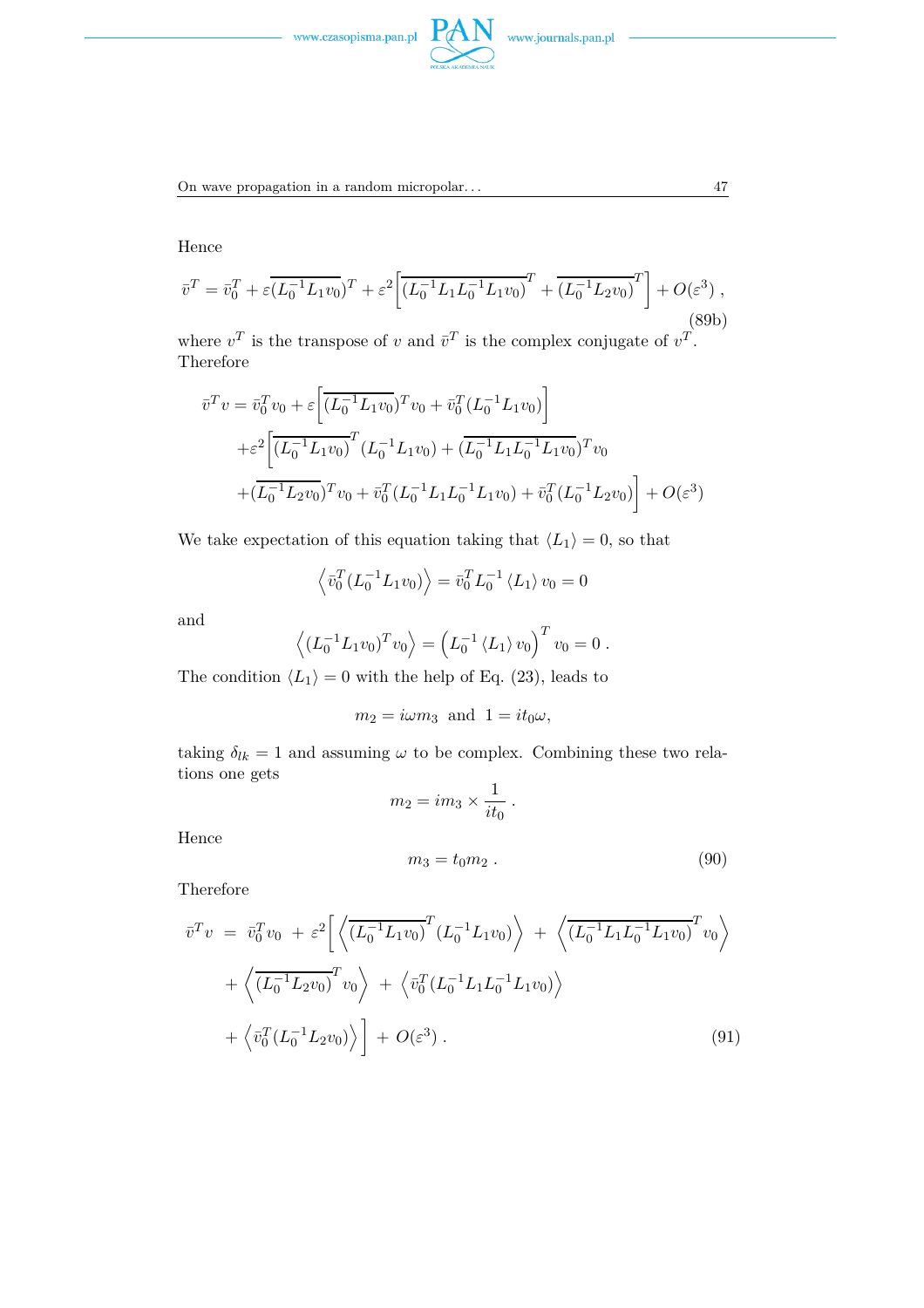



From (89a) we obtain on taking the expectation

$$
\langle v \rangle = v_0 + \varepsilon^2 \left[ \left\langle L_0^{-1} L_1 L_0^{-1} L_1 v_0 \right\rangle + \left\langle L_0^{-1} L_2 v_0 \right\rangle \right] + O(\varepsilon^3) .
$$

Hence

$$
v_0 = \langle v \rangle - \varepsilon^2 \left[ \left\langle L_0^{-1} L_1 L_0^{-1} L_1 v_0 \right\rangle + \left\langle L_0^{-1} L_2 v_0 \right\rangle \right] + O(\varepsilon^3) .
$$

and by iteration it follows that

$$
v_0 = \langle v \rangle - \varepsilon^2 \left[ \left\langle L_0^{-1} L_1 L_0^{-1} L_1 \right\rangle \langle v \rangle + \left\langle L_0^{-1} L_2 \right\rangle \langle v \rangle \right] + O(\varepsilon^3)
$$
 (92)

and

$$
\bar{v}_0^T = \left\langle \bar{v}^T \right\rangle - \varepsilon^2 \left[ \left\langle \overline{\left( L_0^{-1} L_1 L_0^{-1} L_1 \left\langle v \right\rangle \right)}^T \right\rangle + \left\langle \overline{\left( L_0^{-1} L_2 \left\langle v \right\rangle \right)}^T \right\rangle \right] + O(\varepsilon^3)
$$
\n(93)

Thus

$$
\bar{v}_0^T v_0 = \left\langle \bar{v}^T \right\rangle \langle v \rangle - \varepsilon^2 \left[ \left\langle \overline{\left( L_0^{-1} L_1 L_0^{-1} L_1 \langle v \rangle \right)^T} \right\rangle \langle v \rangle + \left\langle \bar{v}^T \right\rangle \times \left\langle \left( L_0^{-1} L_1 L_0^{-1} L_1 \langle v \rangle \right) \right\rangle + \left\langle \overline{\left( L_0^{-1} L_2 \langle v \rangle \right)^T} \right\rangle \langle v \rangle + \left\langle \bar{v}^T \right\rangle \left\langle \left( L_0^{-1} L_2 \langle v \rangle \right) \right\rangle \right] + O(\varepsilon^3)
$$
\n(94)

Substituting Eqs.  $(92)$ – $(94)$  into  $(91)$  we obtain the expression

$$
\left\langle \bar{v}^T v \right\rangle - \left\langle \bar{v}^T \right\rangle \langle v \rangle = \varepsilon^2 \left[ \left\langle \overline{\left(L_0^{-1} L_1 \langle v \rangle\right)}^T \left(L_0^{-1} L_1 \langle v \rangle\right) \right\rangle \right] + O(\varepsilon^3), \tag{95}
$$

which is equal to sum of variances of real and imaginary parts of all the components of *v*. This relation holds only under the condition that  $m_3 =$  $t_0m_2$ . Taking in general

$$
L = (M_{lj}), \quad (lj) = 1, 2, 3 \tag{96}
$$

$$
L_0^{-1}f = \int (G_{lj})e^{i\vec{k}\cdot\vec{x'}} d\vec{x'}, \qquad (97)
$$

$$
\langle v(\vec{x}) \rangle = [A_j]e^{i\vec{k} \cdot \vec{x}}, \qquad (98)
$$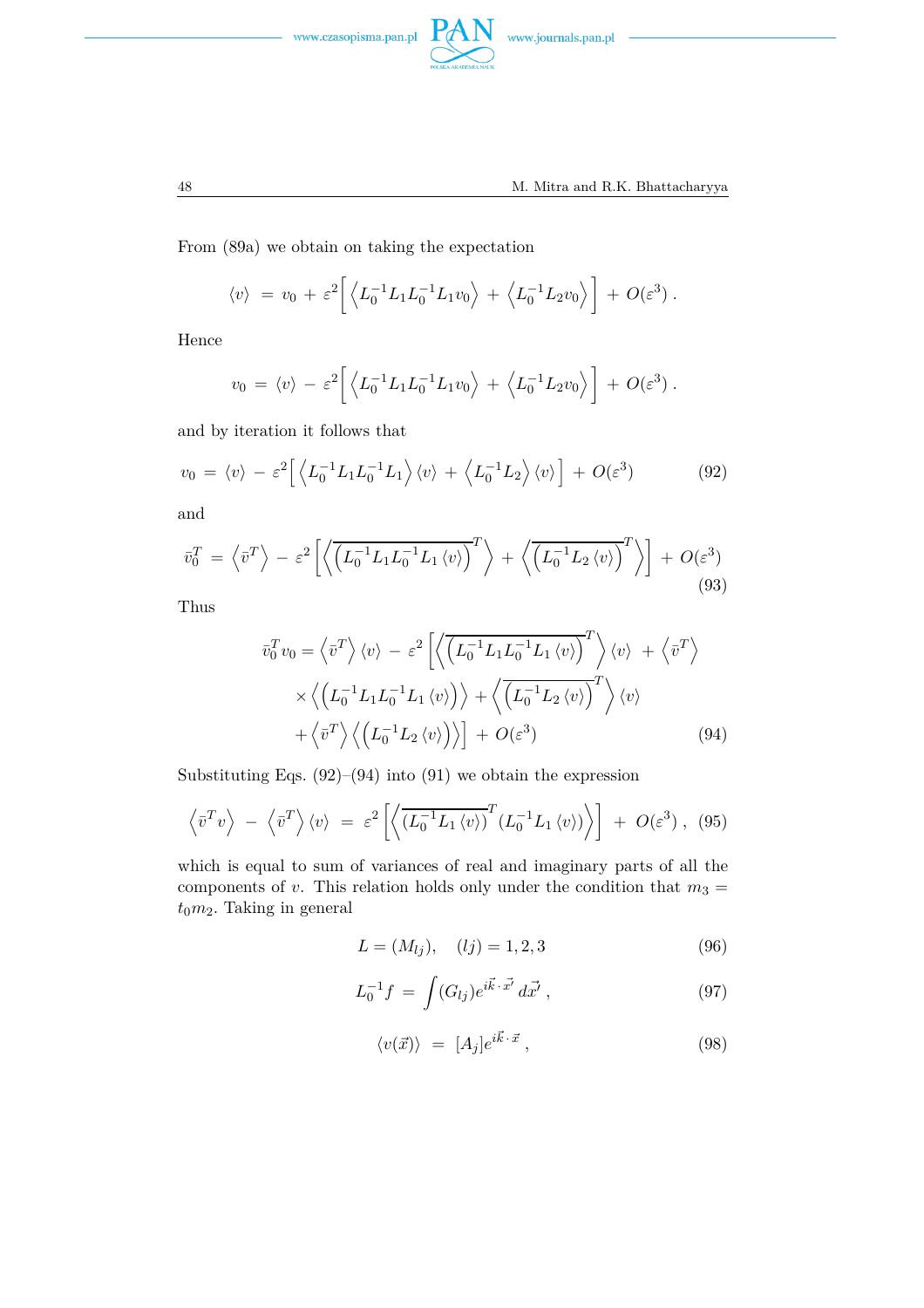

On wave propagation in a random micropolar. . . 49

$$
\vec{k} = \vec{k}_1 + i\vec{k}_2, \quad k_1, k_2 \equiv \text{real},
$$
  

$$
\langle L_1 \rangle = 0,
$$
 (99)

it has been shown that

$$
\langle \bar{v}^T v \rangle - \langle \bar{v}^T \rangle \langle v \rangle = \varepsilon^2 e^{-2Im\vec{k} \cdot \vec{x}} \left( \sum |C_l|^2 \right) = \varepsilon^2 e^{-2Im\vec{k}} \vec{x} \ell(A_l).
$$
 (100)

where  $\ell(A_l) \geq 0$  is seen from (92) to be a bilinear function of the amplitudes  $A_l$ . Then Eq. (100) shows that the dispersion ( $\sqrt{variance}$ ) of the field from the mean field represented by the plane wave (98), is a small quantity of order  $\varepsilon$  and that it decays as the wave propagates in those cases where Im  $k > 0$ . It follows that [18] the field may differ from the plane wave mean field by a quantity of order  $\varepsilon$  with finite probability.

# **10 Variance for micropolar generalized thermoelastic wave propagation in the random medium**

This analysis is next applied to the waves in the random micropolar generalized thermoelastic medium. In this case

$$
(L_0^{-1}L_1 < v.)^T = [e^{i\bar{k}\cdot\bar{x}} \int \begin{bmatrix} G_0 & G_1 & 0 \\ G_2 & G_3 & 0 \\ 0 & 0 & G_4 \end{bmatrix} \begin{bmatrix} M_1 & P_1 & K_1 \\ N_1 & Q_1 & 0 \\ R_1 & 0 & S_1 \end{bmatrix} \begin{bmatrix} \vec{A} \\ \vec{B} \\ C \end{bmatrix} e^{-i\bar{k}\cdot(\bar{x}-\bar{x}^{\prime})} \begin{bmatrix} T \\ T \\ T \end{bmatrix} d\bar{x}^{\prime}
$$
  
\n
$$
= [e^{i\bar{k}\cdot\bar{x}} \int \begin{bmatrix} G_0 & G_1 & 0 \\ G_2 & G_3 & 0 \\ 0 & 0 & G_4 \end{bmatrix} \begin{bmatrix} M_1\vec{A} + P_1\vec{B} + K_1C \\ N_1\vec{A} + Q_1\vec{B} \\ R_1\vec{A} + S_1C \end{bmatrix} e^{-i\bar{k}\cdot(\bar{x}-\bar{x}^{\prime})} T^T d\bar{x}^{\prime}
$$
  
\n
$$
= [e^{i\bar{k}\cdot\bar{x}} \int \begin{bmatrix} G_0(M_1\vec{A} + P_1\vec{B} + K_1C) + G_1(N_1\vec{A} + Q_1\vec{B}) \\ G_2(M_1\vec{A} + P_1\vec{B} + K_1C) + G_3(N_1\vec{A} + Q_1\vec{B}) \\ G_4(R_1\vec{A} + S_1C) \end{bmatrix} e^{-i\bar{k}\cdot(\bar{x}-\bar{x}^{\prime})} T^T d\bar{x}^{\prime}
$$
(101)

where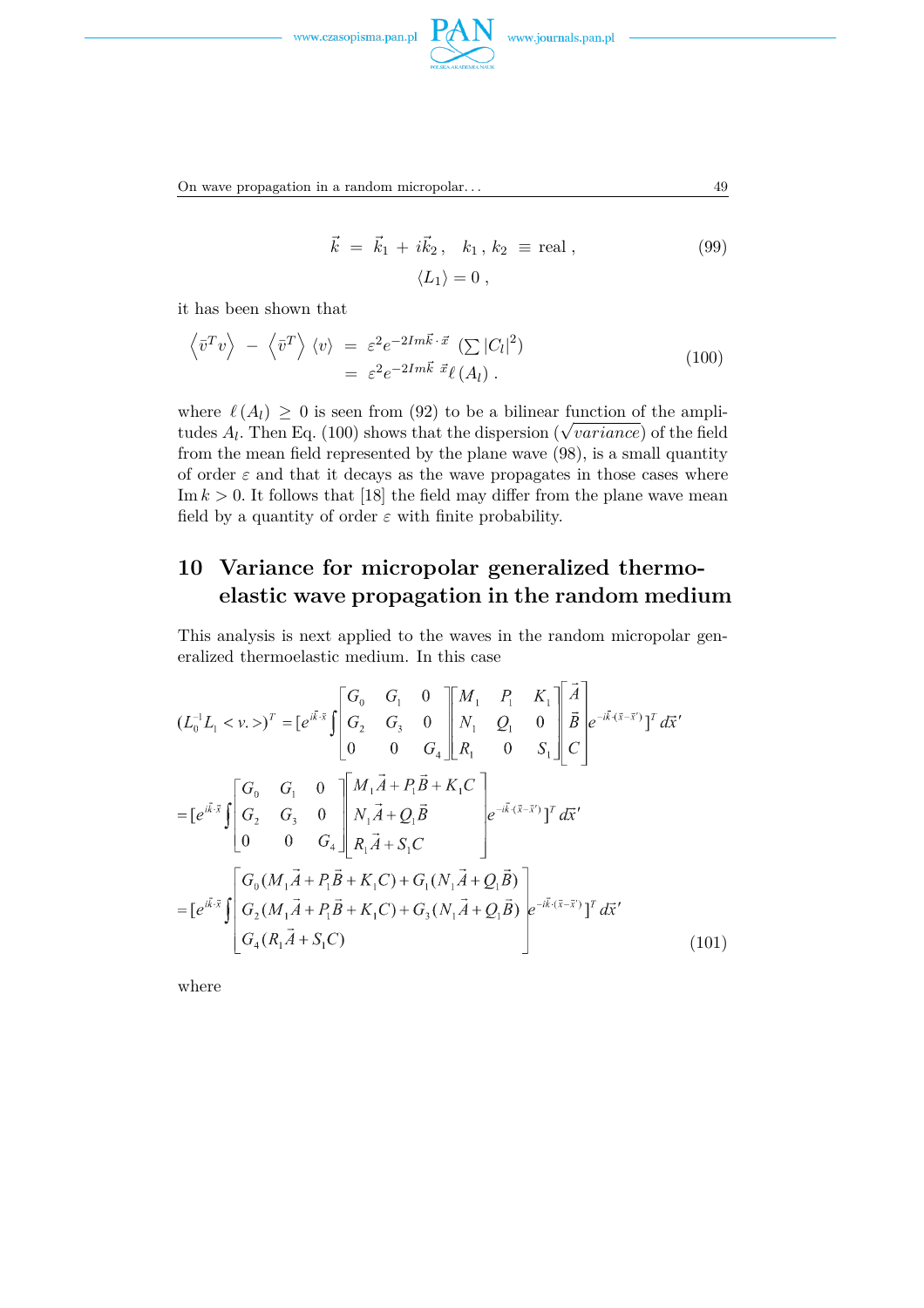



$$
M\vec{u} = \rho \frac{\partial^2 \vec{u}}{\partial t^2} - (\lambda + \mu)\vec{\nabla}(\vec{\nabla}\vec{u}) - (\mu + \kappa)\nabla^2 \vec{u} - \vec{\nabla}\lambda(\vec{\nabla}\vec{u}) - \vec{\nabla}\mu \times (\vec{\nabla}\times\vec{u}) - (\vec{\nabla}(2\mu + \kappa)\vec{\nabla})\vec{u}
$$
  
\n
$$
M_1(\vec{A}e^{i\vec{k}\cdot\vec{x}}) = [-\rho_1\omega^2 \vec{A} + (\lambda_1 + \mu_1)(\vec{k}\vec{A})\vec{k} + (\mu_1 + \kappa_1)k^2 \vec{A}
$$
  
\n
$$
-i(\vec{k}\vec{A})\vec{\nabla}\lambda_1 - i\vec{\nabla}\mu_1 \times (\vec{k}\times\vec{A}) - i(\vec{\nabla}(2\mu_1 + \kappa_1)\vec{k})\vec{A}]e^{i\vec{k}\cdot\vec{x}}
$$
  
\n
$$
P_1(\vec{B}e^{i\vec{k}\cdot\vec{x}}) = -\vec{\nabla}\times(\kappa_1\vec{B}e^{i\vec{k}\cdot\vec{x}}) = -[\vec{\nabla}k_1 \times \vec{B} + i\kappa_1\vec{k} \times \vec{B}]e^{i\vec{k}\cdot\vec{x}},
$$
  
\n
$$
K_1(Ce^{i\vec{k}\cdot\vec{x}}) = [\vec{\nabla}(m_1) - i\omega \vec{\nabla}m_1^*]Ce^{i\vec{k}\cdot\vec{x}} = [\vec{\nabla}m_1 + im_1\vec{k} - i\omega(\vec{\nabla}m_1^* + im_1^*)]Ce^{i\vec{k}\cdot\vec{x}},
$$
  
\n
$$
Q_1(\vec{B}e^{i\vec{k}\cdot\vec{x}}) = -\kappa_1(\vec{\nabla}\times)(\vec{A}e^{i\vec{k}\cdot\vec{x}}) = -i\kappa_1(\vec{k}\times\vec{A})e^{i\vec{k}\cdot\vec{x}}
$$
  
\n
$$
Q_1(\vec{B}e^{i\vec{k}\cdot\vec{x}}) = [(-\rho_1j\omega^2 + 2\kappa_1)\vec{B} + (\alpha_1 + \beta_1)(\vec{k}\cdot\vec{B})\vec{k} - i(\vec{k}\vec{B})(\vec{\nabla}\
$$

Let us write

$$
\left(L_0^{-1}L_1\langle v\rangle\right)^T = e^{i\vec{k}_2 \cdot \vec{x}} e^{i\vec{k}_1 \cdot \vec{x}} (c_1 + id_1, c_2 + id_2), \qquad (102)
$$

where  $c_i, d_i$ , are linear functions of  $A_1, A_2, B_1, B_2$ , and  $B_3$ . Then it can be shown as before that

$$
\overline{(L_0^{-1}L_1 \langle v \rangle)}^T (L_0^{-1}L_1 \langle v \rangle) = e^{-2(\text{Im}k)x} \ell(A_l, B_l)
$$

where  $\ell(A_l, B_l)$  is clearly a non-negative, bilinear function of  $A_l$  and  $B_l$ . Hence the amount of dispersion of waves from the mean field comes out to be  $\varepsilon e^{-(\text{Im}k)x} \sqrt{\ell}$ .

It may be concluded that the dispersion of the wave field from the mean field may be obtained following this procedure in many other cases examined by employing Keller's perturbation theory.

### **11 The uncoupled problem**

This section proposes to outline, approximately following Chow [25] the method of examining the uncoupled random micropolar generalized-thermal problem. With this end in view the  $\vec{u}$ −term is dropped from the temperature Eq. (7), so that the reduced temperature equation becomes

$$
\eta(\vec{x})\big[\dot{\theta}(\vec{x},t)+t_0\ddot{\theta}(\vec{x},t)\big]=\vec{\nabla}\left\{\nu(\vec{x})\vec{\nabla}[\theta(\vec{x},t)]\right\}+q.
$$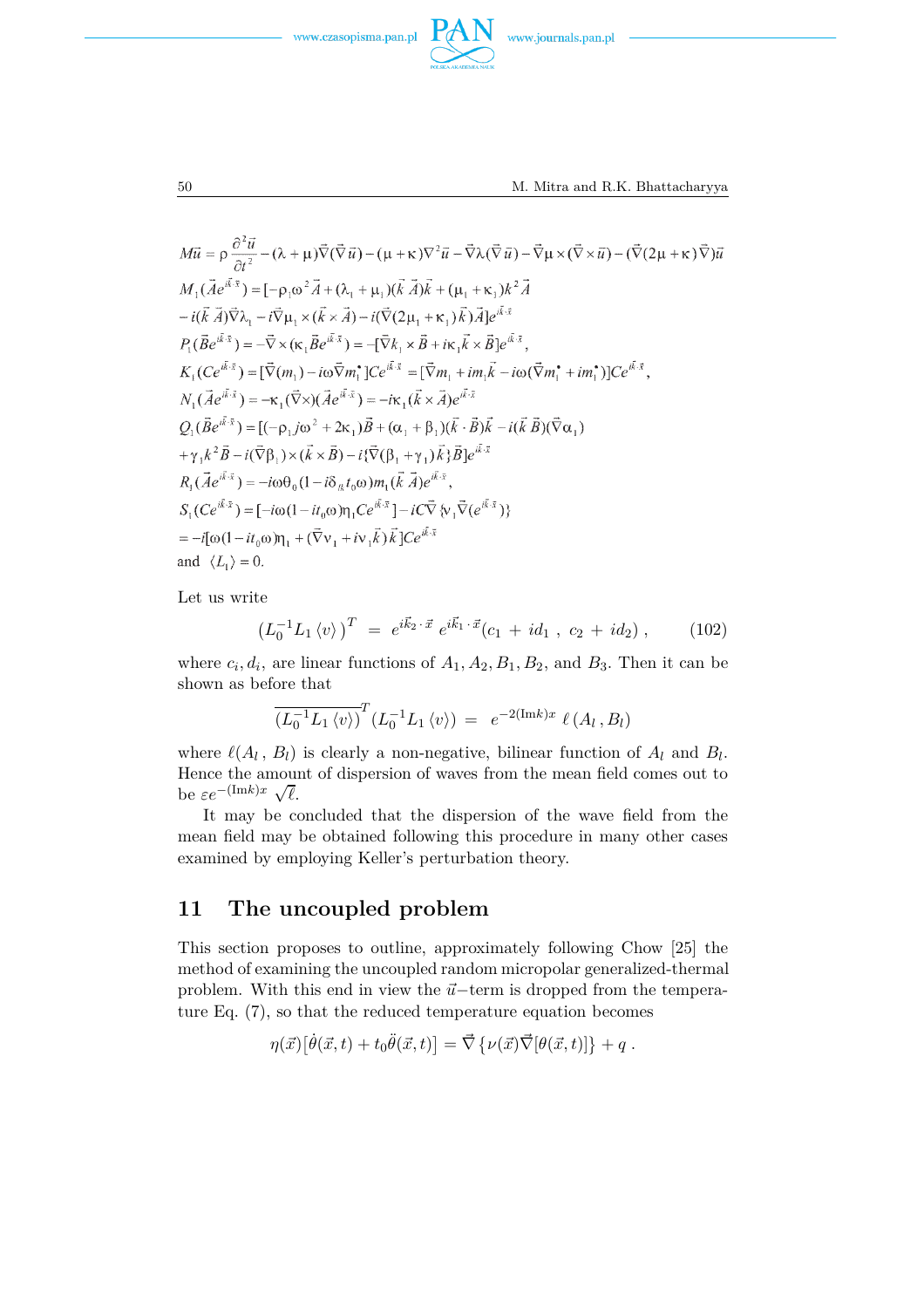



The objective is to study the random elasticity-displacement Eq. (5) independently. The three dispersion equations (29)–(31) now become:

**PAN** 

$$
[\rho_0 \omega^2 \vec{A} - (\lambda_0 + \mu_0)(\vec{k} \vec{A})\vec{k} - (\mu_0 + \kappa_0)k^2 \vec{A}] + i\kappa_0(\vec{k} \times \vec{B}) - \varepsilon (im_2 + \omega m_3)C\vec{k}
$$
  
+ $\varepsilon^2 \left[ \omega \theta_0 (1 - \omega t_0 \delta_{lk}) m_2 (m_2 - i\omega m_3)(\vec{k} \vec{A}) \right] \int \left[ (\vec{\nabla} G_4) \right] e^{-i\vec{k}\cdot\vec{r}} d\vec{r}$   
- $\varepsilon^2 \int \left[ \begin{array}{cc} \langle [M_1 \{ G_0 (M'_1 \vec{A} + P'_1 \vec{B} + K'_1 C) + G_1 (N'_1 \vec{A} + Q'_1 \vec{B}) \} \\ + P_1 \{ G_2 (M'_1 \vec{A} + P'_1 \vec{B} + K'_1 C) + G_3 (N'_1 \vec{A} + Q'_1 \vec{B}) \} \\ + K_1 G_4 (R'_1 \vec{A} + S'_1 C)] \rangle \end{array} \right] e^{-i\vec{k}\cdot\vec{r}} d\vec{r} = 0 ,$   
(103)

$$
i\kappa_0(\vec{k} \times \vec{A}) - [(2\kappa_0 - \rho_0 j\omega^2 + \gamma_0 k^2)\vec{B} + (\alpha_0 + \beta_0)(\vec{k}\vec{B})\vec{k}]
$$
  

$$
-\varepsilon^2 \int \left[ \begin{array}{cc} \langle [N_1\{G_0(M_1'\vec{A} + P_1'\vec{B} + K_1'C) + G_1(N_1'\vec{A} + Q_1'\vec{B})\} \\ + Q_1\{G_2(M_1'\vec{A} + P_1'\vec{B} + K_1'C) + G_3(N_1'\vec{A} + Q_1'\vec{B})\}] \end{array} \right] e^{-i\vec{k}\cdot\vec{r}} d\vec{r} = 0
$$
  
(104)

and

$$
[i\omega(1 - it_0\omega)\eta_0 - \nu_0 k^2]C = 0.
$$
 (105)

**Simplified Case I.** Equation (105) is easily solvable since  $C \neq 0$ . The first two equations can be analyzed as before or otherwise. Considering equations up to *ε*-order terms one gets

$$
\left[\rho_0 \omega^2 \vec{A} - (\lambda_0 + \mu_0)(\vec{k} \vec{A})\vec{k} - (\mu_0 + \kappa_0)\vec{k}^2 \vec{A}\right] + i\kappa_0(\vec{k} \times \vec{B}) - \varepsilon(im_2 + \omega m_3)C\vec{k} = 0
$$

and

$$
i\kappa_0(\vec{k}\times\vec{A}) - [(2\kappa_0 - \rho_0 j\omega^2 + \gamma_0 k^2)\vec{B} + (\alpha_0 + \beta_0)(\vec{k}\,\vec{B})\vec{k}] = 0.
$$

The six equations are

$$
[\rho_0 \omega^2 - (\lambda_0 + 2\mu_0 + \kappa_0)k^2] A_1 - \varepsilon (im_2 + \omega m_3)Ck = 0,
$$
  

$$
[\rho_0 \omega^2 - (\mu_0 + \kappa_0)k^2] A_2 + i\kappa_0 k B_3 = 0,
$$
  

$$
i\kappa_0 k B_2 = 0
$$

and

$$
[(2\kappa_0 - \rho_0 j \omega^2) + (\alpha_0 + \beta_0 + \gamma_0)k^2]B_1 = 0,
$$
  

$$
(2\kappa_0 - \rho_0 j \omega^2 + \gamma_0 k^2)B_2 = 0,
$$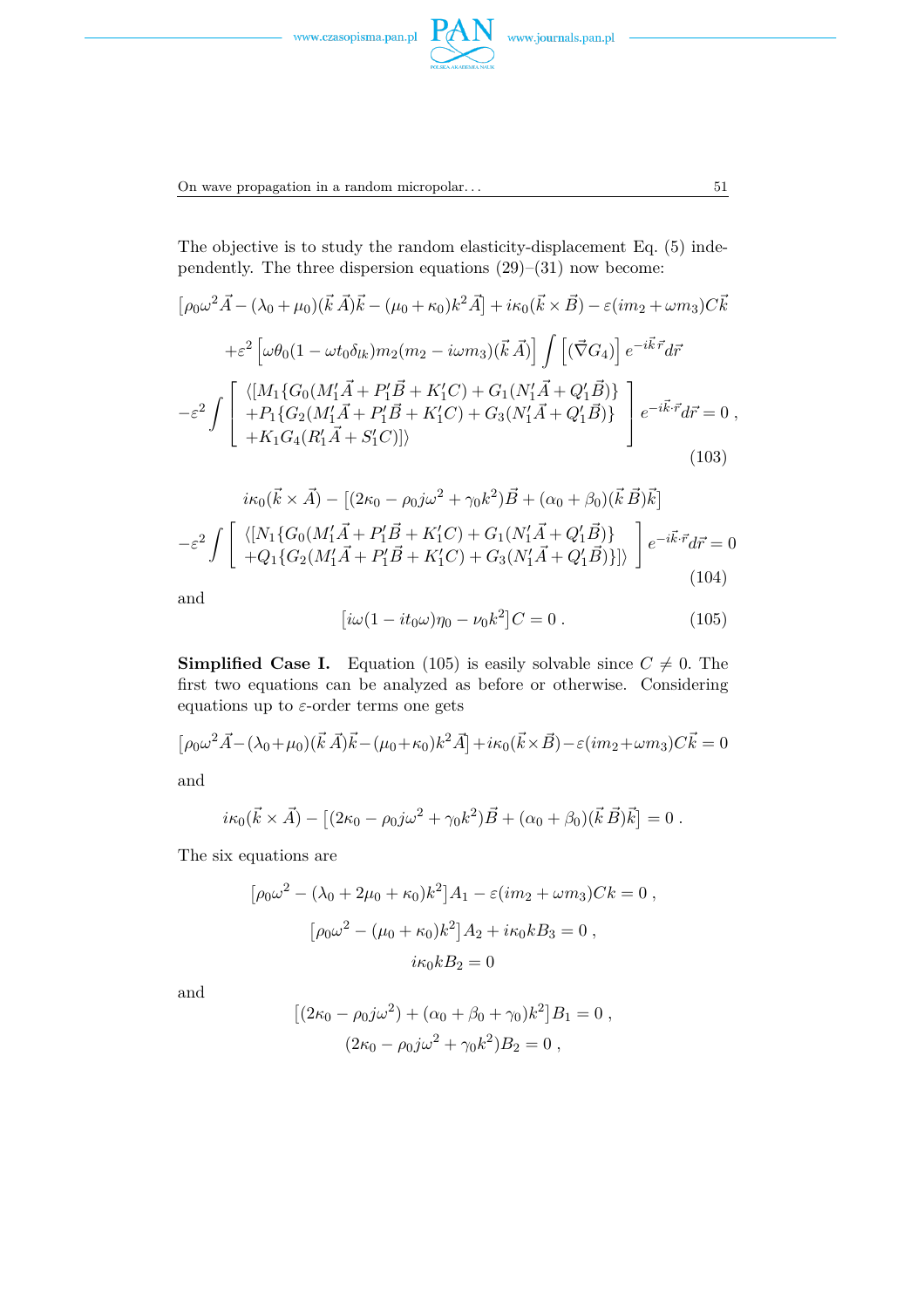



$$
i\kappa_0 k A_2 - (2\kappa_0 - \rho_0 j \omega^2 + \gamma_0 k^2) B_3 = 0.
$$

It is clear that the amplitude ratio

$$
\frac{A_1}{C} = \frac{\varepsilon (im_2 + \omega m_3)k}{\rho_0 \omega^2 - (\lambda_0 + 2\mu_0 + \kappa_0)k^2} = O(\varepsilon)
$$

and is dependent upon expectation values of generalized thermal parameters *m* and  $m^{\bullet} = t_1 m$ . Moreover  $A_1$  is finite but small such that  $A_1 = O(\varepsilon)$ . Also  $B_2 = 0$  indicates that there is no propagation along  $B_2$ . Further  $B_1 \neq 0$ and  $B_1 \equiv$  finite, indicates that waves with wave number given by

$$
k^2 = \frac{\rho_0 j \omega^2 - 2\kappa_0}{\alpha_0 + \beta_0 + \gamma_0}
$$

propagate in the medium. Finally the coupled dispersion equation for waves propagating along *A*<sup>2</sup> and *B*<sup>3</sup> directions is represented by

$$
\frac{A_2}{B_3} = -\frac{i\kappa_0 k}{\rho_0 \omega^2 - (\mu_0 + \kappa_0)k^2} = \frac{2\kappa_0 - \rho_0 j \omega^2 + \gamma_0 k^2}{i\kappa_0 k} ,
$$
  

$$
[\rho_0 \omega^2 - (\mu_0 + \kappa_0)k^2][2\kappa_0 - \rho_0 j \omega^2 + \gamma_0 k^2] = \kappa_0^2 k^2 .
$$

**Case II.** Unlike Chow ([25], cf. Eq.  $(4.3)$ ), we retain the *ε*-order term in  $(31)$  to get

$$
[i\omega(1 - it_0\omega)\eta_0 - \nu_0 k^2]C - \varepsilon\omega\theta_0(1 - i\omega t_0 \delta_{lk})m_2(\vec{k}\vec{A}) = 0.
$$
 (106)

Then Eqs. (103), (104), and (105) can be analyzed as in Sec. 4 or otherwise.

#### **12 Summary and conclusions**

- 1. The integrand of  $a_{11}$  only is dependent on generalized thermal parameters including thermomechanical auto-correlation function and the cross-correlation function between thermomechanical and generalized thermomechanical coupling parameters. This dependence holds good both for L-S and G-L thermoelastic fields.
- 2. Numerical solutions can be easily obtained by setting

$$
R_{mm}(r) = \langle \rho_1^2 \rangle e^{-\frac{r}{b}}, \ R_{mm}(r) = \langle \rho_1^2 \rangle e^{-\frac{r}{b}}.
$$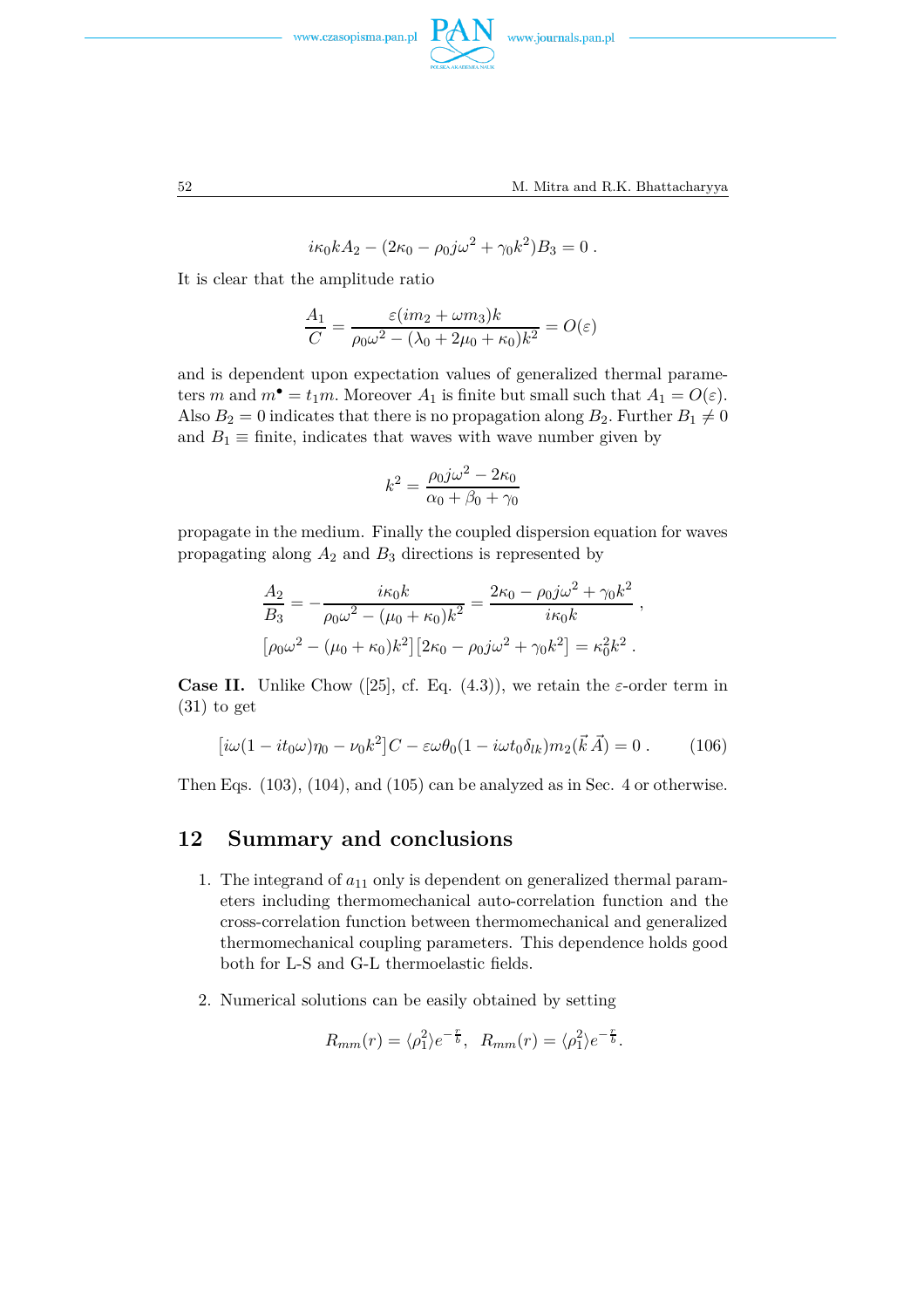

On wave propagation in a random micropolar. . . 53

- 3. On the other hand integrands of  $a_{22}, a_{62}, b_{23}$ , and  $b_{63}$  are clearly independent of auto- and cross-correlation functions  $R_{mm}(r)$  and  $R_{mm}$ · $(r)$ *.*
- 4. The three vector wave equations considered up to first order perturbation only leads to the dispersion equation for the wave propagation in the deterministic micropolar elastic medium. However effects of generalized thermal field are discernible only if the second order perturbation term is retained in this dispersion equation. This will be evident from the Eq. (48) of Sec. 4.
- 5. Equation (64) shows that longitudinal type displacement waves get modified due to random fluctuation of inhomogeneities of the micropolar medium under generalized thermoelasticity such that the wave number is increased by  $\varepsilon^2 \frac{\delta_l}{2k}$  $\frac{\partial_l}{\partial k_l}$ , where  $\delta_l$  is a function of  $R_{mm}(r)$  and  $R_{mm}$ •(*r*). These results are valid for both L-S and G-L generalized thermoelasticity.
- 6. Equation (68) shows that the change in wave number  $\delta_l$  depends upon the random variation of the generalized thermal field and measured in terms of statistical means, *m*<sup>2</sup> and *m*3, for both L-S and G-L theories. For L-S, the change depends upon  $m_2$  only, and for G-L upon  $m_2$  and  $m<sub>3</sub>$ .
- 7. Equation (100) shows that the dispersion ( $\sqrt{\text{variance}}$ ) of the field from the mean field is a small quantity of order  $\varepsilon$  and that it decays as the wave propagates in those cases where  $\text{Im } k > 0$ . This result holds good only if  $m_3 = t_0 m_2$ .
- 8. It is quite clear from Eqs. (70) and (75) that longitudinal type microrotation waves propagate in the random generalized thermoelastic micropolar medium but are scarcely affected by the random inhomogeneities of the medium, at least up to the domain of second order perturbation. In this case the amplitude  $B_1$  is important in comparison to the amplitudes  $A_1, A_2, B_2$ , and  $B_3$ .

The study of micropolar materials and micropolar generalizedthermoelasticity in particular has been enormously drawing the interest of applied mathematicians and engineers in recent times. Micropolar materials include fibrous and granular or composite substances. The domain of micropolarity is therefore expanding in time.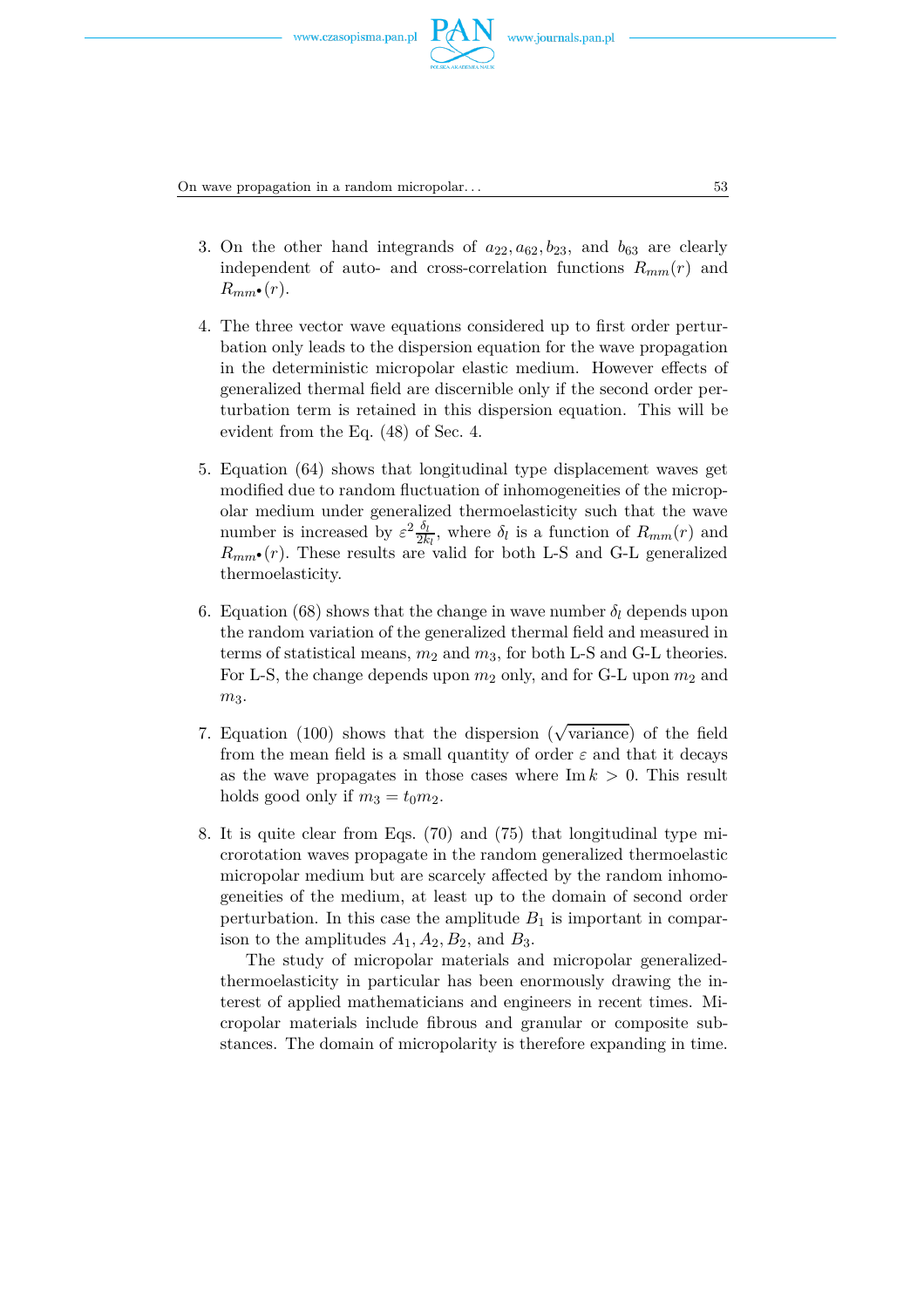





The study of micropolar properties in relation to wave propagation in coupled media therefore has been gaining importance from the perspective of probable applications in industry, engineering and to a great extent in earthquake prediction and seismology. Research studies are being carried out through various methodologies. The present paper has introduced the smooth perturbation technique [21] in examining the phenomenon of wave propagation in an infinite random generalized thermoelastic micropolar medium. In future certain other methods, *viz.*, iterative perturbation method [31] or the method of scatters [37] may be employed in measuring effects of random variation of parameters. The domain decomposition method developed by Adomian [43] may also be employed to study micropolar elasticity in coupled dynamic problems. There is possibility of solving micropolar coupled elastic problems with the help of fractional calculus theories [44,45].

**Acknowledgement** The authors sincerely thank the reviewers for making a number of excellent suggestions towards improving the manuscript.

*Received 11 October 2016*

### **References**

- [1] Eringen A.C.: *Linear theory of micropolar elasticity.* J. Math. Mech. **15**(1966), 6, 909–922.
- [2] Eringen A.C.: *Theory of thermo-microstretch elastic solids*. Int. J. Eng. Sci. **28**(1990), 12, 1291–1301.
- [3] Eringen A.C.: *Theory of thermo-microstretch fluids and bubbly liquids*. Int. J. Eng. Sci. **28**(1990), 2, 133–143.
- [4] Eringen A.: *Microcontinuum Field Theories*. Springer Science + Business Media, New York 1999.
- [5] Marin M.: *Some basic theorems in elastostatics of micropolar materials with voids*. J. Comput. Appl. Math. **70**(1996), 1, 115–126.
- [6] Marin M.: *A domain of influence theorem for microstretch elastic materials*. Non-Linear Analysis: Real World Applications **11**(2010), 5, 3446–3452.
- [7] Marin M., Lupu M.: *On harmonic vibrations in thermoelasticity of micropolar bodies*. J. Vib. Control **4**(1998), 5, 507–518.
- [8] Marin M., Marinescu C.: *Thermoelasticity of initially stressed bodies, asymptotic equipartition of energies*. Int. J. Eng. Sci. **36**(1998), 1, 73–86.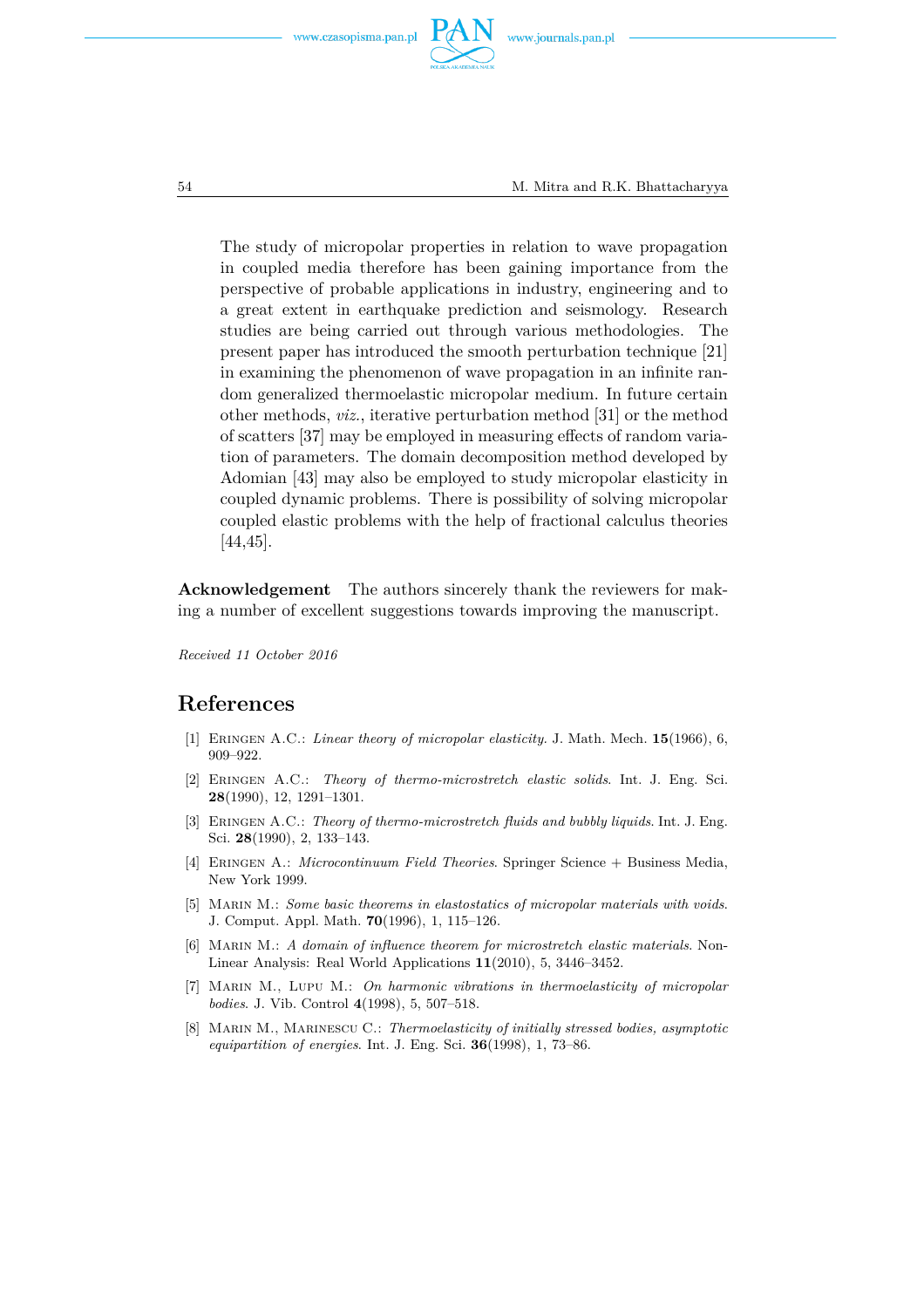

On wave propagation in a random micropolar. . . 55

- [9] Kumar R.: *Wave propagation in micropolar viscoelastic generalized thermoelastic solid*. Int. J. Engg. Sci. **38**(2000), 1377–1395.
- [10] Singh B.: *Wave propagation in an anisotropic generalized thermoelastic solid*. Indian J. Pure Appl. Math. **34**(2003), 10, 1479–1485.
- [11] SINGH B., KUMAR R.: *Reflection and Refraction of plane waves at an interface between micropolar elastic solid and viscoelastic solid*. Int. J. Eng. Sci. **36**(1998), 2, 119–135.
- [12] Kumar R., Deswal S: *Surface wave propagation in a micropolar thermoelastic medium without energy dissipation*. J. Sound Vibration **256**(2002), 1, 173–178.
- [13] Kumar R., Singh B.: *Wave propagation in a micropolar generalized thermoelastic body with stretch*. Proc. Indian Acad. Sci. (Math. Sci), **106**(1996), 2, 183–199.
- [14] Kumar R., Tomar S.K.: *Propagation of micropolar waves at boundary surface*. Indian J. Pure Appl. Math. **27**(1996), 8, 821–835.
- [15] Aouadi M.: *The coupled theory of micropolar thermoelastic diffusion*. Acta Mechanica **208**(2009), 181–203.
- [16] SUIKER A.S.J., BORST R. DE, CHANG C.S.: *Micro-mechanical modelling of granular material: Part I: Derivation of a second-gradient micro-polar constitutive theory*. Part II: *Plane wave propagation in infinite media* Acta Mechanica **149**(2001), 161– 2001.
- [17] Majewski E.: *Earthquake Source Asymmetry, Structural Media and Rotation Effects,* Chapter 19 (R.Teisseyre, M. Takeo, and E. Majewski, Eds.). Springer Verlag, 2006.
- [18] Mitra M, Bhattacharyya R.K.: *On wave propagation in a random micropolar thermoelastic medium, second soments and associated Green's tensor*. Wave Random Complex **25**(2015), 4, 506–535.
- [19] Lord H.W., Shulman Y.A.: *Generalized dynamical theory of thermoelasticity*. J. Mech. Phys. Solids **15**(1967), 299–309.
- [20] Green A.E.,Lindsay K.A.: *Thermoelasticity*. J. Elasticity **2**(1972), 1–7.
- [21] Ignaczak J., Ostoja-Starzewski M.: *Thermoelasticity with Finite Wave Speeds*. Chap. 6. Oxford University Press, Oxford 2010.
- [22] Keller J.B.: *Stochastic equations and wave propagation in random media*. Proc. Symp. App. Math. **16**(1964), 145–170.
- [23] Karal F.C., Keller J.B.: *Elastic, electro-magnetic and other waves in a random medium*. J. Mathematical Phys. **5**(1964), 537–547.
- [24] Keller J.B., Karal F.C.: *Effective dielectric constant, permeability and conductivity of a random medium and the velocity and attenuation of coherent waves*. J. Math. Phys. **7**(1966), 661–670.
- [25] Chow P.L.: *Thermoelastic wave propagation in a random medium and some related problems.* Int. J. Eng. Sci **11**(1973), 953–971.
- [26] Chen Y.M., Tien C.L.: *Penetration of temperature waves in a random medium*. J. Maths. Physics XLVI, 2, 1967.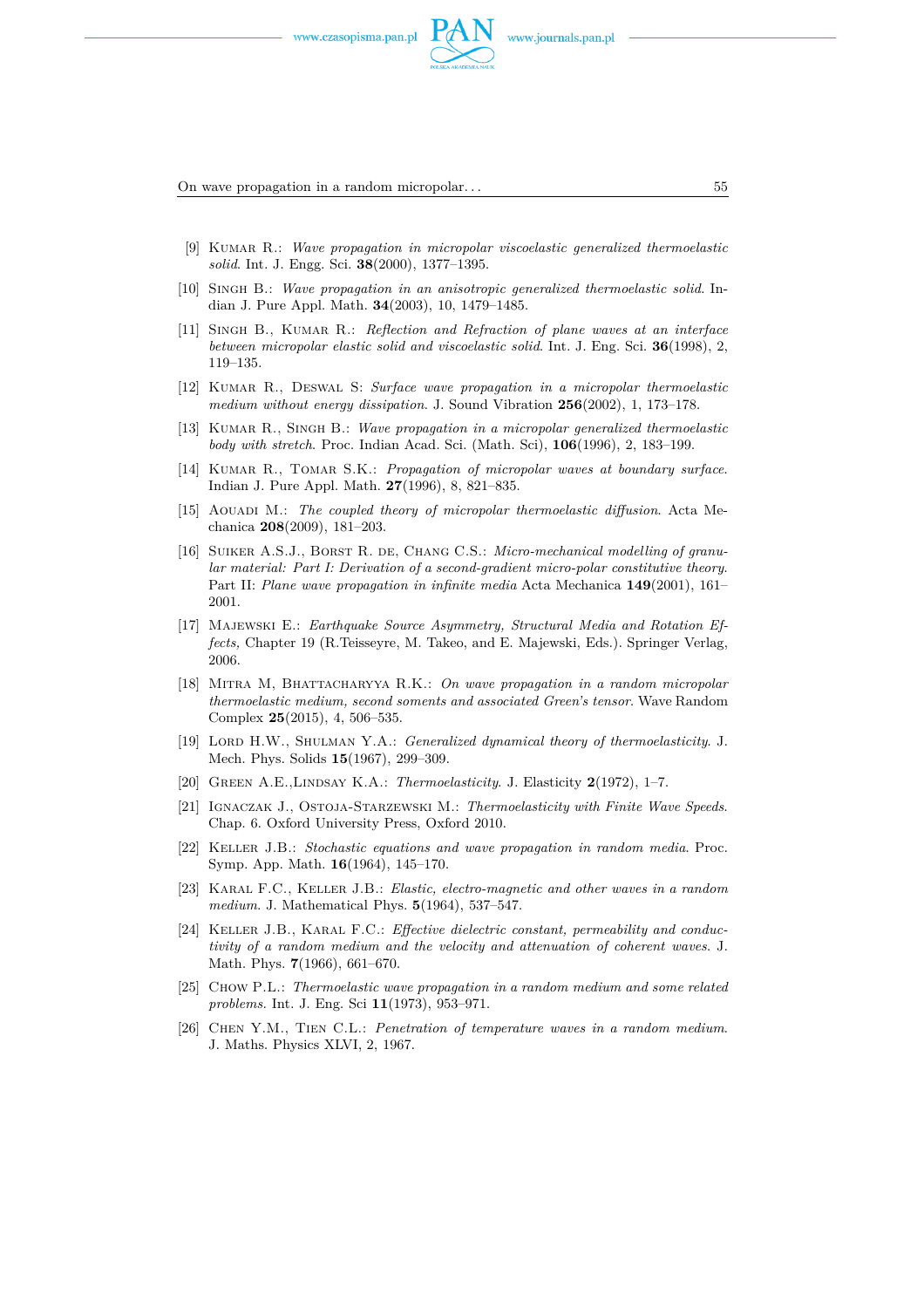



- [27] Bhattacharyya R.K.: *On wave propagation in a Random magneto-thermoviscoelastic medium*. Indian J. Pure appl. Math. **17**(1986), 705–725.
- [28] Bhattacharyya R.K.: *On reflection of waves from the boundary of a random elastic semi-infinite medium*. Pure App. Geophysics (PAGEOPH) **146**(1996), 3-4, 677–688.
- [29] Bera R.K.: *Propagation of waves in a random magneto-thermoelastic medium*. Computers and Mathematics with Applications **36**(1998), 9, 85–102.
- [30] Chernov L.A.: *Wave Propagation in a Random Medium*. McGraw Hill, 1960.
- [31] Beran M.J., McCoy J.J.: *Mean field variation in random media*. Quart. App. Math. **28**(1970), July, 245–258.
- [32] Beran M.J., Frankenthal S., Deshmukh V., Whitman A.M.: *Propagation of radiation in time-dependent three-dimensional random media*. Wave Random Complex **18**(2008), 3, 435–460.
- [33] Sobczyk K.: *Elastic wave propagation in a discrete random medium*. Acta Mechanica **25**(1976), 13–18.
- [34] Wenzel A.R.: *Radiation and attenuation of waves in a random medium*. J. Acoust Soc. Am. **71**(1982), 1, 26–35.
- [35] Sobczyk K., Wedrychowicz S., Spencer B.F. Jr: *Dynamics of structural systemswith spatial randomness*. Int. J. Solids Struct. **33**(1996), 11, 1651–1669.
- [36] Frankenthal S., Beran M.J.: *Propagation in one-dimensionally stratified timeindependent scattering media*. Wave Random Complex **17**(2007), 2, 189–212.
- [37] Uscinski B.J.: *Intensity fluctuations in a moving random medium*. Wave Random Complex **15**(2005), 4, 437–450.
- [38] Frisch U.: *Wave Propagation in Random Media*. In: Probabilistic Methods in Applied Mathematics (A.T. Bharucha-Reid, Ed.), 1, 76–198, Academic Press, New York 1968.
- [39] Chen K.K., Soong T.T.: *Covariance properties of waves propagating in a random medium*. J. Acoustical. Society of America **49**(1971), 5(2), 1639–1642.
- [40] Soong T.T.: *Random Differential Equations in Science and Engineering*. Academic Press, New York 1973.
- [41] Ishimaru A.: *Wave Propagation and Scattering in Random Media,* Oxford University Press, Oxford 1978.
- [42] Choudhury M., Basu U., Bhattacharyya R.K.: *Wave propagation in a rotating randomly varying granular generalized thermoelastic medium*. Comput. Math. Appl. **70**(2015), 2803–2821.
- [43] Adomian George: *Non-Linear Stochastic Operator Equations*. Academic Press, Harcourt Brace Jovanovich, New York, London 1986.
- [44] Podlubny I.: *Fractional Differential Equations*. Academic Press. San Diego, New York, London 1999.
- [45] Povstenko Y.Z.: *Fractional heat conduction equation and associated thermal stress*. J. Thermal Stresses **28**(2004), 83–102.
- [46] Lavoine J.: *Methods de Calcul II, Calcul Symbolique Distributions et pseudofonctions*. Centre National de la Recherche Scientifique, Paris 1959.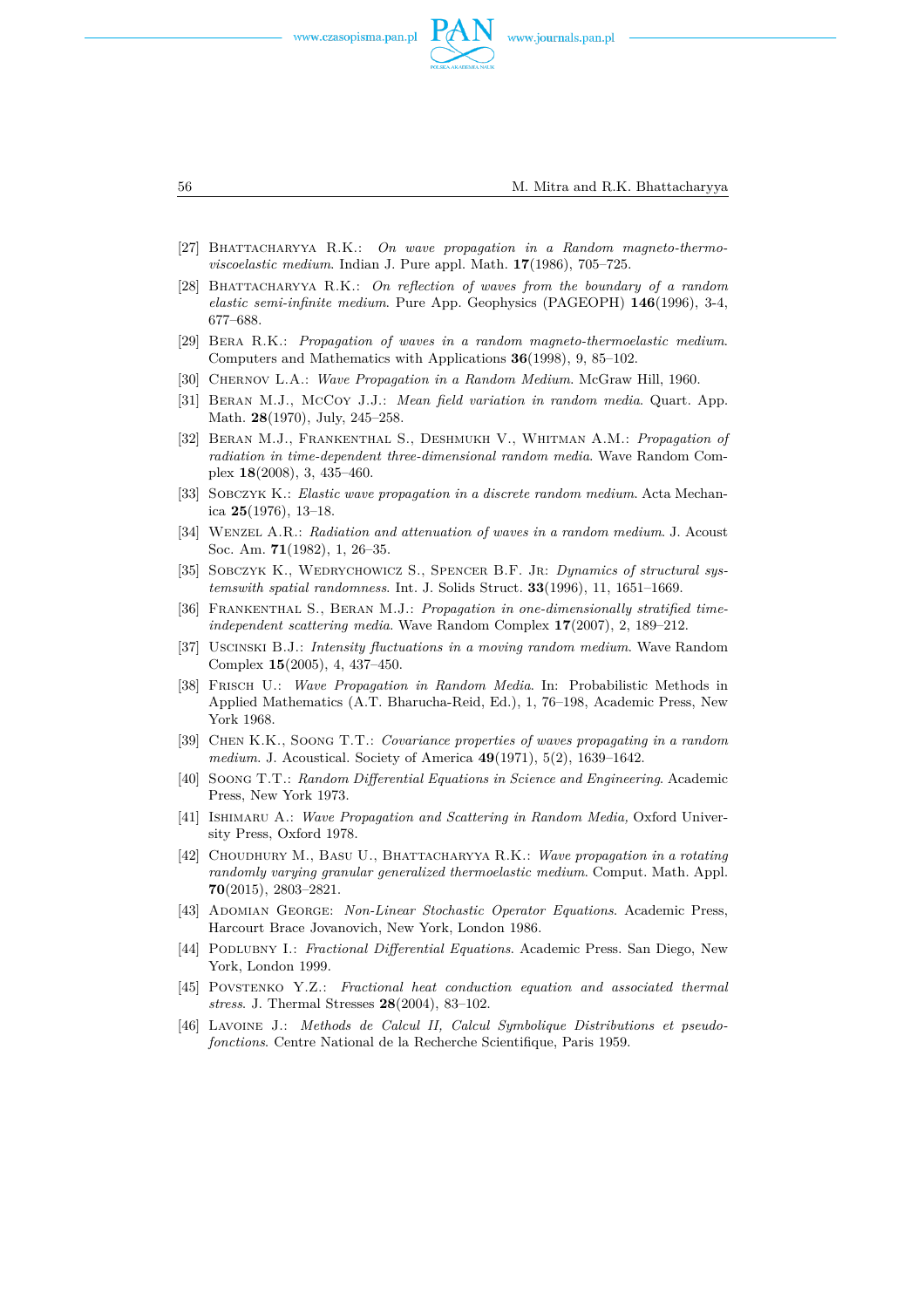

On wave propagation in a random micropolar. . .  $57$ 

# **Appendix I**

#### **Components of the associated Green's tensor**

The 36+9 components of the Green's tensor

$$
G = \left| \begin{array}{ccc} G_1 & G_2 & 0 \\ G_3 & G_4 & 0 \\ 0 & 0 & G_5 \end{array} \right|,
$$

where  $G_i$ ,  $i = 1, 2, 3, 4$ , are  $3 \times 3$  matrices, are then obtained and given by  $(\text{for } \omega^2 \ \>> \ \kappa_0(\kappa_0 + 2\mu_0))$ :

$$
(G_j)_{kl} = (G_j)_{kk} \delta_{kl} \tag{1}
$$

with  $(G_1)_{11} = (G_1)_{22}$  for  $j = 1, 4$ ;

$$
(G_j)_{kl} = 0 \quad \text{if } (k,l) \neq (1,2), (2,1); \tag{2}
$$

with  $(G_1)_{12} = -(G_1)_{21}, j = 2, 3;$ and  $(G_3)_{kl} = -(G_2)_{kl}$ .

Components of  $G_5$  have been defined in  $(27)$  and  $(28)$ .

The independent components  $(G_1)_{11}, (G_1)_{33}, (G_2)_{12}, (G_4)_{11}$  and  $(G_4)_{33}$ are given by:

$$
(G_1)_{11} = \frac{i\kappa_0^2}{2\pi\gamma_0(\mu_0 + \kappa_0)^2 r^3} \left[ \frac{r^2 - (i + k_m r)}{(k_m^2 - k_c^2)(k_m^2 - k_s^2)} e^{ik_m r} + \frac{r^2 - (i + k_s r)}{(k_c^2 - k_m^2)(k_c^2 - k_s^2)} e^{ik_c r} + \frac{r^2 - (i + k_s r)}{(k_s^2 - k_m^2)(k_s^2 - k_c^2)} e^{ik_s r} \right]
$$
  

$$
- \frac{1}{4\pi r^3} \left[ \frac{r^2 k_{s'}^2 + ir k_{s'} - 1}{\mu_0 k_{s'}^2} e^{ik_{s'} r} - \frac{ik_{c'} r - 1}{(\lambda_0 + 2\mu_0)k_{c'}^2} e^{ik_{c'} r} \right]
$$
  

$$
(G_1)_{33} = \frac{-i\kappa_0}{\pi\gamma_0(\mu_0 + \kappa_0)^2 2r^3} \left[ \frac{i + k_m r}{(k_m^2 - k_c^2)(k_m^2 - k_s^2)} e^{ik_m r} + \frac{i + k_c r}{(k_c^2 - k_m^2)(k_c^2 - k_s^2)} e^{ik_c r} + \frac{i + k_s r}{(k_s^2 - k_m^2)(k_s^2 - k_c^2)} e^{ik_s r} \right] + \frac{1}{4\pi r^3} \left[ \frac{2(ik_{s'} r - 1)}{\mu_0 k_{s'}^2} e^{ik_s r} - \frac{k_{c'}^2 r^2 + 2ik_{c'} r - 2}{(\lambda_0 + 2\mu_0)k_{c'}^2} e^{ik_c r} \right]
$$

$$
(G_2)_{12} = \frac{-k_0}{2\pi\gamma_0(k_c^2 - k_s^2)(\mu_0 + k_0)r^2} \left[ (i + k_c r)e^{iK_c r} - (i + k_s r)e^{iK_s r} \right]
$$

The other 9 components have been computed in the text.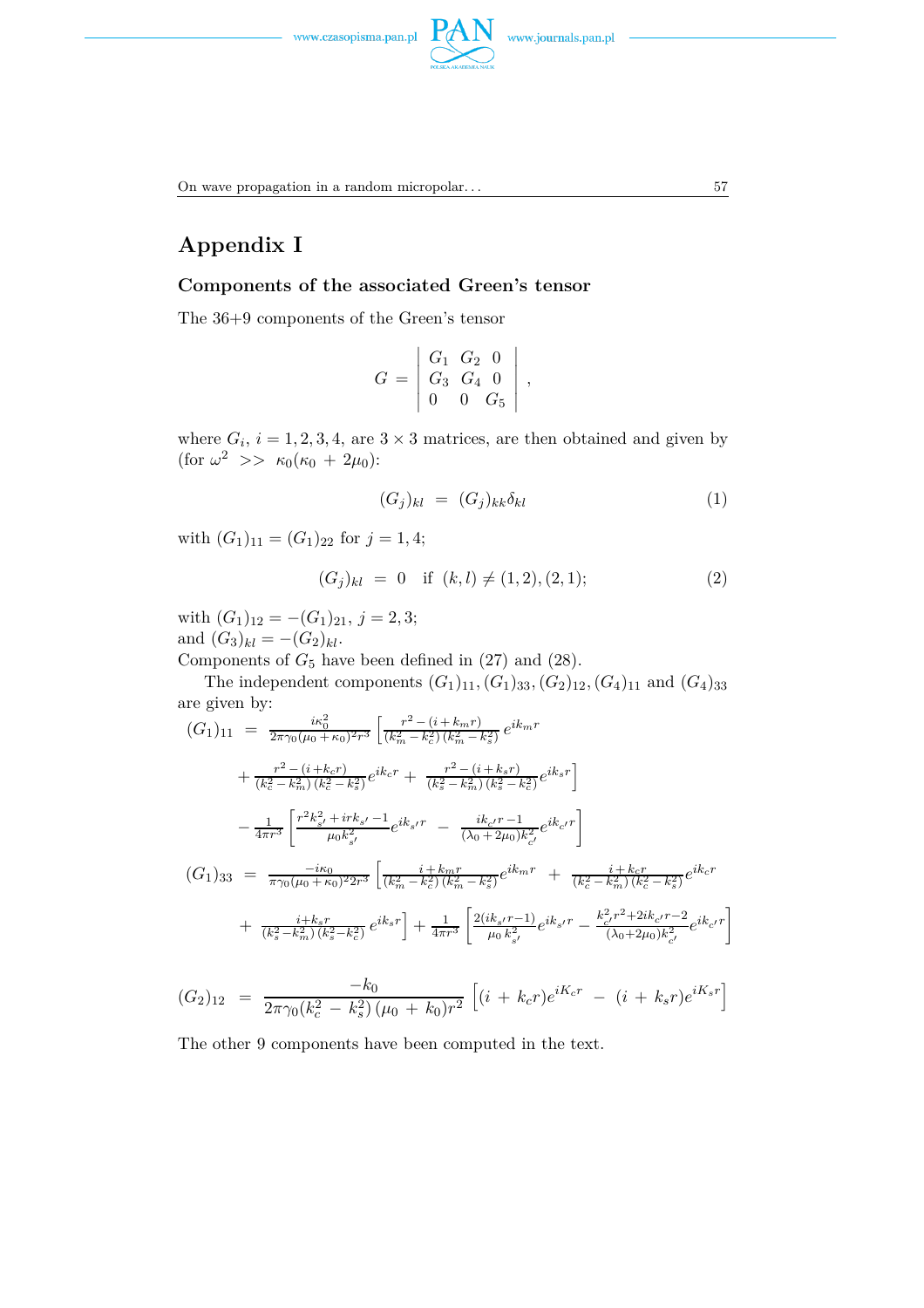



<u>and the state</u>

58 M. Mitra and R.K. Bhattacharyya

$$
(G_{4})_{11} = \frac{-1}{2\pi\gamma_{0}(\mu_{0} + \kappa_{0})(k_{c}^{2} - k_{s}^{2})r} \left[ \left( (\mu_{0} + \kappa_{0})k_{c}^{2} - \rho_{0}\omega^{2} \right) e^{ikx} - \left( (\mu_{0} + \kappa_{0})k_{s}^{2} - \rho_{0}\omega^{2} \right) e^{ikx} \right] + \frac{1}{2\pi\gamma_{0}(\mu_{0} + \kappa_{0})(\alpha_{0} + \beta_{0} + \gamma_{0})r^{3}} \left[ \frac{\left[ (\alpha_{0} + \beta_{0}) \left( (\mu_{0} + \kappa_{0})k_{c}^{2} - \rho_{0}\omega^{2} \right) + \kappa_{0}^{2} \right] (1 - i k_{c}r)}{k_{c}^{2} - k_{s}^{2} \right) (k_{c}^{2} - k_{s}^{2})} + \frac{\left[ (\alpha_{0} + \beta_{0}) \left( (\mu_{0} + \kappa_{0})k_{s}^{2} - \rho_{0}\omega^{2} \right) + \kappa_{0}^{2} \right] (1 - i k_{s}r)}{k_{s}^{2} - k_{c}^{2} \right) (k_{s}^{2} - k_{s}^{2})} + \frac{\left[ (\alpha_{0} + \beta_{0}) \left( (\mu_{0} + \kappa_{0})k_{s}^{2} - \rho_{0}\omega^{2} \right) + \kappa_{0}^{2} \right] (1 - i k_{s}r)}{k_{s}^{2} - k_{s}^{2} \right)} + \frac{\left[ (\alpha_{0} + \beta_{0}) \left( (\mu_{0} + \kappa_{0})k_{s}^{2} - \rho_{0}\omega^{2} \right) + \kappa_{0}^{2} \right] (1 - i k_{s}r)}{k_{s}^{2} - k_{s}^{2} \right) (k_{s}^{2} - k_{s}^{2})} \left[ \left( (\mu_{0} + \kappa_{0})k_{c}^{2} - \rho_{0}\omega^{2} \right) e^{ikx} - \left( (\mu_{0} + \kappa_{0})k_{s}^{2} - \rho_{0}\omega^{2} \right) e^{ikx} \right] + \frac{1}{2\pi\gamma_{0}(\mu_{0} + \kappa_{0})(\alpha_{0} + \beta_{0} + \gamma_{0})r^{3}} \left[ \frac{\left[ (\
$$

# **Appendix II**

**Method of forming products and taking expectation values**  $\langle M_1G_0M'_1\rangle(\vec{A}e^{i\vec{k}\cdot\vec{x}'})$ , etc.

$$
\langle N_1G_0M'_1\rangle(\vec{A}e^{i\vec{k}\cdot\vec{x}'})
$$
\n
$$
= \kappa_1 \vec{\nabla} \times G_0[-(\lambda'_1 + \mu'_1)(\vec{k}\cdot\vec{A})\vec{k} - (\mu'_1 + \kappa'_1)k^2\vec{A} + i\vec{\nabla}'\lambda'_1(\vec{k}\cdot\vec{A}) + i\vec{\nabla}'\mu'_1 \times (\vec{k} \times \vec{A}) + i[\vec{\nabla}'(2\vec{\mu'} + \kappa'_1)\vec{k}]\vec{A} + \rho'_1\omega^2\vec{A}]e^{i\vec{k}\cdot\vec{x'}}
$$
\n
$$
= [-(\mathcal{R}_{\kappa_1} + \mathcal{R}_{\kappa\mu})A_1k^2(0, \frac{\partial(G_0)_{11}}{\partial z}, -\frac{\partial(G_0)_{11}}{\partial y}) - k^2(\mathcal{R}_{\kappa\mu} + \mathcal{R}_{\kappa\kappa})(-A_2\frac{\partial(G_0)_{22}}{\partial z}, A_1\frac{\partial(G_0)_{11}}{\partial z}, A_2\frac{\partial(G_0)_{22}}{\partial x} - A_1\frac{\partial(G_0)_{11}}{\partial y}) + ikA_1(\frac{\partial \mathcal{R}_{\kappa_1}}{\partial z'}, \frac{\partial(G_0)_{33}}{\partial y} - \frac{\partial \mathcal{R}_{\kappa_1}}{\partial y'} \cdot \frac{\partial(G_0)_{22}}{\partial z}, A_3\frac{\partial(\mathcal{R}_{\kappa_2})}{\partial z}, \frac{\partial(\mathcal{R}_{\kappa_3})}{\partial z'} - \frac{\partial(\mathcal{R}_{\kappa_4})}{\partial z}, \frac{\partial(\mathcal{R}_{\kappa_5})}{\partial y} - \frac{\partial(\mathcal{R}_{\kappa_6})}{\partial z} - \frac{\partial(\mathcal{R}_{\kappa_7})}{\partial z}, \frac{\partial(\mathcal{R}_{\kappa_8})}{\partial y} + ikA_2(\frac{\partial \mathcal{R}_{\kappa_9}}{\partial x'}, \frac{\partial(G_0)_{22}}{\partial x}, A_2\frac{\partial(G_0)_{22}}{\partial x'} - A_1\frac{\partial(G_0)_{11}}{\partial y})\frac{\partial(2\mathcal{R}_{\kappa\mu} + \mathcal{R}_{\kappa\kappa})}{\partial x'}.
$$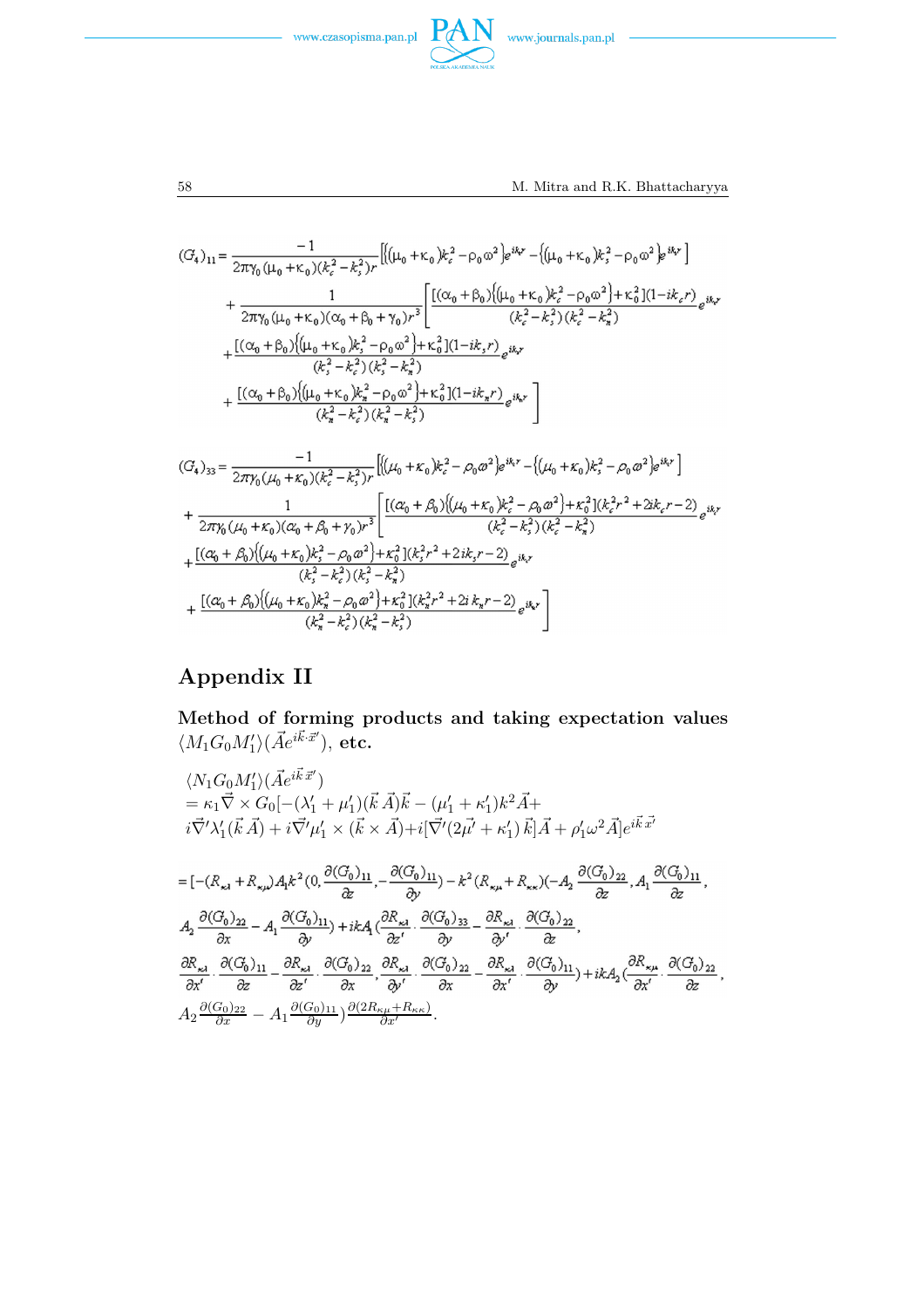



$$
\begin{split} &\frac{\partial R_{\kappa\mu}}{\partial y'}\cdot\frac{\partial (G_0)_{11}}{\partial z},-\frac{\partial R_{\kappa\mu}}{\partial x'}\cdot\frac{\partial (G_0)_{22}}{\partial x}-\frac{\partial R_{\kappa\mu}}{\partial y'}\cdot\frac{\partial (G_0)_{11}}{\partial y})+ik(-A_2\,\frac{\partial (G_0)_{22}}{\partial z},A_1\frac{\partial (G_0)_{11}}{\partial z},\\ &+\omega^2R_{\kappa\rho}(-A_2\frac{\partial (G_0)_{22}}{\partial z},A_1\frac{\partial (G_0)_{11}}{\partial z},A_2\frac{\partial (G_0)_{22}}{\partial x}-A_1\frac{\partial (G_0)_{11}}{\partial y})]e^{i\vec{k}\cdot\vec{x'}}. \end{split}
$$

# **Appendix III**

A note on transforming to radial forms  
\n
$$
\vec{r} = \vec{x} - \vec{x}' = (\xi, \eta, \zeta) = (r \cos \theta, r \sin \theta \cos \phi, r \sin \theta \sin \phi);
$$
\n
$$
\frac{\partial}{\partial x} = \frac{\partial}{\partial \zeta}, \frac{\partial}{\partial y} = \frac{\partial}{\partial \eta}, \frac{\partial}{\partial z} = \frac{\partial}{\partial \zeta}; \frac{\partial}{\partial x'} = -\frac{\partial}{\partial \zeta}, \frac{\partial}{\partial y'} = -\frac{\partial}{\partial \eta}, \frac{\partial}{\partial z'} = -\frac{\partial}{\partial \zeta};
$$
\n
$$
r^2 = \xi^2 + \eta^2 + \zeta^2; \quad r \frac{\partial r}{\partial \zeta} = \xi; \therefore \frac{\partial r}{\partial \zeta} = \frac{\xi}{r}, \frac{\partial r}{\partial \eta} = \frac{\eta}{r}, \frac{\partial r}{\partial \zeta} = \frac{\zeta}{r};
$$
\n
$$
\frac{\partial}{\partial x} = \frac{\partial}{\partial \zeta} = (\frac{\partial}{\partial r}) \frac{\partial r}{\partial \zeta} = \frac{\xi}{r} \frac{\partial}{\partial r} = \cos \theta \frac{\partial}{\partial r};
$$
\n
$$
\frac{\partial}{\partial y} = \frac{\eta}{r} \frac{\partial}{\partial r} = \sin \theta \cos \phi \frac{\partial}{\partial r}; \frac{\partial}{\partial z} = \frac{\zeta}{r} \frac{\partial}{\partial r} = \sin \theta \sin \phi \frac{\partial}{\partial r};
$$
\n
$$
\frac{\partial^2}{\partial x^2} = \frac{\xi}{r} \frac{\partial}{\partial r} (\frac{\zeta}{r} \frac{\partial}{\partial r}) = \cos^2 \theta \frac{\partial^2}{\partial r^2}; \frac{\partial^2}{\partial y^2} = \frac{\eta}{r} \frac{\partial}{\partial r} (\frac{\eta}{r} \frac{\partial}{\partial r}) = \sin^2 \theta \cos^2 \phi \frac{\partial^2}{\partial r^2};
$$
\n
$$
\frac{\partial^2}{\partial z^2} = \frac{\zeta}{r} \frac{\partial}{\partial r} (\zeta \frac{\partial}{\partial r}) = \sin^2 \theta \sin^2 \phi \frac{\partial^2}{\partial r^2}.
$$
\n1.  $\int_0^{2\pi} \cos^2 \phi d\phi = . \int_0^{2\pi} \sin^2$